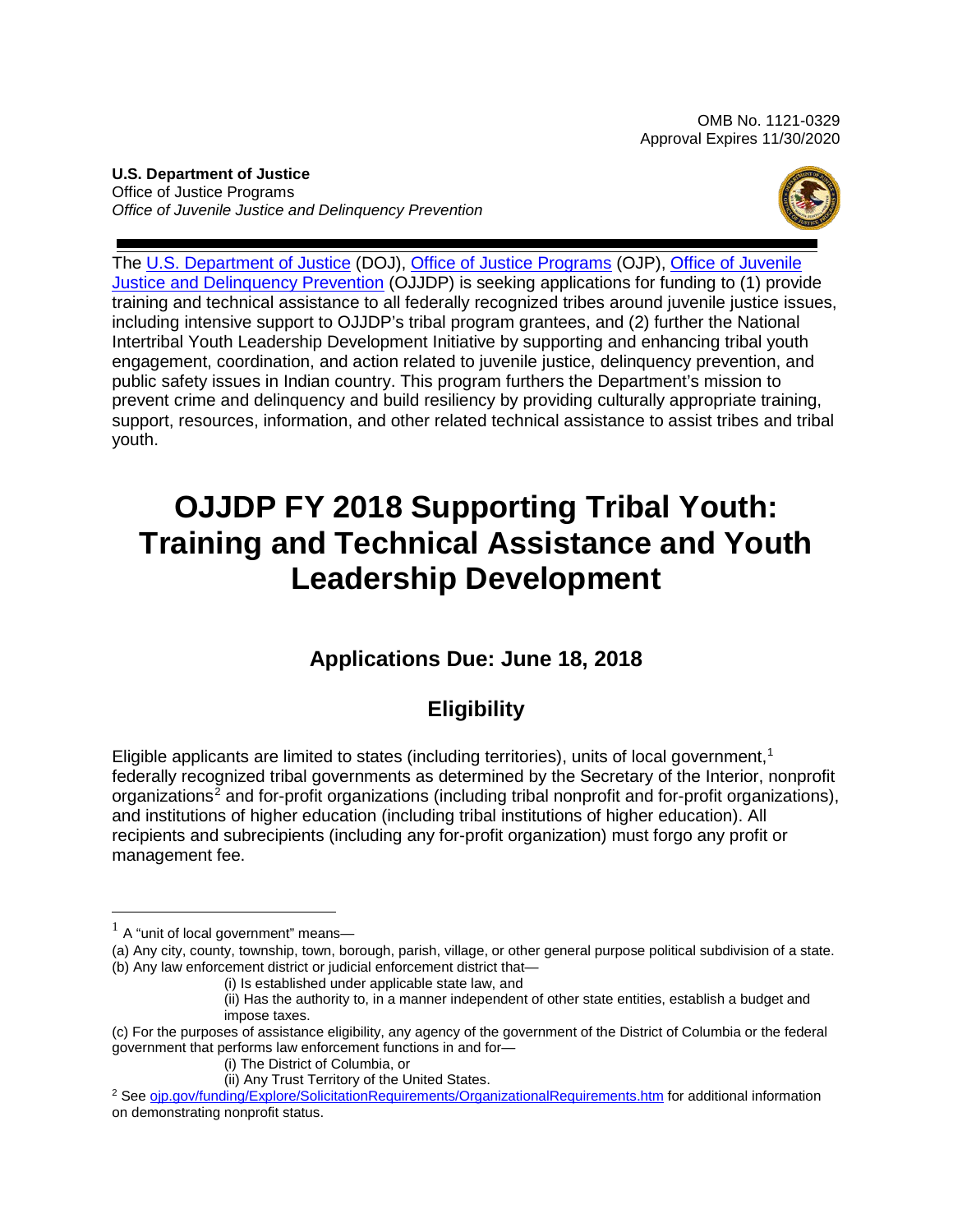OJJDP welcomes applications under which two or more entities would carry out the federal award; however, only one entity may be the applicant. Any others must be proposed as subrecipients (subgrantees).<sup>[3](#page-1-0)</sup> The applicant must be the entity that would have primary responsibility for carrying out the award, including administering the funding and managing the entire project.

OJJDP may elect to fund applications submitted under this FY 2018 solicitation in future fiscal years, dependent on, among other considerations, the merit of the applications and the availability of appropriations.

# **Deadline**

Applicants must register with Grants.gov at <https://www.grants.gov/web/grants/register.html> prior to submitting an application. All applications are due by 11:59 p.m. eastern time (ET) on June 18, 2018.

To be considered timely, an application must be submitted by the application deadline using Grants.gov, and the applicant must have received a validation message from Grants.gov that indicates successful and timely submission. OJP urges applicants to submit applications at least 72 hours prior to the application due date to allow time for the applicant to receive validation messages or rejection notifications from Grants.gov, and to correct in a timely fashion any problems that may have caused a rejection notification.

OJP encourages all applicants to read this [Important Notice: Applying](https://ojp.gov/funding/Apply/Grants-govInfo.htm) for Grants in Grants.gov.

For additional information, see How [to Apply](#page-27-0) in Section [D. Application and Submission](#page-15-0)  [Information.](#page-15-0)

# **Contact Information**

For technical assistance with submitting an application, contact the Grants.gov Customer Support Hotline at 800–518–4726 or 606–545–5035, at [https://www.grants.gov/web/grants/support.html,](https://www.grants.gov/web/grants/support.html) or at [support@grants.gov.](mailto:support@grants.gov) The Grants.gov Support Hotline operates 24 hours a day, 7 days a week, except on federal holidays.

An applicant that experiences unforeseen Grants.gov technical issues beyond its control that prevent it from submitting its application by the deadline must email the National Criminal Justice Reference Service Response Center (Response Center) at [grants@ncjrs.gov](mailto:grants@ncjrs.gov) **within 24 hours after the application deadline** to request approval to submit its application after the deadline. Additional information on reporting technical issues appears under "Experiencing Unforeseen Grants.gov Technical Issues" in the [How To Apply](#page-27-0) section.

For assistance with any other requirements of this solicitation, contact the Response Center by telephone at 800–851–3420 or TTY: 301–240–6310 (hearing impaired only) or by email at [grants@ncjrs.gov.](mailto:grants@ncjrs.gov) Response Center hours of operation are 10 a.m. to 6 p.m. ET, Monday

<span id="page-1-0"></span><sup>3</sup> For additional information on subawards, see "Budget and Associated Documentation" under [Section D. Application](#page-15-0)  [and Submission Information.](#page-15-0)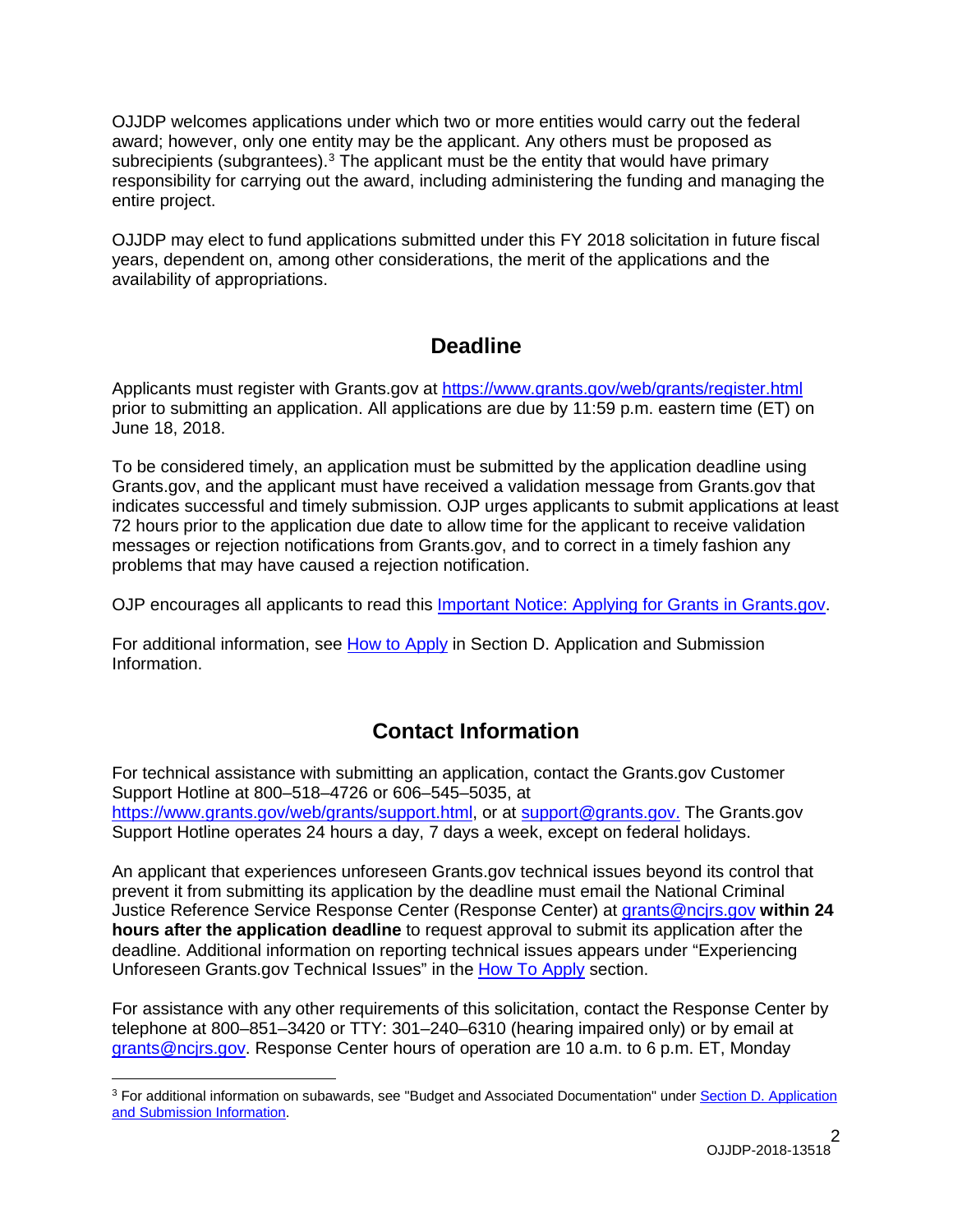through Friday, and 10 a.m. to 8 p.m. ET on the solicitation close date. General information on applying for OJJDP awards can be found at [https://www.ojjdp.gov/funding/funding.html.](https://www.ojjdp.gov/funding/funding.html) Answers to frequently asked questions that may assist applicants are posted at [https://www.ojjdp.gov/grants/solicitations/FY2018/FAQ/TYPTTA.pdf.](https://www.ojjdp.gov/grants/solicitations/FY2018/FAQ/TYPTTA.pdf)

Grants.gov number assigned to this solicitation: OJJDP-2018-13518

Release date: May 4, 2018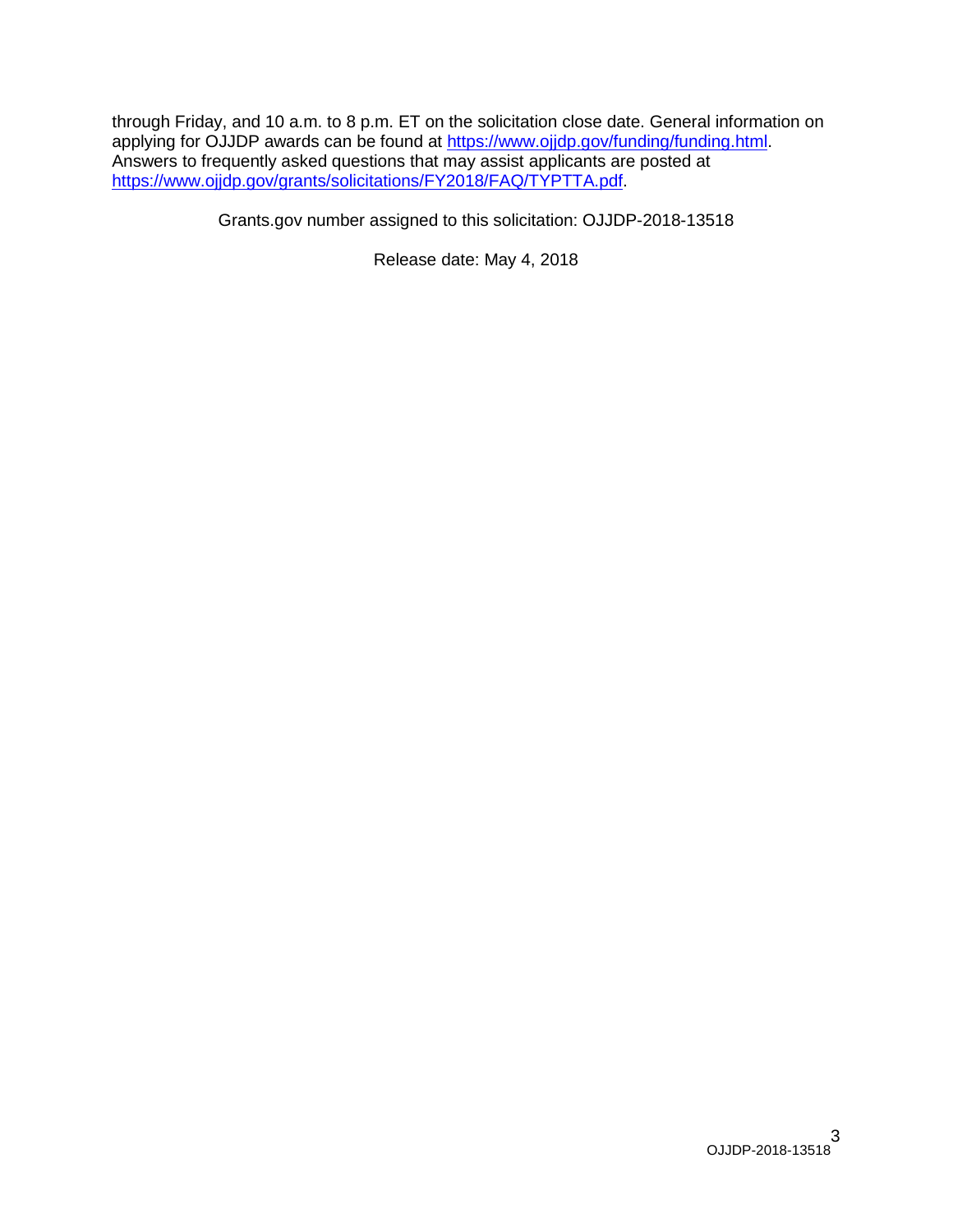# **Contents**

| Information Regarding Potential Evaluation of Programs and Activities12         |  |
|---------------------------------------------------------------------------------|--|
|                                                                                 |  |
|                                                                                 |  |
|                                                                                 |  |
|                                                                                 |  |
|                                                                                 |  |
|                                                                                 |  |
| Limitation on Use of Award Funds for Employee Compensation; Waiver 155          |  |
| Prior Approval, Planning, and Reporting of Conference/Meeting/Training Costs166 |  |
|                                                                                 |  |
|                                                                                 |  |
|                                                                                 |  |
|                                                                                 |  |
|                                                                                 |  |
|                                                                                 |  |
|                                                                                 |  |
|                                                                                 |  |
|                                                                                 |  |
|                                                                                 |  |
|                                                                                 |  |
| General Information About Post-Federal Award Reporting Requirements366          |  |
|                                                                                 |  |
|                                                                                 |  |
| Freedom of Information Act and Privacy Act (5 U.S.C. 552 and 5 U.S.C. 552a)366  |  |
|                                                                                 |  |
|                                                                                 |  |
|                                                                                 |  |
|                                                                                 |  |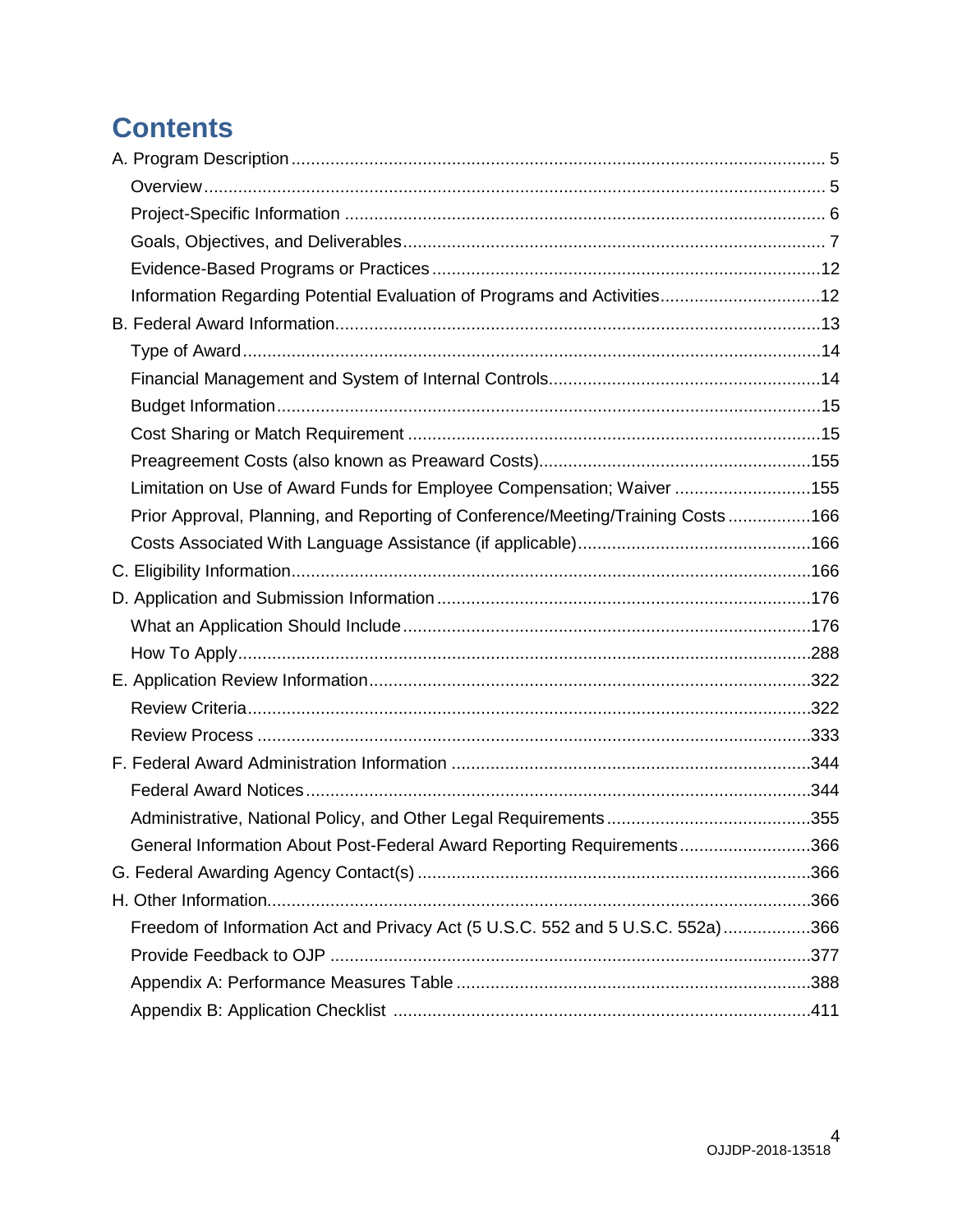# **OJJDP FY 2018 Supporting Tribal Youth: Training and Technical Assistance and Youth Leadership Development CFDA # 16.731**

# <span id="page-4-0"></span>**A. Program Description**

## <span id="page-4-1"></span>**Overview**

There are two categories of funding available as part of this solicitation. Eligible applicants must designate the category for which they are applying. It is allowable for the same organization to apply to serve as the primary applicant for funding in both Category 1 and Category 2.

For both categories, the successful applicants will work closely with OJJDP throughout the award period on substantive issues and deliverables, and will coordinate and collaborate with OJJDP's current and future training and technical assistance efforts and providers. OJJDP will expect the successful applicants to build on the accomplishments and activities of the past efforts.

## **Category 1 – Tribal Youth Training and Technical Assistance**

OJJDP is seeking a tribal youth training and technical assistance provider to provide culturally based, trauma-informed training, support, and other related technical assistance to all OJJDPfunded tribal program grantees, as well as all other interested federally recognized tribes, to build capacity to develop, expand, improve, and/or maintain their juvenile justice systems. This includes support for courts, probation, prosecutors and other key stakeholders charged with responding to juvenile crime as well as an intentional focus on prevention programs targeting risk and protective factors for juvenile delinquency. When allocating training and technical assistance resources, the currently funded OJJDP tribal program grantees will receive priority services. Priority areas include juvenile healing-to-wellness courts; tribal youth-specific prevention, intervention, and treatment programming; and tribal-state juvenile justice collaborations to meet the needs of American Indian/Alaska Native (AI/AN) communities. The successful applicant will collaborate closely with OJJDP's other training and technical assistance efforts and providers.

# **Category 2 – Tribal Youth Leadership Development Initiative**

This program category is seeking to build on the successes of the past OJJDP National Intertribal Youth Leadership efforts and the Today's Native Leaders program to support building youth leadership skills within tribal communities. This initiative aims to enhance tribal efforts to increase youth engagement, improve leadership skills, and support action related to juvenile justice issues, delinquency prevention, and public safety issues in Indian country. The successful applicant will work with tribal communities to identify and engage youth with multiple risk factors (i.e., individual, family, community) to participate in learning events that will build youth leadership skills as part of a risk-focused delinquency prevention approach. The goal of this approach is to provide these youth with the opportunity to create a sustainable community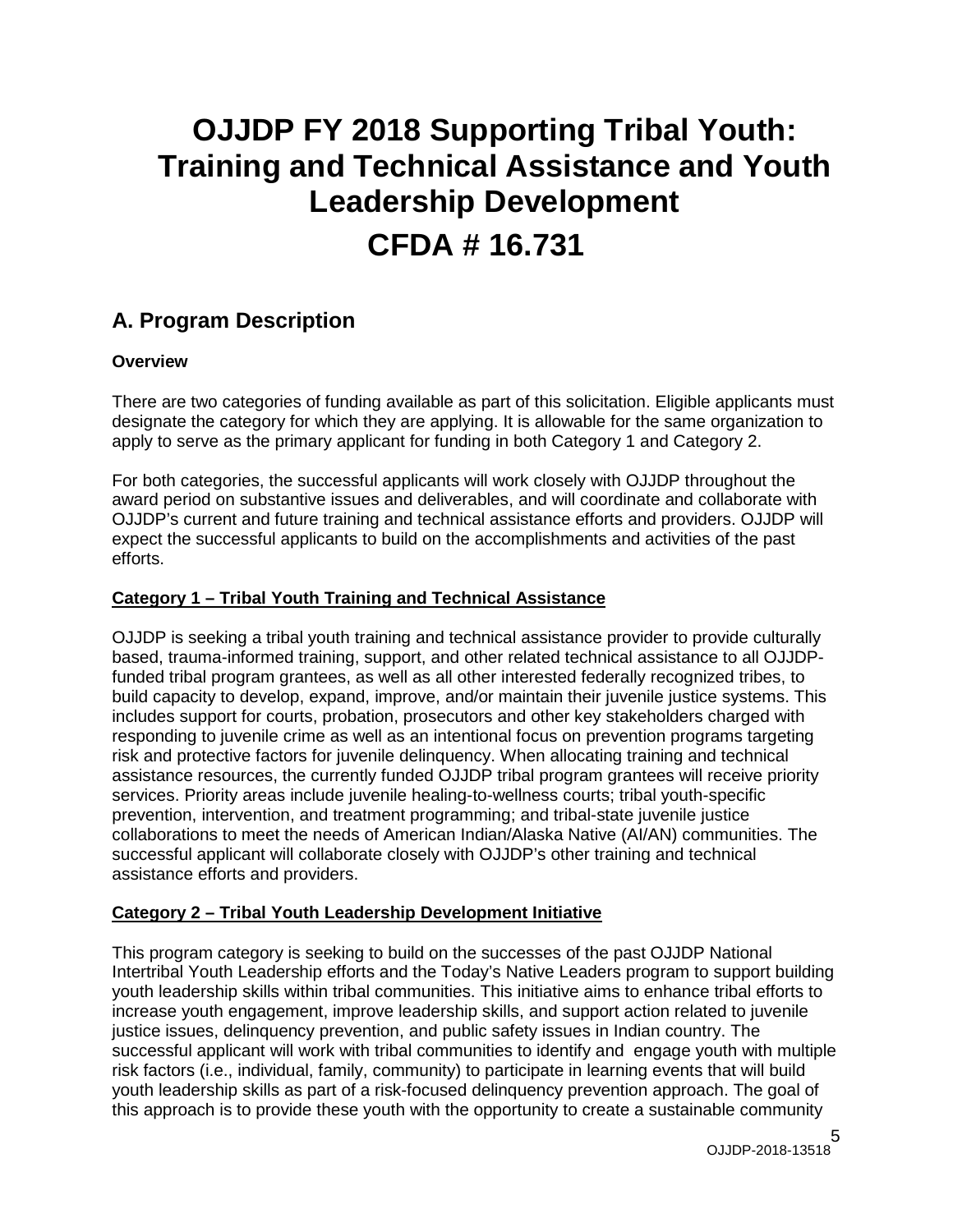project focused on reducing risk factors for juvenile crime and enhancing protective factors for youth accountability.

**Statutory Authority:** This program is authorized pursuant to the Department of Justice Appropriations Act, 2018 (P.L. 115–141, 132 Stat. 348, 423) and 34 U.S.C. 10611–10619.

## <span id="page-5-0"></span>**Project-Specific Information**

#### **Category 1 – Tribal Youth Training and Technical Assistance**

OJJDP partners with and provides grant support to tribes around diverse types of youth programming. The successful applicant will deliver training and technical assistance across a variety of topics that are integral to the establishment and sustainability of programs that promote positive outcomes for tribal youth. These topics may include:

- Juvenile healing-to-wellness courts.
- Court services and pre-adjudication diversion services.
- Culturally based and traditional approaches to juvenile delinquency prevention and intervention.
- Bullying prevention activities.
- Afterschool programming.
- Development of a graduated sanctions continuum for youth offenders.
- Prevention and treatment of trauma caused by exposure to violence.
- Substance abuse treatment and mental health services.
- Screening and risk/needs assessments.
- Youth accountability programs focused on healthy lifestyle choices and prosocial values development.
- Further development of tribally developed "promising programs" that have indicated success in serving tribal youth.

The successful applicant will implement creative methods of providing individualized, culturally specific training and technical assistance to current programs, while also gathering, disseminating, and developing tools and resources that will impact the larger field of tribal youth programs. OJJDP will expect the successful applicant to build on the accomplishments and activities of the current training and technical assistance program and to institute a seamless transition that ensures that tribal youth programs continue to receive high-quality services.

OJJDP will expect the successful applicant to provide training and technical assistance in a culturally sensitive manner that respects tribal sovereignty, understands and appreciates tribal history and customs, recognizes the importance and complexity of indigenous justice systems, and understands juvenile justice issues. The successful applicant will have an understanding of:

- Juvenile delinquency in American Indian and Alaska Native (AI/AN) tribes and the socioeconomic conditions that tribes face when responding to the needs of youth and their families.
- Intertribal relationships and the issues associated with providing technical assistance to tribes whose boundaries encompass multiple jurisdictions involving local, county, state, and federal governments.
- Tribal-local, tribal-state, and tribal-federal relationships and tribal sovereignty.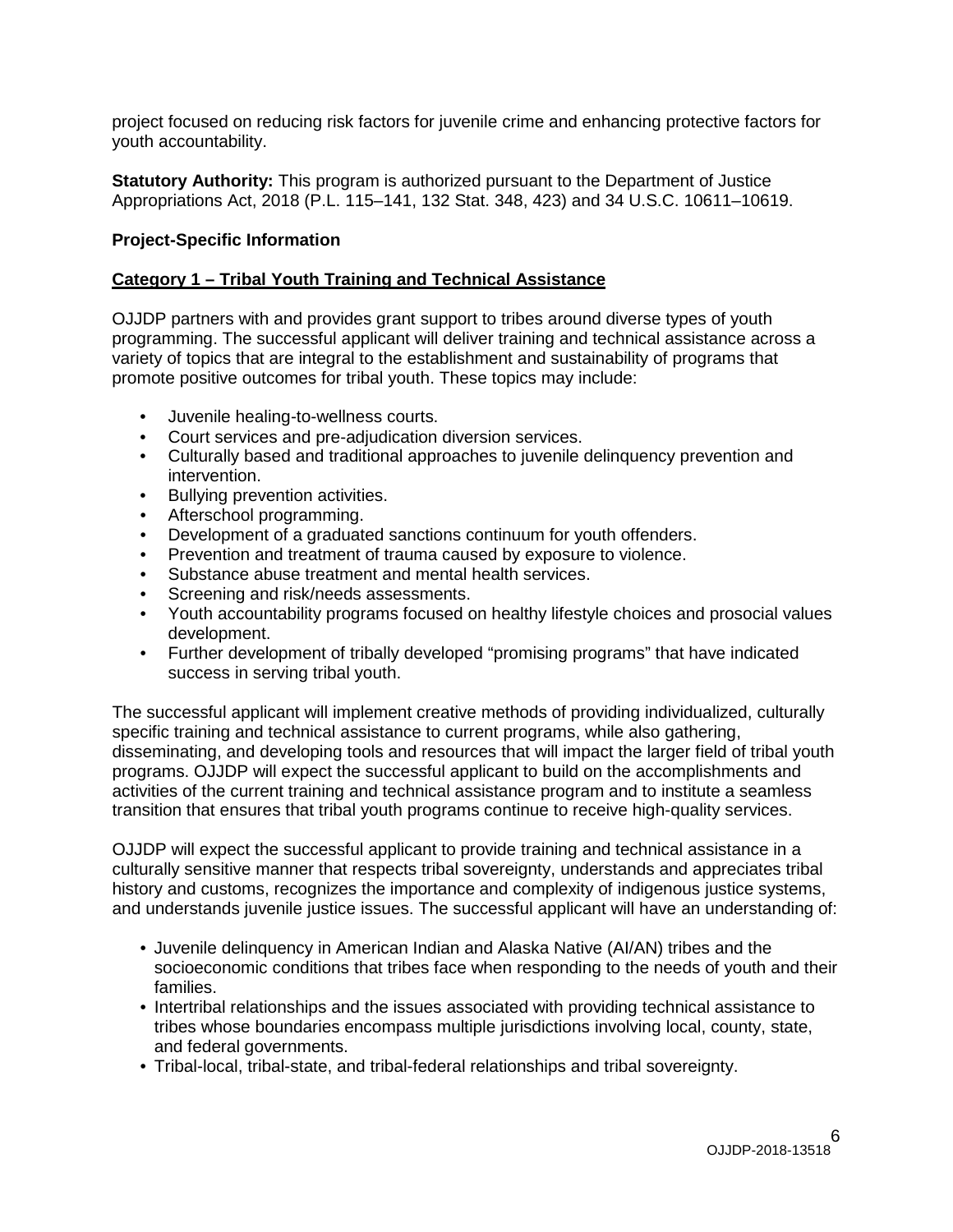# **Category 2 – Tribal Youth Leadership Development Initiative**

The National Intertribal Youth Summit (NIYS) initiative was developed in 2009 to promote longterm improvement in public safety in tribal communities. OJP developed the summits in response to requests from tribal leaders for the development of culturally appropriate programs for tribal youth and their families. OJP conducted the NIYS yearly from 2009 to 2012, bringing tribal youth together to develop their leadership skills and engage them in interactive discussions with tribal elders, leaders and mentors, federal government representatives, youth advocates, and experts on cultural values and community-based solutions to critical public safety issues facing tribal youth.

In 2013, in order to move beyond singular events, OJJDP expanded its commitment to tribal youth leadership development by funding a 4-year cooperative agreement to support multiple regional and national youth gatherings that provided hands-on, intensive training for tribal youth to develop leadership skills and implement youth-driven community service projects. OJJDP now seeks to continue and expand those efforts to provide additional intensive training and mentoring for cohorts of youth leaders who will be trained in critical aspects of juvenile justice and delinquency prevention efforts. These young people will serve as peer leaders to provide leadership development and engagement training, mentoring, support, resources, information, and other technical assistance to targeted tribal youth.

OJJDP will expect the successful applicant to have the skills and experience to recruit a diverse cadre of applicants and mentors, and to build an experiential and intensive curriculum to train and support the youth leaders who will be an integral part of designing and facilitating leadership development opportunities and resources for the targeted high-risk tribal youth.

# <span id="page-6-0"></span>**Goals, Objectives, and Deliverables**

# **Category 1 – Tribal Youth Training and Technical Assistance**

The goal of this program is to provide culturally appropriate training and technical assistance to federally recognized tribes with a focus on improving outcomes for tribal youth. Program objectives include the development of a range of assistance to tribes to support and enhance tribal efforts to prevent and reduce juvenile delinquency. The successful applicant will also provide intensive, ongoing training and technical assistance to OJJDP's tribal grantees to assist them in implementing their funded programs and to develop effective sustainable efforts to improve the lives of tribal youth, their families, and their communities.

The successful applicant should demonstrate the ability to provide or subcontract training and technical assistance for tribal youth-specific programming, including efforts to create, expand, or strengthen tribally driven approaches along the juvenile justice continuum that can range from prevention to intervention and treatment. These may include:

• **Delinquency prevention and intervention initiatives** that use culturally appropriate strategies to promote protective factors, reduce risk factors, and respond to the specialized needs of tribal youth. These may include youth accountability programs focused on healthy lifestyle choices and prosocial values development, positive youth development and family strength-based program models, truancy reduction and bullying intervention programming, arts and culture-based initiatives, violence prevention programs, and suicide prevention programs. In addition, applicants should be aware of the development and implementation of trauma-informed practices and traditional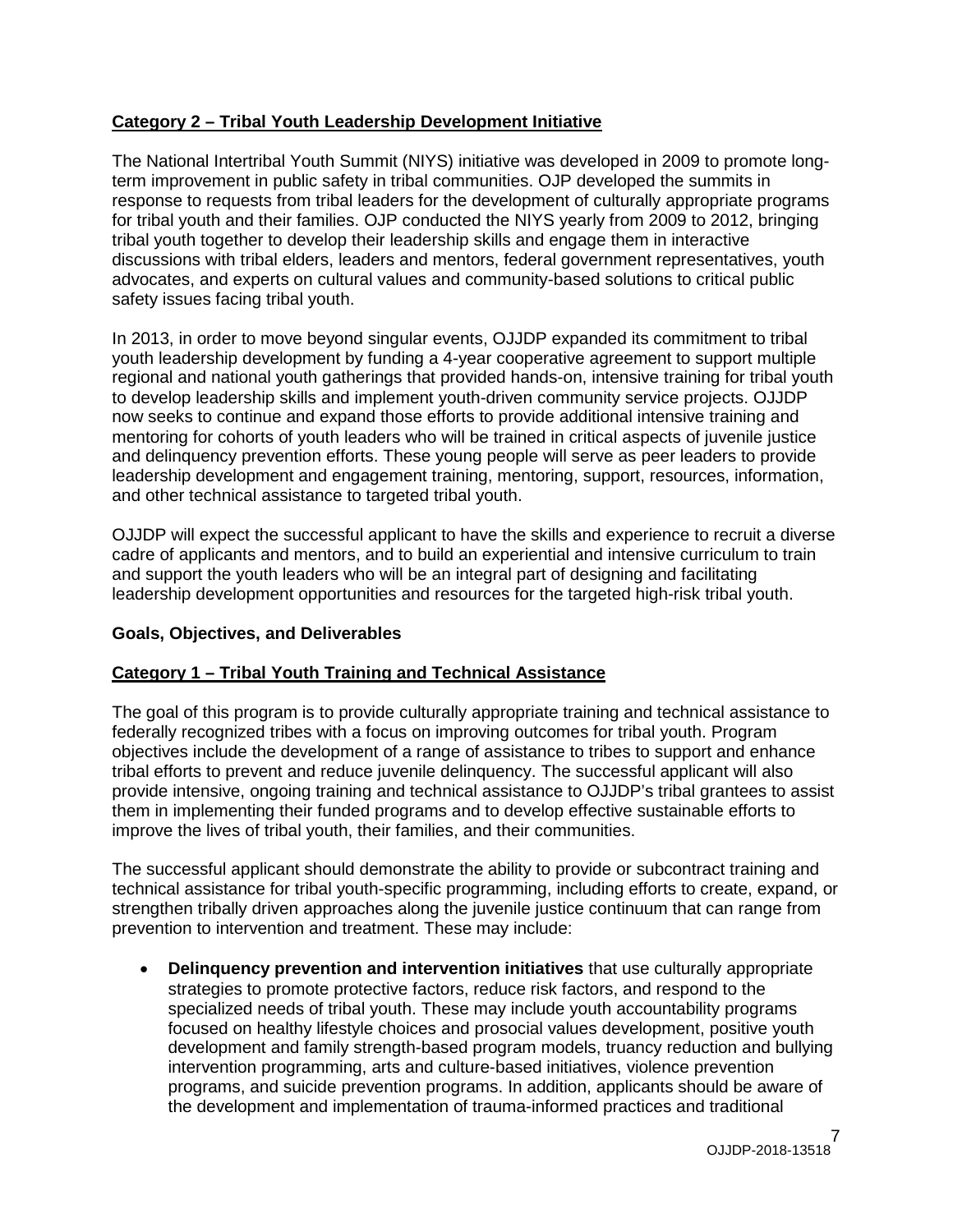healing methods that are integrated in programs and services to address child abuse and neglect as well as the effects of childhood trauma or exposure to violence. Applicants should familiarize themselves with the DOJ report on [American Indian/Alaska](https://www.justice.gov/sites/default/files/defendingchildhood/pages/attachments/2014/11/18/finalaianreport.pdf)  [Native Children Exposed to Violence.](https://www.justice.gov/sites/default/files/defendingchildhood/pages/attachments/2014/11/18/finalaianreport.pdf)

- **Interventions for court-involved tribal youth** that may include effective prosecution and courtroom practices, risk/need screening and assessment tools, graduated sanctions, restitution, diversion, home detention, foster and shelter care, and other alternatives to detention, including the development or enhancement of tribal juvenile healing-to-wellness courts. Grant funds cannot be used to service violent offenders. See generally 34 U.S.C. 10612. For purposes of this grant program, the term "violent offender" means a person age 18 or older who is:
	- charged with or convicted of an offense that is punishable by a term of imprisonment exceeding one year, during the course of which offense or conduct:
		- (A) the person carried, possessed, or used a firearm or dangerous weapon;
		- (B) there occurred the death of or serious bodily injury to any person; or
		- (C) there occurred the use of force against the person of another, without regard to whether any of the circumstances described in (A) or (B) is an element of the offense or conduct of which or for which the person is charged or convicted; or has one or more prior convictions for a felony crime of violence involving the use or attempted use of force against a person with the intent to cause death or serious bodily harm. See 34 U.S.C. 10613(a).

The term "violent offender" also includes a juvenile younger than age 18 who has been convicted of or adjudicated delinquent for a felony-level offense that (1) has as an element the use, attempted use, or threatened use of physical force against the person or property of another or the possession or use of a firearm or (2) by its nature involves a substantial risk that physical force against the person or property of another may be used in the course of committing the offense. See 34 U.S.C. 10613(b).

- **Treatment services for at-risk and high-risk youth and/or services for youth in detention or out-of-home placement** that may include alcohol and drug abuse treatment programs; mental health treatment (counseling, referral, and placement); and development of comprehensive screening tools, crisis intervention, intake assessments, treatment team planning, and therapeutic services for co-occurring mental health and substance abuse disorders as well as aftercare and reentry services to successfully reintegrate the youth into the tribal community.
- **Development or implementation of programs and services for children who are victims of sex trafficking.**

The successful applicant should also be able to deliver training and technical assistance focused on the following key topical areas: strategic planning and program design, improvement or establishment of data collection systems, partnership development, tribal action plan development in regard to alcohol and substance abuse (Tribal Law and Order Act), sustainability planning, inter- and intra-tribal service coordination, and program advisory committee creation and maintenance.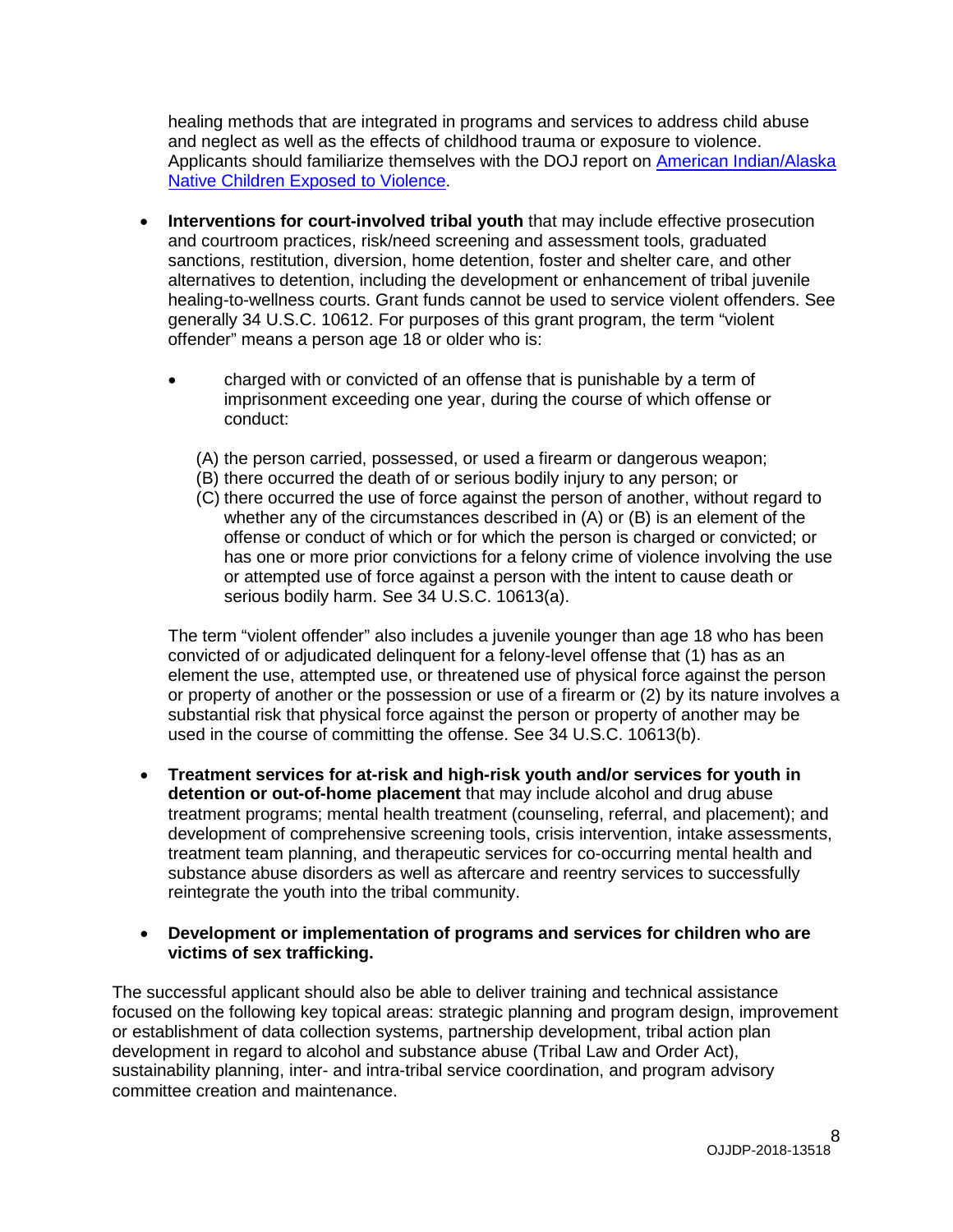## Deliverables for Category 1 – Tribal Youth Training and Technical Assistance

To accomplish the goals and objectives identified above, OJJDP will expect the successful applicant to deliver the following:

- 1. An annual work plan identifying key training and technical assistance events, dates, and deliverables that OJJDP will review and approve. This work plan will include:
	- a. Intensive training and technical assistance targeted to OJJDP's tribal programs funded through the Coordinated Tribal Assistance Solicitation (CTAS), specifically Purpose Areas 8 and 9 (approximately 80–100 active grantees each year in various stages of implementation).
	- b. Planning and implementation of an annual new grantee orientation webinar.
	- c. Planning and implementation of an annual onsite strategic planning meeting for new grantees.
	- d. Development and implementation of a targeted training and technical assistance plan for grantees and nongrantees.
	- e. Facilitation of ongoing communities of practice with cohorts of grantees engaging in similar work (e.g., tribal detention centers, diversion programs).
	- f. Support of and coordination with the OJJDP Tribal Youth Leadership Development Initiative and with any other training and technical assistance providers funded by OJJDP that have a nexus with tribal youth programs and/or tribal healing-to-wellness courts.
	- g. Development of an annual report of OJJDP-funded programs for tribal youth.
- 2. Making available training and technical assistance to all federally recognized tribes, including the development of capacity-building tools, regional trainings, and innovative collaborations to meet the stated needs of tribes seeking to improve their youth programming and juvenile justice systems.
- 3. Maintenance of an existing website that serves as a dynamic, robust portal for information, resources, tools, and requests for training and technical assistance related to programs for tribal youth.
- 4. Fulfillment of requests for individualized onsite and remote training and technical assistance to be submitted, reviewed, and approved by a standardized process.
- 5. Provision of a minimum of seven in-person and web-based trainings per year to increase the capacity of tribes to develop, expand, improve, and/or maintain their juvenile justice systems, including tribal juvenile healing-to-wellness courts and tribal youth-specific prevention, intervention, and treatment programming, with an emphasis on tribal-state collaborations to meet the needs of AI/AN children exposed to violence.
- 6. Development and implementation of a biennial OJJDP Tribal Youth Program national conference that invites and convenes representatives from tribal grantees and all federally recognized tribes to learn about the latest developments in innovative programs for tribal youth and to discuss and address tribal youth-related issues, needs, opportunities for collaboration, and programs.
- 7. Submission of conference cost approval proposals for all proposed events. NOTE: Event planning as a part of this cooperative agreement must follow all guidance set forth in the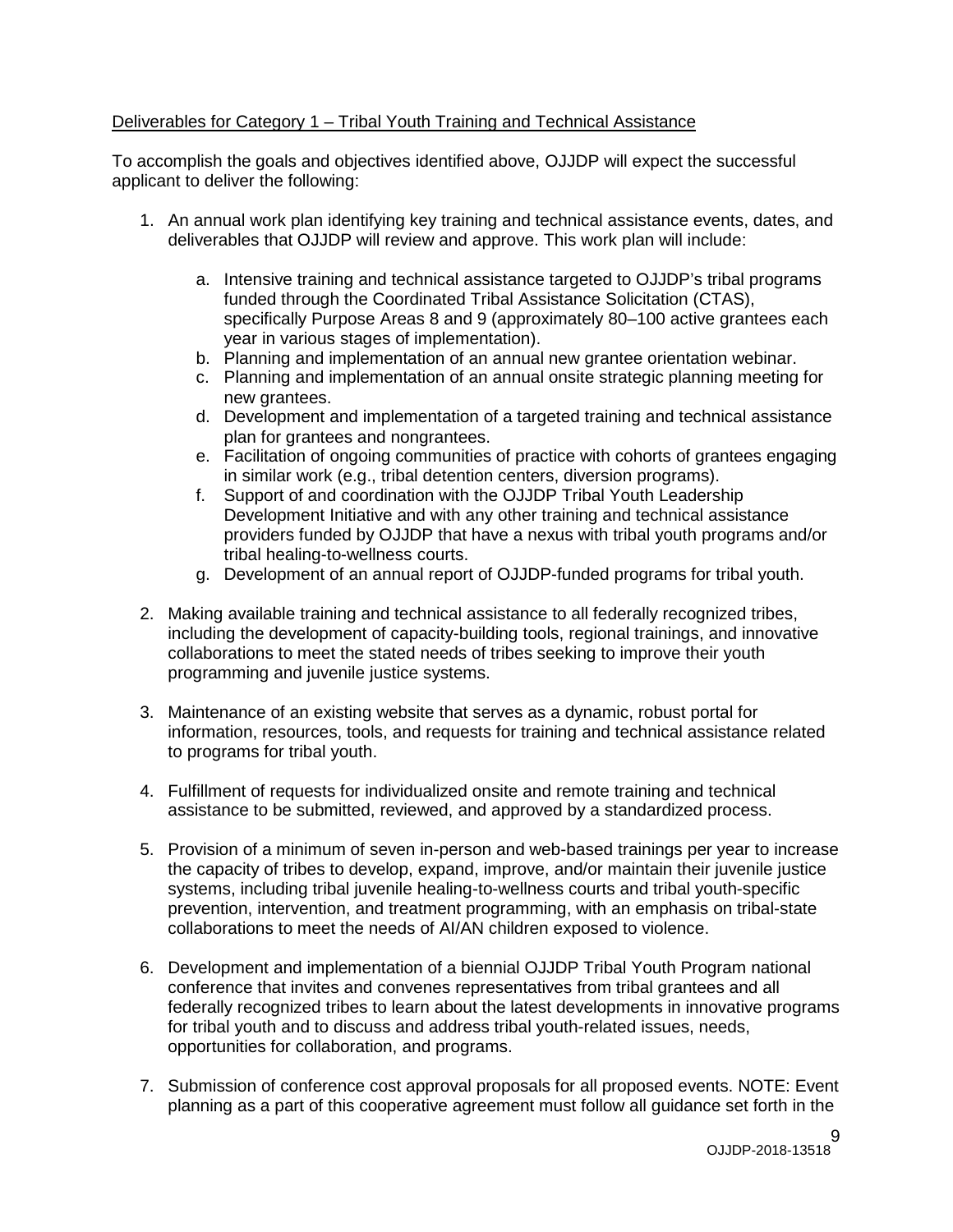OJP policy and guidance for conference approval, planning, and reporting (available at [https://ojp.gov/financialguide/DOJ/PostawardRequirements/chapter3.10a.htm\)](https://ojp.gov/financialguide/DOJ/PostawardRequirements/chapter3.10a.htm).

## **Category 2 – Tribal Youth Leadership Development Initiative**

The goal of this initiative is to directly engage Native American youth and youth-serving programs in efforts to reduce risk factors and enhance protective factors related to juvenile delinquency prevention. The program offers an opportunity for trusted adults to work closely with youth exposed to multiple risk factors. This interaction and experience will be infused with lessons pertaining to personal accountability, skill development and action related to juvenile justice, delinquency prevention, and public safety issues in Indian country. To accomplish this goal, the initiative will work with tribal communities to identify and engage youth with multiple risk factors to participate in learning events that will build youth leadership skills and provide opportunities to create a sustainable community project focused on reducing risk factors for juvenile crime and enhancing protective factors for youth accountability.

The objective of Category 2 is to successfully coordinate and implement a Tribal Youth Leadership Development Initiative with OJJDP oversight and involvement. This includes but is not limited to the following activities:

- Recruit, train, and support a diverse group of youth leaders who will serve ongoing critical roles throughout the life of this initiative, including participating as planning team members, trainers, peer mentors, and subject-matter experts. This includes intensive trainings on issues related to juvenile delinquency and the juvenile justice system.
- Develop and implement a series of regional gatherings that provide leadership development training to young Native American people throughout the country. This includes the development of agendas, speaker coordination, and all event logistics (i.e., site location and contract negotiations, registration, travel, and onsite conference and technology logistics).
- Building on these events, work directly with the cohorts of youth participants to guide the implementation of a youth-developed community service project related to juvenile delinquency prevention and intervention issues that emerge from the leadership development training. This may include a community awareness project on opioid abuse, a presentation on positive decisionmaking skills, supporting a drug take-back day, or other related activities.
- Coordinate an ongoing workgroup consisting of tribal youth and adults as well as experts in juvenile justice and tribal youth development to assist in guiding and implementing relevant program content, including expanding youth's general knowledge of tribal, state, and federal efforts to improve juvenile justice systems and increase positive youth development.
- Ensure the overall initiative will focus on decreasing risk factors and increasing protective factors for juvenile delinquency prevention among tribal youth while promoting accountability. This includes an emphasis on integrating cultural practices and knowledge to strengthen or reconnect AI/AN youth to their cultural traditions.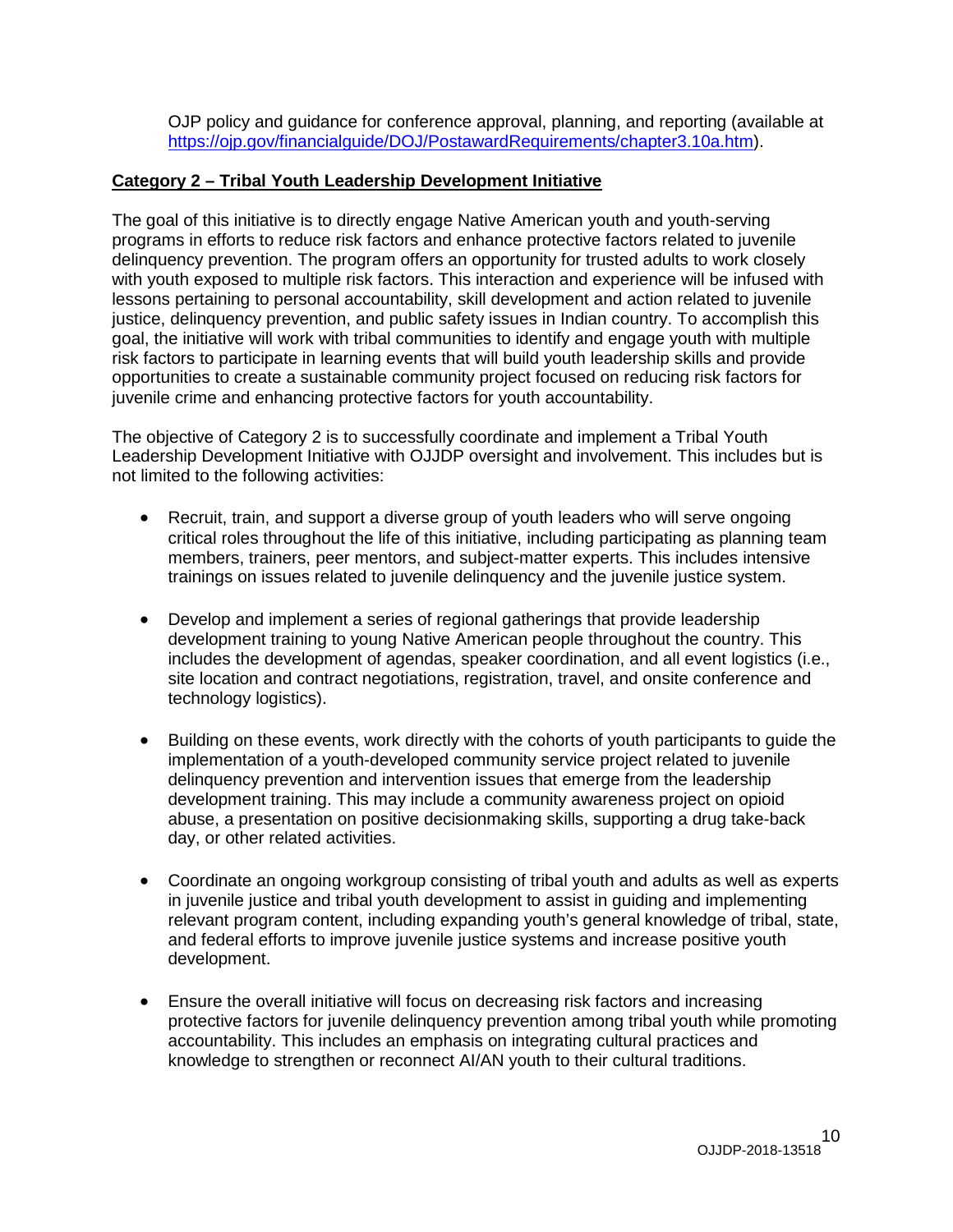- Develop and implement an overall communications strategy to disseminate program achievements, educate tribal and other decisionmakers about the contributions of youth leaders, and examine lessons that the initiative has learned.
- Collaborate with existing OJJDP tribal training and technical assistance providers to make leadership training opportunities available to young people being served by OJJDP-funded programs for tribal youth. Establish partnerships and work in conjunction with existing tribal youth development efforts to leverage and expand the most effective culturally appropriate leadership opportunities for program participants.
- Develop and implement a participatory evaluation model to gather critical ongoing feedback from program participants and tribal youth programs for continuous program improvement that incorporates ongoing feedback into program delivery.

#### Deliverables for Category 2 – Tribal Youth Leadership Development Initiative

To accomplish the goals and objectives identified above, OJJDP will expect the successful applicant to deliver the following:

- 1. An annual workplan and timeline to include key deliverables, activities, dates, and responsible parties for OJJDP review and approval.
- 2. Deliverables related to the creation and support of a diverse group of youth leaders, including application process; experiential and intensive curriculum to train and support the youth leaders; and agreements and contracts for trainers, facilitators, and mentors. This group of youth leaders is expected to be integrally involved in planning and implementing the regional/national gatherings.
- 3. Host a minimum of six regional onsite gatherings over the award period. This includes the identification and invitation of all speakers, development of youth-driven culturally appropriate agendas, development of an outreach plan and associated materials, application and registration process, travel and logistical information for attendees, all event-related handouts and materials, and all event logistics submitted in advance of each event for feedback and approval by OJJDP.
- 4. Submit conference cost approval proposals for all proposed events. NOTE: Event planning as a part of this cooperative agreement must follow all guidance set forth in the OJP policy and guidance for conference approval, planning, and reporting (available at <https://ojp.gov/financialguide/DOJ/PostawardRequirements/chapter3.10a.htm>).
- 5. Provide followup support for participants involved in each of the regional gatherings in order to ensure successful implementation of their proposed community service projects. This includes scheduling webinars, conference calls, and onsite visits; convening peer mentoring networks; and other ways of facilitating this support. The focus on followup activities with the youth participating in the regional gatherings is an important component of this initiative.
- 6. Develop a communications plan that includes media coordination and press releases. All electronic and information technology materials developed under this award must be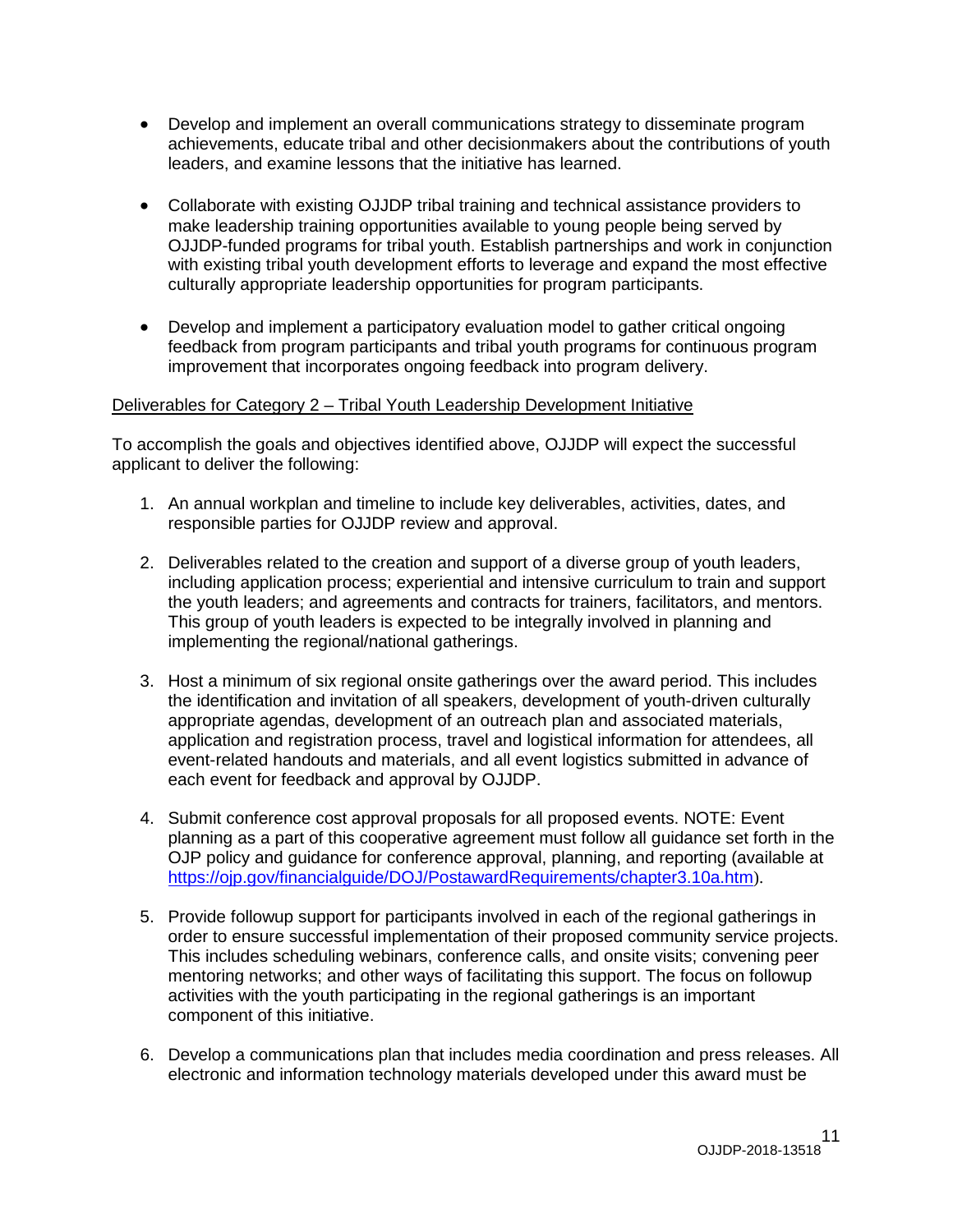compliant with Section 508 of the Rehabilitation Act of 1973, as amended, and is available at [http://www.access-board.gov/508.htm.](http://www.access-board.gov/508.htm)

- 7. Develop evaluation plan materials.
- 8. Submit a detailed semi-annual progress report on the status of the initiative that will include a quantitative performance measures report and a narrative describing the progress toward approved goals and objectives, implementation issues, and other information relevant to the success of the initiative. Each year the successful applicant will submit a final, detailed report documenting gatherings held each year, evaluation results, and their findings. This publication should include an executive summary and be suitable for a nontechnical audience, to be disseminated at OJJDP's discretion.

The Goals, Objectives, and Deliverables are directly related to the performance measures that demonstrate the results of the work completed, as discussed in [Section D. Application and](#page-15-0) [Submission Information,](#page-15-0) under Program Narrative.

#### <span id="page-11-0"></span>**Evidence-Based Programs or Practices**

OJP strongly emphasizes the use of data and evidence in policymaking and program development in criminal justice, juvenile justice, and crime victim services. OJP is committed to:

- Improving the quantity and quality of evidence OJP generates.
- Integrating evidence into program, practice, and policy decisions within OJP and the field.
- Improving the translation of evidence into practice.

OJP considers programs and practices to be evidence-based when their effectiveness has been demonstrated by causal evidence, generally obtained through one or more outcome evaluations. Causal evidence documents a relationship between an activity or intervention (including technology) and its intended outcome, including measuring the direction and size of a change, and the extent to which a change may be attributed to the activity or intervention. Causal evidence depends on the use of scientific methods to rule out, to the extent possible, alternative explanations for the documented change. The strength of causal evidence, based on the factors described above, will influence the degree to which OJP considers a program or practice to be evidence-based.

The OJP [CrimeSolutions.gov](https://www.crimesolutions.gov/) website and the OJJDP Model [Programs Guide](http://www.ojjdp.gov/mpg) website are two resources that applicants may use to find information about evidence-based programs in criminal justice, juvenile justice, and crime victim services.

#### **Information Regarding Potential Evaluation of Programs and Activities**

The Department of Justice has prioritized the use of evidence-based programming and deems it critical to continue to build and expand the evidence informing criminal and juvenile justice programs to reach the highest level of rigor possible. Therefore, applicants should note that OJP may conduct or support an evaluation of the programs and activities funded under this solicitation. Recipients and subrecipients will be expected to cooperate with program-related assessments or evaluation efforts, including through the collection and provision of information or data requested by OJP (or its designee) for the assessment or evaluation of any activities and/or outcomes of those activities funded under this solicitation. The information or data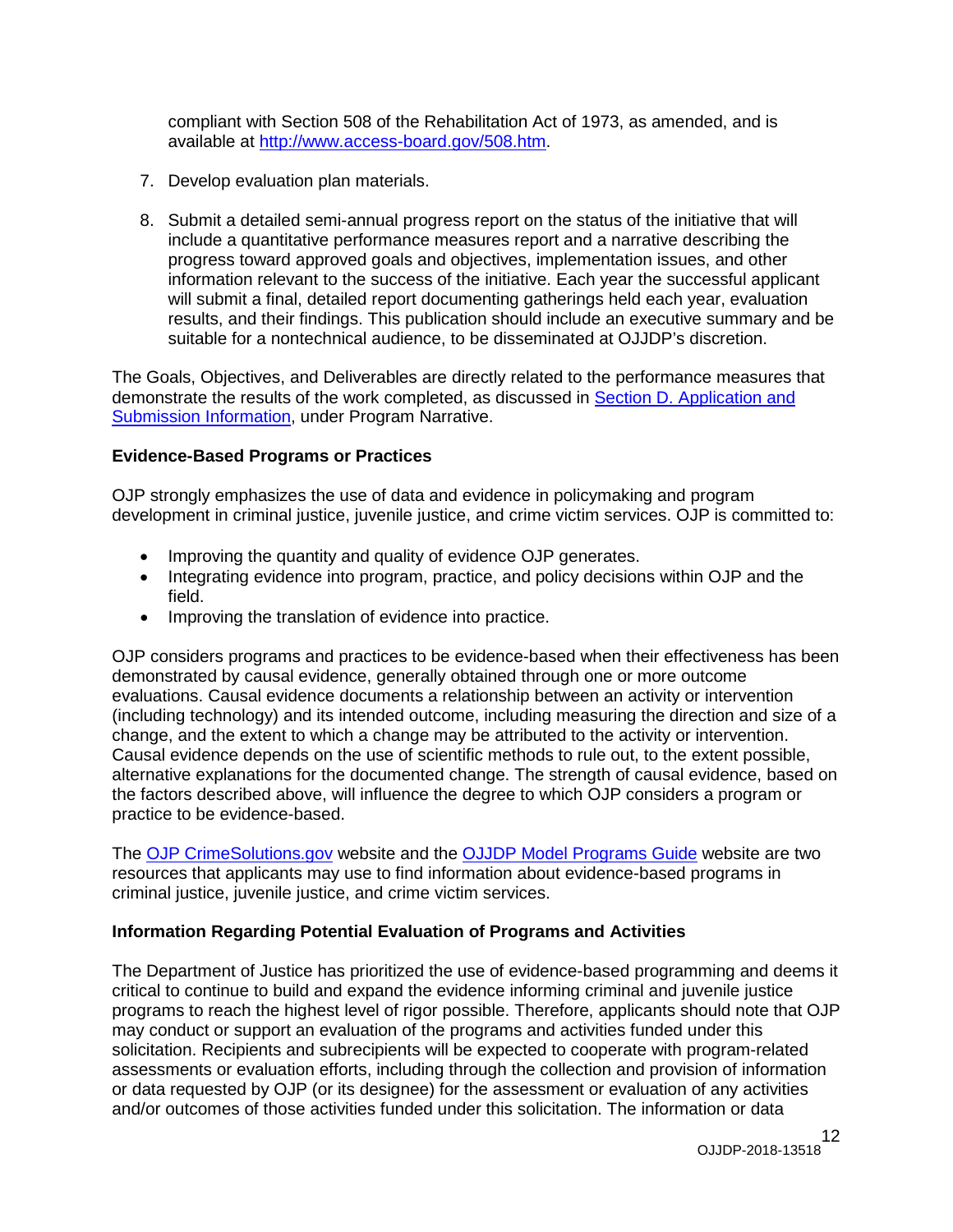requested may be in addition to any other financial or performance data already required under this program.

**OJJDP training and technical assistance awardee standards.** OJJDP has developed the Core Performance Standards for Training, Technical Assistance, and Evaluation to promote among providers the consistency and quality of OJJDP-sponsored training and technical assistance and to advance common expectations of performance excellence. The standards present minimum expectations that providers must meet for effective practice in the planning, coordination, delivery, and evaluation of training. Award recipients must coordinate with OJJDP's National Training and Technical Assistance Center (NTTAC) in the assessment and delivery of services to ensure the effective use of OJJDP grant funding.

Requirements related to coordination of activities will include, but are not limited to:

- **Coordination with OJJDP NTTAC.** OJJDP requires all training and technical assistance projects to coordinate their activities with OJJDP NTTAC by complying with all OJJDP/NTTAC protocols to ensure coordinated delivery of services among providers and the effective use of OJJDP grant funding. OJJDP reserves the right to modify these protocols at any time with reasonable notice to the grantee prior to project completion.
- **OJJDP-funded webinars.** The award recipient must comply with OJJDP's Webinar Guidelines, as described in the core performance standards. Minimally, OJJDP training and technical assistance providers will submit information to OJJDP NTTAC in advance of all events for the online calendar, use the approved OJJDP presentation template, and record events and provide the final files which are compliant with Section 508 of the Workforce Rehabilitation Act to OJJDP or OJJDP's representative. For more information on Section 508 of the Workforce Rehabilitation Act, visit [www.section508.gov.](http://www.section508.gov/)
- **Training information sharing.** OJP will collect information from its program offices on OJPfunded training and technical assistance events. Award recipients must use OJJDP's standard electronic training request form, submit information to NTTAC on all training events (e.g., name of requestor, description of request, dates of event) 30 days in advance of the event date, and report additional data, as OJJDP requires.

# <span id="page-12-0"></span>**B. Federal Award Information**

Category 1: Tribal Youth Training and Technical Assistance. OJJDP expects to make one award of up to \$2 million for a 12-month period of performance, to begin on October 1, 2018.

Category 2: Tribal Youth Leadership Development Initiative. OJJDP expects to make one award of up to \$500,000 for a 36-month period of performance, to begin on October 1, 2018.

OJJDP may, in certain cases, provide additional funding in future years to awards made under Category 1. In making decisions regarding continuation awards, OJP will consider, among other factors, the availability of appropriations, when the program or project was last competed, OJP's strategic priorities, and OJP's assessment of both the management of the award (for example, timeliness and quality of progress reports) and the progress of the work funded under the award.

OJJDP will not be issuing continuation funding for awards made under Category 2.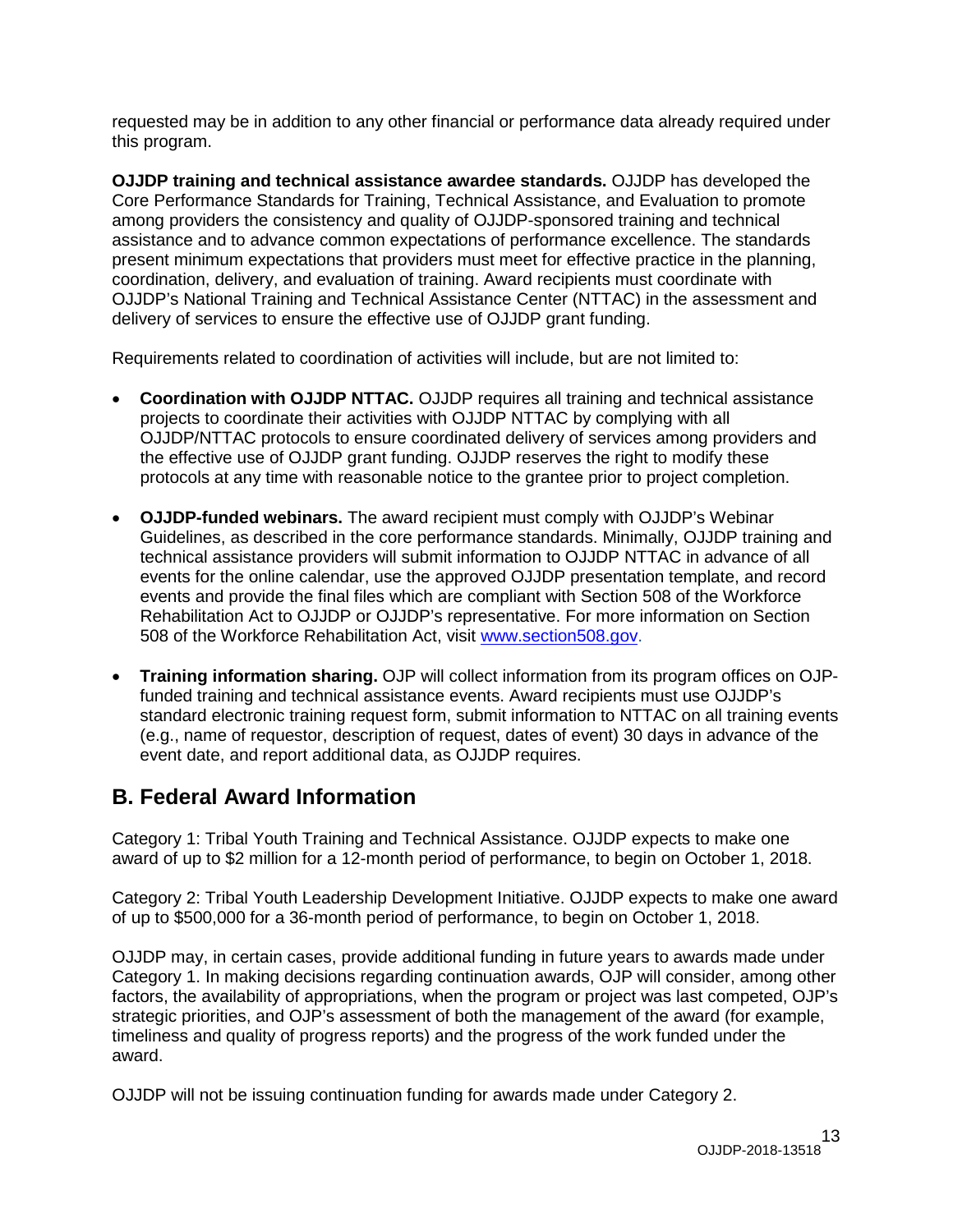All awards are subject to the availability of appropriated funds and to any modifications or additional requirements that may be imposed by law.

# <span id="page-13-0"></span>**Type of Award**

OJJDP expects to make any award under either category in this solicitation in the form of a cooperative agreement, which is a type of award that provides for OJP to have substantial involvement in carrying out award activities. See [Administrative, National](#page-33-0) Policy, and Other [Legal Requirements,](#page-33-0) under [Section F. Federal Award Administration Information,](#page-33-0) for a brief discussion of what may constitute substantial federal involvement.

# <span id="page-13-1"></span>**Financial Management and System of Internal Controls**

Award recipients and subrecipients (including recipients or subrecipients that are pass-through entities<sup>[4](#page-13-2)</sup>) must, as described in the Part 200 Uniform Requirements<sup>[5](#page-13-3)</sup> as set out at 2 C.F.R. 200.303:

- (a) Establish and maintain effective internal control over the Federal award that provides reasonable assurance that [the recipient (and any subrecipient)] is managing the Federal award in compliance with Federal statutes, regulations, and the terms and conditions of the Federal award. These internal controls should be in compliance with guidance in "Standards for Internal Control in the Federal Government" issued by the Comptroller General of the United States and the "Internal Control Integrated Framework", issued by the Committee of Sponsoring Organizations of the Treadway Commission (COSO).
- (b) Comply with Federal statutes, regulations, and the terms and conditions of the Federal awards.
- (c) Evaluate and monitor [the recipient's (and any subrecipient's)] compliance with statutes, regulations, and the terms and conditions of Federal awards.
- (d) Take prompt action when instances of noncompliance are identified including noncompliance identified in audit findings.
- (e) Take reasonable measures to safeguard protected personally identifiable information and other information the Federal awarding agency or pass-through entity designates as sensitive or [the recipient (or any subrecipient)] considers sensitive consistent with applicable Federal, state, local, and tribal laws regarding privacy and obligations of confidentiality.

To help ensure that applicants understand the applicable administrative requirements and cost principles, OJP encourages prospective applicants to enroll, at no charge, in the DOJ Grants

<span id="page-13-2"></span><sup>4</sup> For purposes of this solicitation, the phrase "pass-through entity" includes any recipient or subrecipient that provides a subaward ("subgrant") to a subrecipient (subgrantee) to carry out part of the funded award or program. Additional information on proposed subawards is listed unde[r What an Application Should Include,](#page-16-0) Section D of this solicitation.

<span id="page-13-3"></span><sup>5</sup> The "Part 200 Uniform Requirements" means the DOJ regulation at 2 C.F.R. Part 2800, which adopts (with certain modifications) the provisions of 2 C.F.R. Part 200.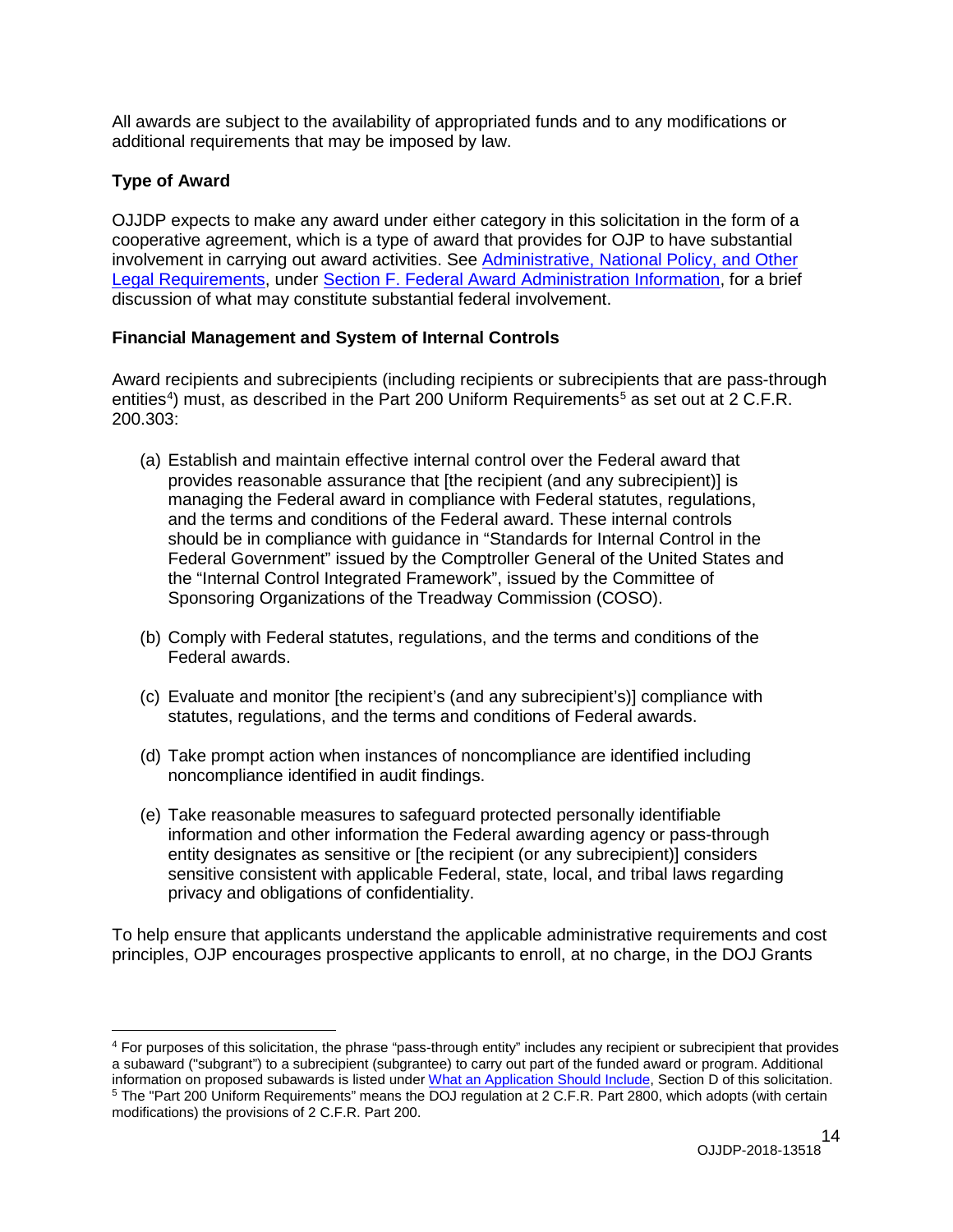Financial Management Online Training, available at [https://ojpfgm.webfirst.com/.](https://ojpfgm.webfirst.com/) (This training is required for all OJP award recipients.)

Also, applicants should be aware that OJP collects information from applicants on their financial management and systems of internal controls (among other information), which is used to make award decisions. Under [Section D. Application and Submission Information,](#page-15-0) applicants may access and review a questionnaire – the [OJP Financial Management and System of Internal](https://ojp.gov/funding/Apply/Resources/FinancialCapability.pdf)  [Controls Questionnaire](https://ojp.gov/funding/Apply/Resources/FinancialCapability.pdf) – that OJP requires **all** applicants (other than an individual applying in his/her personal capacity) to download, complete, and submit as part of the application.

#### <span id="page-14-0"></span>**Budget Information**

#### <span id="page-14-1"></span>**Cost Sharing or Match Requirement**

This solicitation does not require a match. However, if a successful application proposes a voluntary match amount, and OJP approves the budget, the total match amount incorporated into the approved budget becomes mandatory and subject to audit.

For additional information on cost sharing and match, see the DOJ Grants Financial Guide at [https://ojp.gov/financialguide/DOJ/PostawardRequirements/chapter3.3b.htm.](https://ojp.gov/financialguide/DOJ/PostawardRequirements/chapter3.3b.htm)

#### <span id="page-14-2"></span>**Preagreement Costs (also known as Preaward Costs)**

Preagreement costs are costs incurred by the applicant prior to the start date of the period of performance of the federal award.

OJP does **not** typically approve preagreement costs; an applicant must request and obtain the prior written approval of OJP for all such costs. All such costs incurred prior to award and prior to approval of the costs are incurred at the sole risk of the applicant. (Generally, no applicant should incur project costs *before* submitting an application requesting federal funding for those costs.) Should there be extenuating circumstances that make it appropriate for OJP to consider approving preagreement costs, the applicant may contact the point of contact listed on the title page of this solicitation for the requirements concerning written requests for approval. If approved in advance by OJP, award funds may be used for preagreement costs, consistent with the recipient's approved budget and applicable cost principles. See the section on Costs Requiring Prior Approval in the DOJ Grants Financial Guide at <https://ojp.gov/financialguide/DOJ/index.htm> for more information.

#### <span id="page-14-3"></span>**Limitation on Use of Award Funds for Employee Compensation; Waiver**

With respect to any award of more than \$250,000 made under this solicitation, a recipient may not use federal funds to pay total cash compensation (salary plus cash bonuses) to any employee of the recipient at a rate that exceeds 110 percent of the maximum annual salary payable to a member of the federal government's Senior Executive Service (SES) at an agency with a Certified SES Performance Appraisal System for that year. [6](#page-14-4) The 2018 salary table for SES employees is available on the Office of Personnel Management website at [https://www.opm.gov/policy-data-oversight/pay-leave/salaries-wages/salary](https://www.opm.gov/policy-data-oversight/pay-leave/salaries-wages/salary-tables/18Tables/exec/html/ES.aspx)[tables/18Tables/exec/html/ES.aspx.](https://www.opm.gov/policy-data-oversight/pay-leave/salaries-wages/salary-tables/18Tables/exec/html/ES.aspx) Note: A recipient may compensate an employee at a greater rate, provided the amount in excess of this compensation limitation is paid with nonfederal funds. (Nonfederal funds used for any such additional compensation will not be considered matching funds, where match requirements apply.) If only a portion of an

<span id="page-14-4"></span><sup>6</sup> OJP does not apply this limitation on the use of award funds to the nonprofit organizations listed in Appendix VIII to 2 C.F.R. Part 200.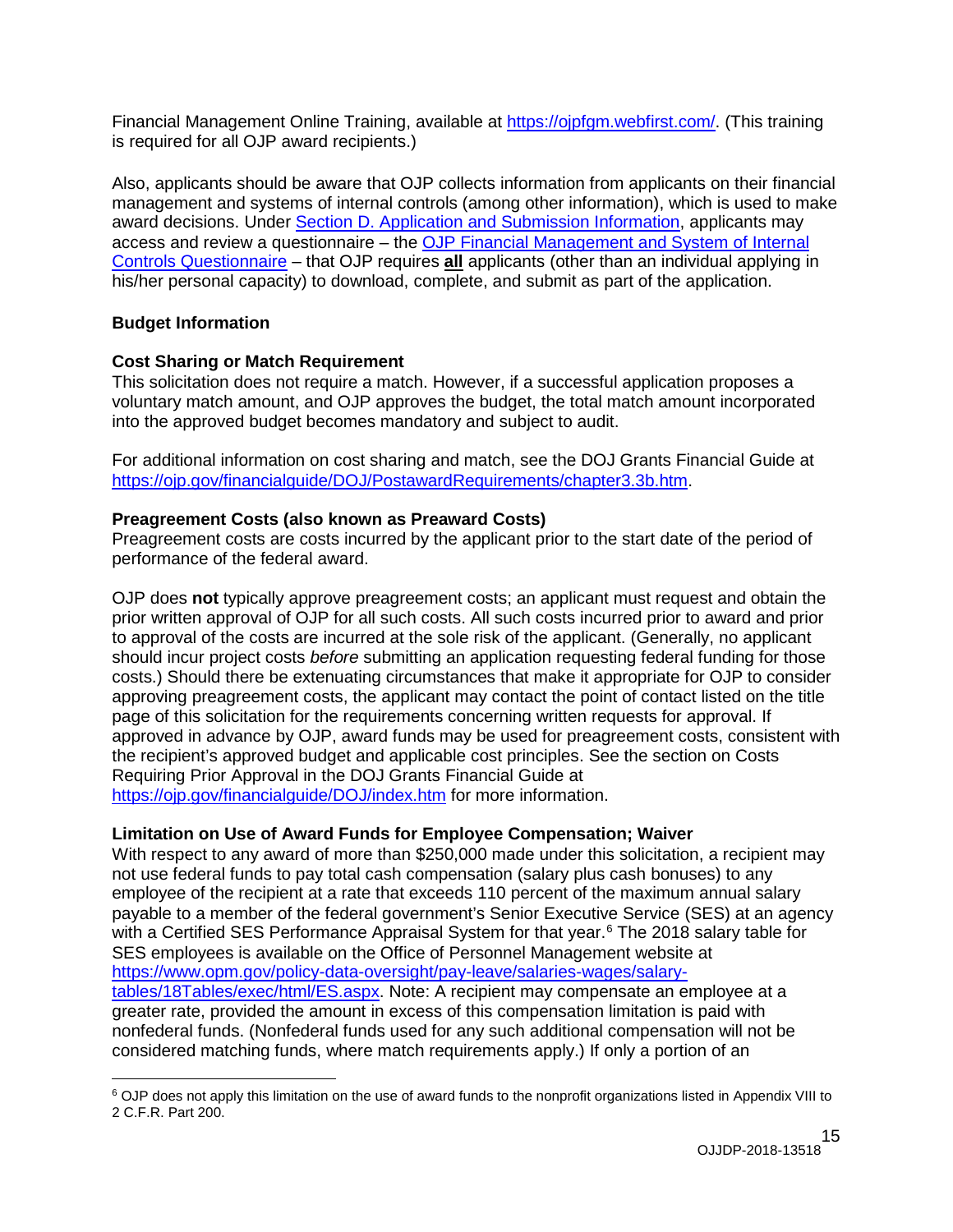employee's time is charged to an OJP award, the maximum allowable compensation is equal to the percentage of time worked times the maximum salary limitation.

The Assistant Attorney General for OJP may exercise discretion to waive, on an individual basis, this limitation on compensation rates allowable under an award. An applicant that requests a waiver should include a detailed justification in the budget narrative of its application. An applicant that does not submit a waiver request and justification with its application should anticipate that OJP will require the applicant to adjust and resubmit the budget.

The justification should address—in the context of the work the individual would do under the award—the particular qualifications and expertise of the individual, the uniqueness of a service the individual will provide, the individual's specific knowledge of the proposed program or project, and a statement that explains whether and how the individual's salary under the award would be commensurate with the regular and customary rate for an individual with his/her qualifications and expertise, and for the work he/she would do under the award.

#### <span id="page-15-1"></span>**Prior Approval, Planning, and Reporting of Conference/Meeting/Training Costs**

OJP strongly encourages every applicant that proposes to use award funds for any conference-, meeting-, or training-related activity (or similar event) to review carefully—before submitting an application—the OJP and DOJ policy and guidance on approval, planning, and reporting of such events, available at

[https://www.ojp.gov/financialguide/DOJ/PostawardRequirements/chapter3.10a.htm.](https://www.ojp.gov/financialguide/DOJ/PostawardRequirements/chapter3.10a.htm) OJP policy and guidance (1) encourage minimization of conference, meeting, and training costs; (2) require prior written approval (which may affect project timelines) of most conference, meeting, and training costs for cooperative agreement recipients, as well as some conference, meeting, and training costs for grant recipients; and (3) set cost limits, which include a general prohibition of all food and beverage costs.

#### <span id="page-15-2"></span>**Costs Associated With Language Assistance (if applicable)**

If an applicant proposes a program or activity that would deliver services or benefits to individuals, the costs of taking reasonable steps to provide meaningful access to those services or benefits for individuals with limited English proficiency may be allowable. Reasonable steps to provide meaningful access to services or benefits may include interpretation or translation services, where appropriate.

For additional information, see the "Civil Rights Compliance" section under ["Overview of Legal](https://ojp.gov/funding/Explore/LegalOverview/index.htm) [Requirements Generally Applicable to OJP Grants and Cooperative Agreements -](https://ojp.gov/funding/Explore/LegalOverview/index.htm) FY 2018 [Awards"](https://ojp.gov/funding/Explore/LegalOverview/index.htm) in the OJP Funding Resource Center at [https://ojp.gov/funding/index.htm.](https://ojp.gov/funding/index.htm)

# <span id="page-15-3"></span>**C. Eligibility Information**

For eligibility information, see the title page.

<span id="page-15-0"></span>For information on cost sharing or match requirements, see [Section B. Federal Award](#page-12-0)  [Information.](#page-12-0)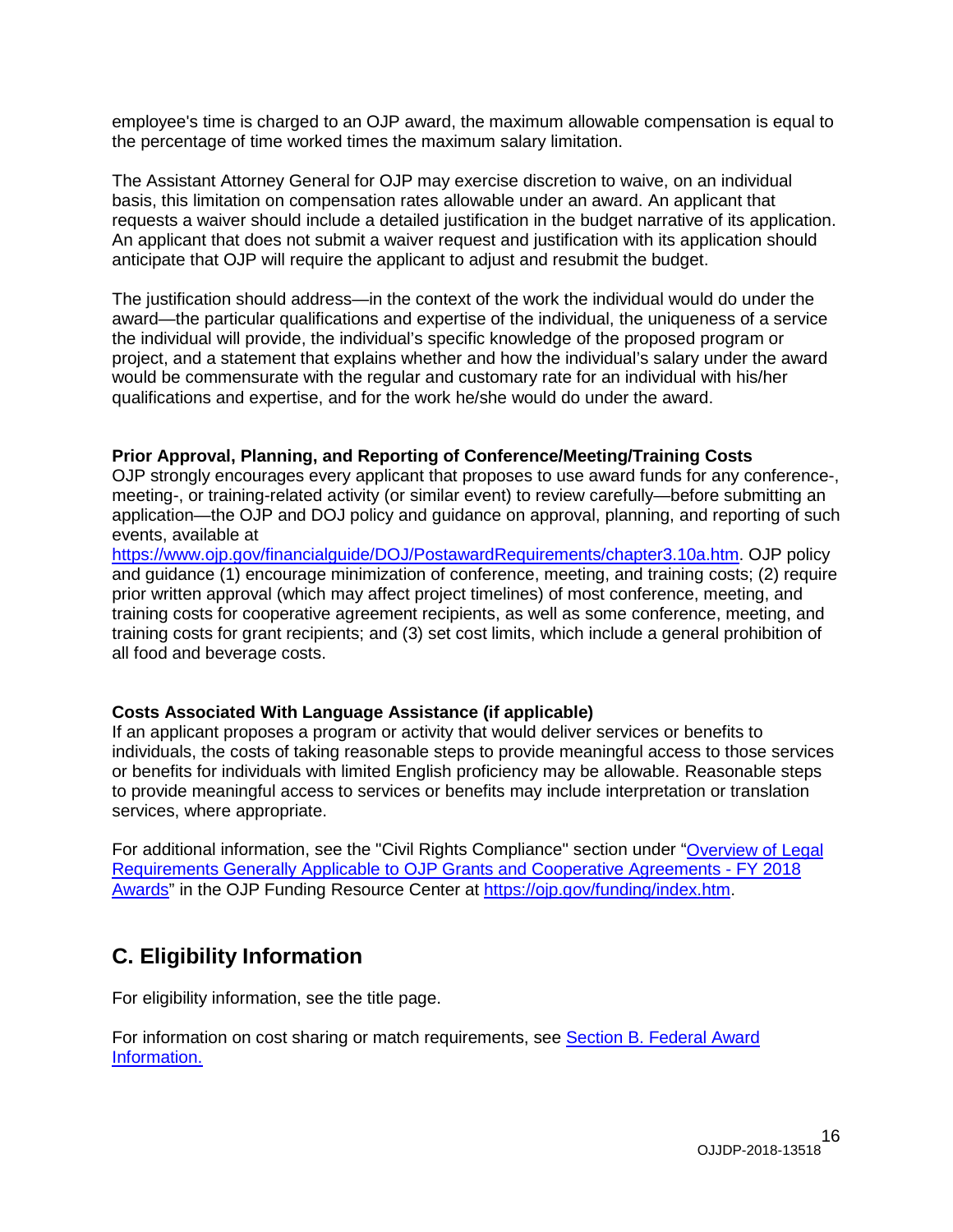# **D. Application and Submission Information**

## <span id="page-16-0"></span>**What an Application Should Include**

This section describes in detail what an application should include. An applicant should anticipate that if it fails to submit an application that contains all of the specified elements, it may negatively affect the review of its application; and, should a decision be made to make an award, it may result in the inclusion of award conditions that preclude the recipient from accessing or using award funds until the recipient satisfies the conditions and OJP makes the funds available.

Moreover, an applicant should anticipate that an application that OJP determines is nonresponsive to the scope of the solicitation, including the funding limit, or that OJP determines does not include the application elements that OJJDP has designated to be critical, will neither proceed to peer review nor receive further consideration. For this solicitation, OJJDP has designated the following application elements as critical: Program Narrative, Budget Detail Worksheet and Budget Narrative.

**NOTE:** OJP has combined the Budget Detail Worksheet and Budget Narrative in a single document collectively referred to as the Budget Detail Worksheet. See "Budget Information and Associated Documentation" below for more information about the Budget Detail Worksheet and where it can be accessed.

*OJP strongly recommends that applicants use appropriately descriptive file names (e.g*.*, "Program Narrative," "Budget Detail Worksheet," "Timelines," "Memoranda of Understanding," "Résumés") for all attachments. Also, OJP recommends that applicants include résumés in a single file.*

Please review the "Note on File Names and File Types" under [How To Apply](#page-27-0) to be sure applications are submitted in permitted formats.

#### **1. Information To Complete the Application for Federal Assistance (SF-424)**

The SF-424 is a required standard form used as a cover sheet for submission of preapplications, applications, and related information. Grants.gov and the OJP Grants Management System (GMS) take information from the applicant's profile to populate the fields on this form. When selecting "type of applicant," if the applicant is a for-profit entity, select "For-Profit Organization" or "Small Business" (as applicable).

To avoid processing delays, an applicant must include an accurate legal name on its SF-424. On the SF-424, current OJP award recipients, when completing the field for "Legal Name" (box 8a), should use the same legal name that appears on the prior year award document (which is also the legal name stored in OJP's financial system). Also, current recipients should enter the Employer Identification Number (EIN) in box 8b exactly as it appears on the prior year award document. An applicant with a current, active award(s) must ensure that its GMS profile is current. If the profile is not current, the applicant should submit a Grant Adjustment Notice (GAN) updating the information on its GMS profile prior to applying under this solicitation.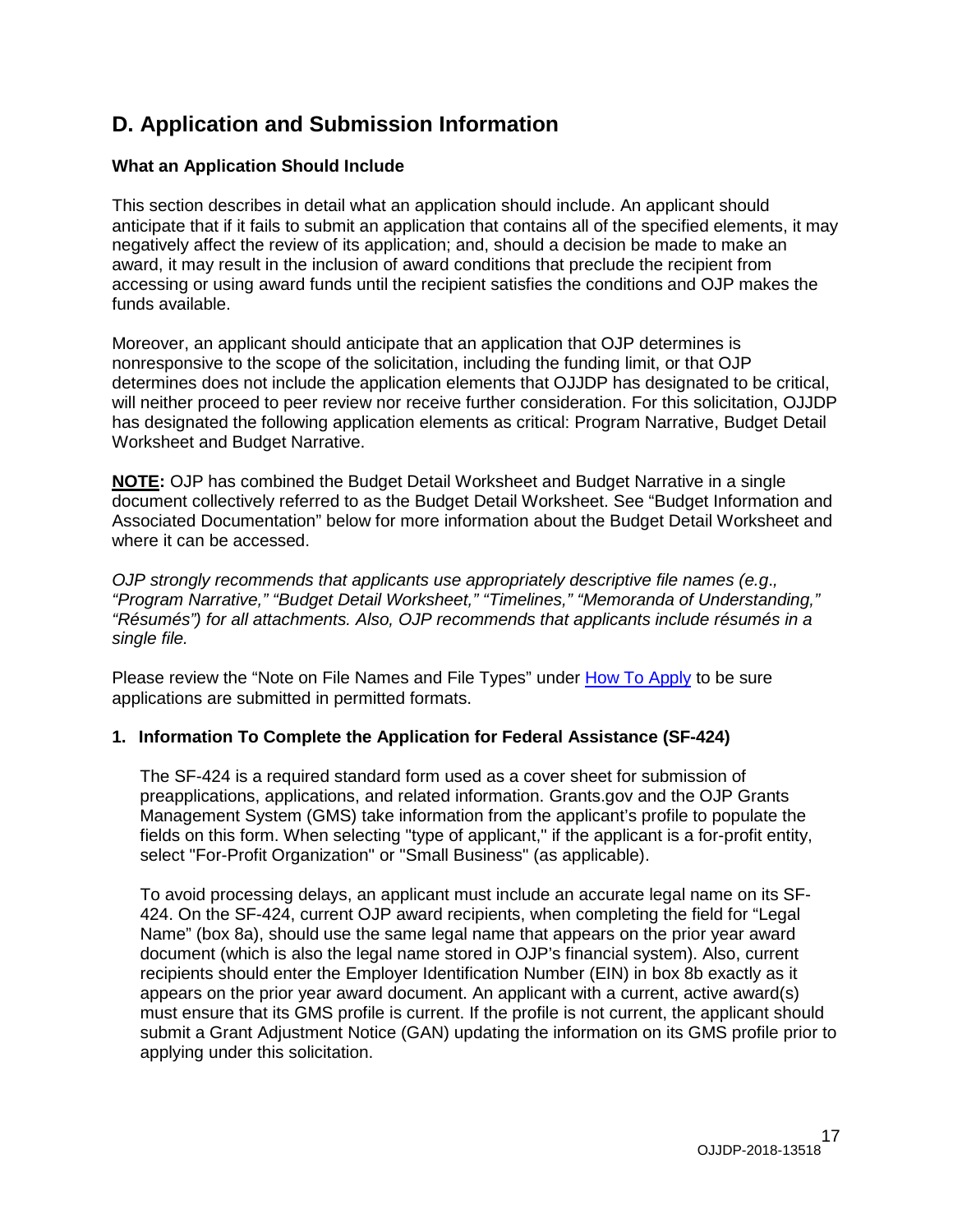A new applicant entity should enter its official legal name in box 8a, its address in box 8d, its EIN in box 8b, and its Data Universal Numbering System (DUNS) number in box 8c of the SF-424. A new applicant entity should attach official legal documents to its application (e.g., articles of incorporation, 501(c)(3) status documentation, organizational letterhead) to confirm the legal name, address, and EIN entered into the SF-424. OJP will use the System for Award Management (SAM) to confirm the legal name and DUNS number entered in the SF-424; therefore, an applicant should ensure that the information entered in the SF-424 matches its current registration in SAM. See the [How to Apply](#page-27-0) section for more information on SAM and DUNS numbers.

**Intergovernmental Review:** This solicitation ("funding opportunity") **is not** subject to [Executive Order 12372.](https://www.archives.gov/federal-register/codification/executive-order/12372.html) (In completing the SF-424, an applicant is to answer question 19 by selecting the response that the "Program is not covered by E.O. 12372.")

#### **2. Project Abstract**

Applications should include a high-quality project abstract that summarizes the proposed project in 400 words or less. Project abstracts should be—

- Written for a general public audience.
- Submitted as a separate attachment with "Project Abstract" as part of its file name.
- Single-spaced, using a standard 12-point font (such as Times New Roman) with 1-inch margins.

The abstract should briefly describe the project's purpose, the population to be served, and the activities that the applicant will implement to achieve the project's goals and objectives. The abstract should describe how the applicant will measure progress toward these goals. The abstract should indicate whether the applicant will use any portion of the project budget to conduct research, as described in Note on Project Evaluations on page 20. All project abstracts should follow the detailed template available at [www.ojp.gov/funding/Apply/Resources/ProjectAbstractTemplate.pdf.](http://www.ojp.gov/funding/Apply/Resources/ProjectAbstractTemplate.pdf)

As a separate attachment, the project abstract will **not** count against the page limit for the program narrative.

#### **3. Program Narrative**

Applicants must submit a program narrative that presents a detailed description of the purpose, goals, objectives, strategies, design, and management of the proposed program. The program narrative should be double-spaced with 1-inch margins, not exceeding 30 pages of 8½ by 11 inches, and use a standard 12-point font, preferably Times New Roman. Pages should be numbered "1 of 30," etc. The tables, charts, pictures, etc., including all captions, legends, keys, subtext, etc., may be single-spaced and will count in the 30-page limit. Material required under the Budget and Budget Narrative and Additional Attachments sections will not count toward the program narrative page count. Applicants may provide bibliographical references as a separate attachment that will not count toward the 30-page program narrative limit. If the program narrative fails to comply with these length-related restrictions, OJJDP may consider such noncompliance in peer review and in final award decisions.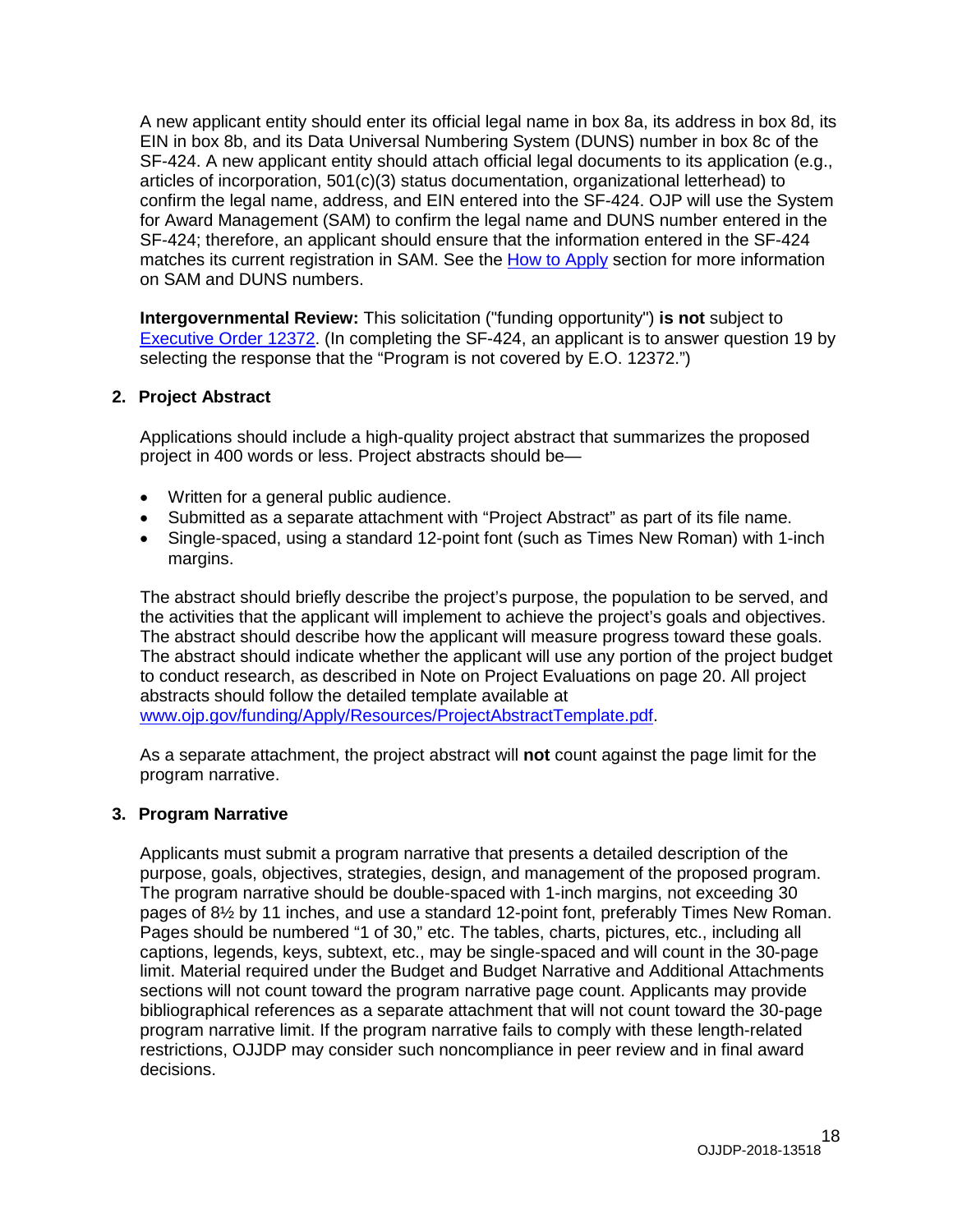The program narrative should address the following selection criteria: (1) description of the issue; (2) goals, objectives, and performance measures; (3) program design and implementation; and (4) capabilities/competencies. The applicant should clearly delineate the connections between and among each of these sections. For example, the applicant should derive the goals and objectives directly from the problems to be addressed. Similarly, the project design section should clearly explain how the program's structure and activities will accomplish the goals and objectives identified in the previous section.

The following sections should be included as part of the program narrative:<sup>[7](#page-18-0)</sup>

**a. Description of the Issue.** For Category 1, applicants should briefly describe the need for training and technical assistance to tribes and tribal youth-serving organizations. For Category 2, applicants should briefly describe the overall unmet needs for positive youth leadership development among tribal youth and the nature and scope of the juvenile justice and delinquency prevention needs within tribal communities. The applicant should use data to provide evidence that the problem exists, demonstrate the size and scope of the problem, and document the effects of the problem on the target population and the larger community. Any data or research referenced in the narrative should include information about the source of the data and/or a citation. Applicants should describe the target population and any previous or current attempts to address the problem.

Applicants should describe any research or evaluation studies that relate to the problem and contribute to their understanding of its causes and potential solutions. While OJJDP expects applicants to review the research literature for relevant studies, they should also explore whether unpublished local sources of research or evaluation data are available.

**b. Goals, Objectives, and Performance Measures.** Applicants should describe the goals of the proposed program and identify its objectives. When formulating the program's goals and objectives, applicants should be cognizant of the performance measures that OJJDP will require successful applicants to provide.

**Goals.** Applicants should describe the program's intent to change, reduce, or eliminate the problem noted in the previous section and outline the project's goals.

**Program Objectives.** Applicants should explain how the program will accomplish its goals. Objectives are specific, quantifiable statements of the project's desired results. They should be clearly linked to the problem identified in the preceding section and measurable. (Examples of measurable objectives include the following: to provide training on positive youth development to 40 staff from programs for tribal youth.)

**Performance Measures.** OJP will require each successful applicant to submit regular performance data that demonstrate the results of the work carried out under the award (see ["General Information About Post-Federal Award Reporting](#page-35-0) Requirements" in Section F. Federal Award [Administration Information\)](#page-33-0). The performance data directly relate to the goals, objectives, and deliverables identified under "Goals, Objectives, and Deliverables" in [Section A. Program Description.](#page-4-0)

<span id="page-18-0"></span> $7$  For information on subawards (including the details on proposed subawards that should be included in the application), see "Budget and Associated Documentation" under [Section D. Application and Submission Information.](#page-15-0)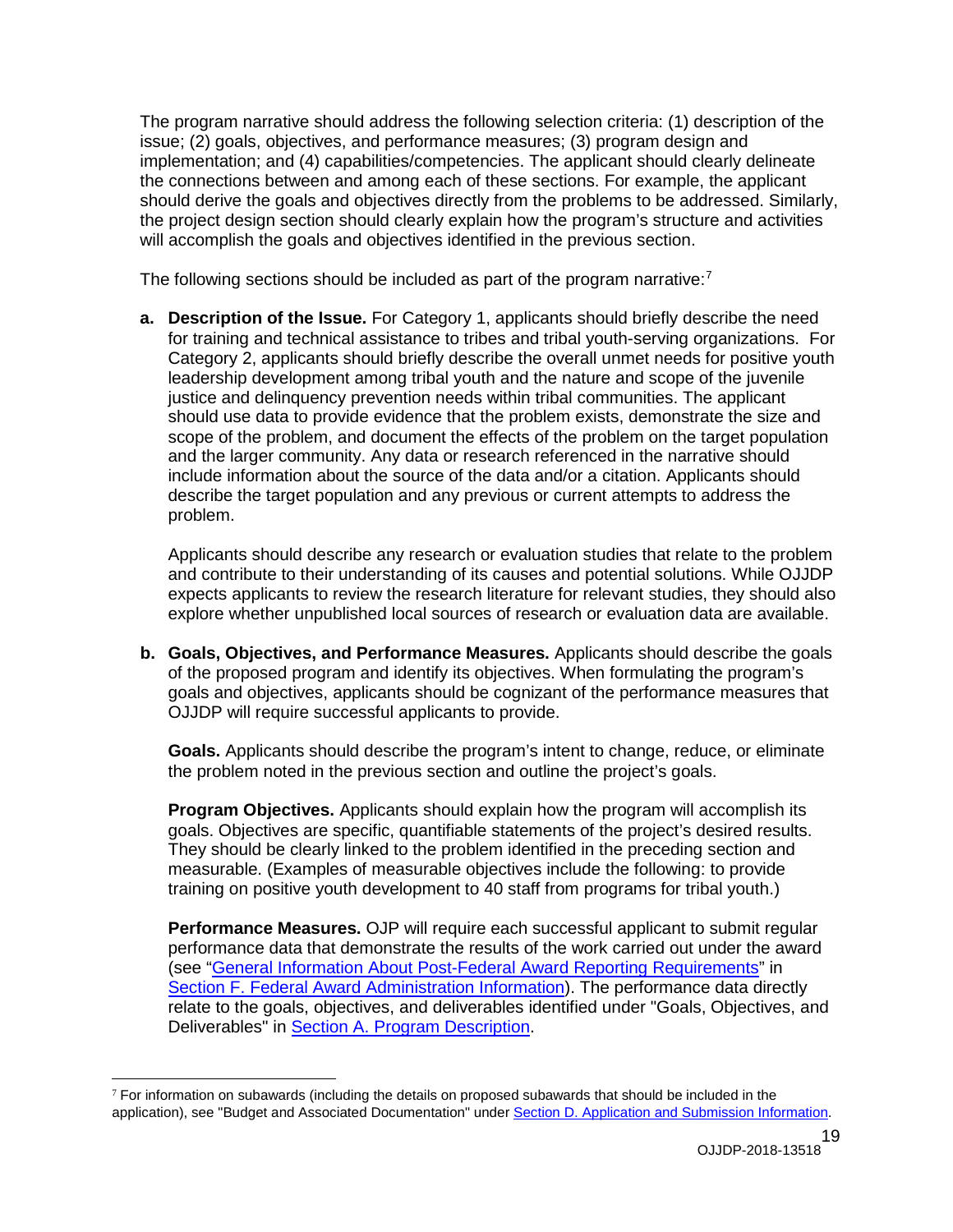Applicants should visit OJP's performance measurement page at [www.ojp.gov/performance](https://www.ojp.gov/performance) for an overview of performance measurement activities at OJP.

Performance measures for this solicitation are listed in Appendix [A: Performance](#page-37-0)  [Measures Table.](#page-37-0)

The application should demonstrate the applicant's understanding of the performance data reporting requirements for this grant program and detail how the applicant will gather the required data should it receive funding.

Please note that applicants are **not** required to submit performance data with the application. Performance measures information is included as an alert that successful applicants will be required to submit performance data as part of the reporting requirements under an award.

OJJDP will require award recipients to submit semiannual performance metrics of relevant data through the [Data Reporting Tool.](https://www.ojjdp-dctat.org/)

#### **Note on Project Evaluations**

An applicant that proposes to use award funds through this solicitation to conduct project evaluations should be aware that certain project evaluations (such as systematic investigations designed to develop or contribute to generalizable knowledge) may constitute "research" for purposes of applicable DOJ human subjects protection regulations. However, project evaluations that are intended only to generate internal improvements to a program or service, or are conducted only to meet OJP's performance measure data reporting requirements, likely do not constitute "research." Each applicant should provide sufficient information for OJP to determine whether the particular project it proposes would either intentionally or unintentionally collect and/or use information in such a way that it meets the DOJ definition of research that appears at 28 C.F.R. Part 46 ("Protection of Human Subjects").

Research, for purposes of human subjects protection for OJP-funded programs, is defined as "a systematic investigation, including research development, testing, and evaluation, designed to develop or contribute to generalizable knowledge." 28 C.F.R. 46.102(d).

For additional information on determining whether a proposed activity would constitute research for purposes of human subjects protection, applicants should consult the decision tree in the "Research and the protection of human subjects" section of the "Requirements [related to Research"](https://ojp.gov/funding/Explore/SolicitationRequirements/EvidenceResearchEvaluationRequirements.htm) webpage of the ["Overview of Legal Requirements](https://ojp.gov/funding/Explore/LegalOverview/index.htm) [Generally Applicable to OJP Grants and Cooperative Agreements -](https://ojp.gov/funding/Explore/LegalOverview/index.htm) FY 2018 Awards," available through the OJP Funding Resource Center at [https://ojp.gov/funding/index.htm.](https://ojp.gov/funding/index.htm)

Every prospective applicant whose application may propose a research or statistical component also should review the "Data Privacy and Confidentiality Requirements" section on that webpage.

**c. Project Design and Implementation.** Applicants should detail how the project will operate throughout the funding period and describe the strategies that they will use to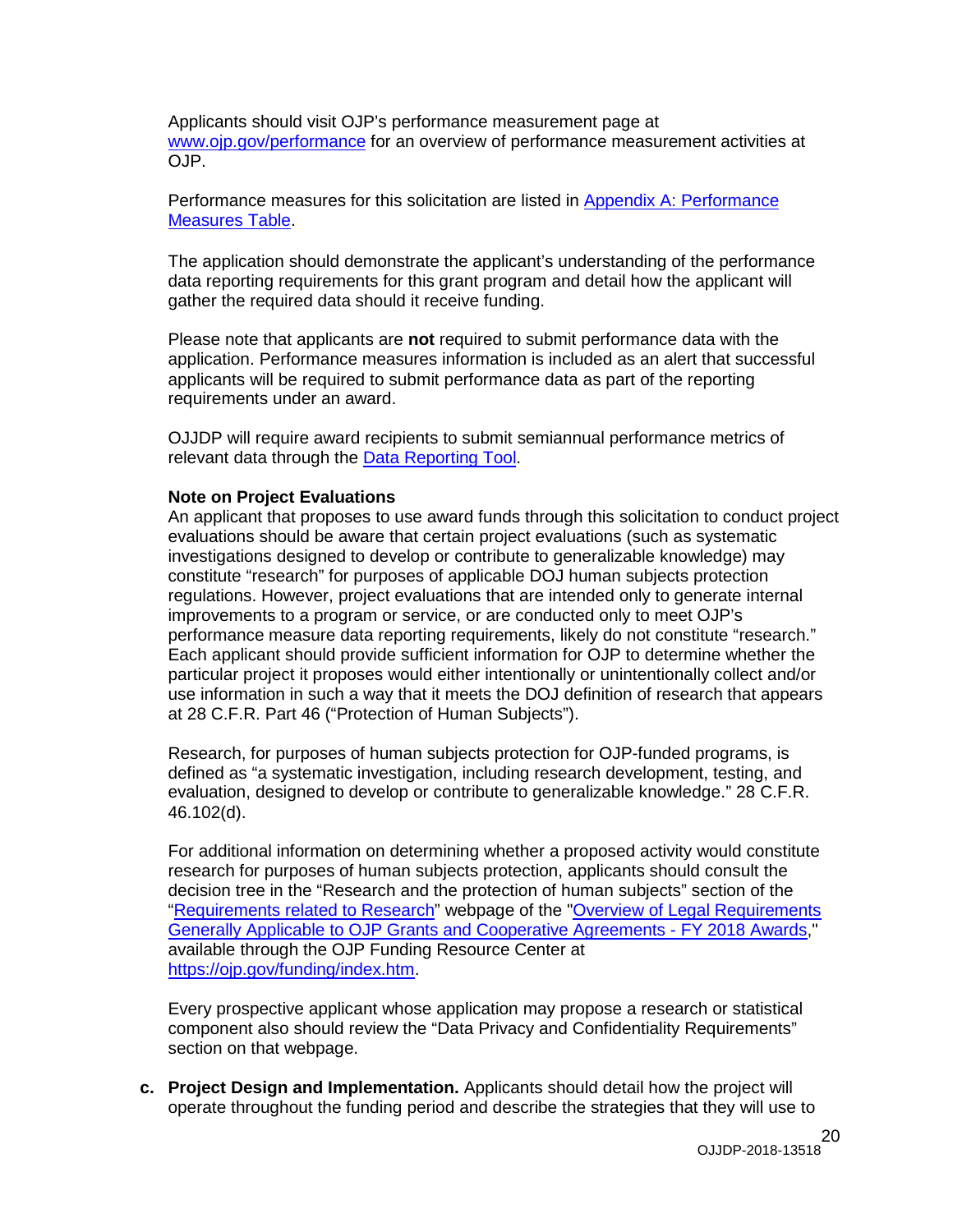achieve the goals and objectives identified in the previous section. Applicants should describe how they will complete the deliverables stated in the Goals, Objectives, and Deliverables section on pages 7–12. OJJDP encourages applicants to select evidencebased practices for their programs.

This section should also include details regarding any leveraged resources (cash or inkind) from local sources to support the project and discuss plans for sustainability beyond the grant period.

**Logic Model.** Applicants should include a logic model that graphically illustrates how the performance measures are related to the project's problems, goals, objectives, and design. See sample logic models [here.](https://www.ojjdp.gov/grantees/pm/logic_models.html) Applicants should submit the logic model as a separate attachment, as stipulated in Additional Attachments, page 27.

**Timeline.** Applicants should submit a realistic timeline or milestone chart that indicates major tasks associated with the goals and objectives of the project, assigns responsibility for each, and plots completion of each task by month or quarter for the duration of the award, using "Year 1," "Month 1," "Quarter 1," etc., not calendar dates (see "Sample Project Timelines" [here\)](https://www.ojjdp.gov/grantees/timelines.html).

Applicants should submit the timeline as a separate attachment, as stipulated in Additional Attachments, page 27. On receipt of an award, the recipient may revise the timeline, based on training and technical assistance that OJJDP will provide.

**d. Capabilities and Competencies.** This section should describe the experience and capability of the applicant organization and any contractors or subgrantees that the applicant will use to implement and manage this effort and its associated federal funding, highlighting any previous experience implementing projects of similar design or magnitude. Applicants should highlight their experience/capability/capacity to manage subawards, including details on their system for fiscal accountability. Management and staffing patterns should be clearly connected to the project design described in the previous section. Applicants should describe the roles and responsibilities of project staff and explain the program's organizational structure and operations. Applicants should include a copy of an organizational chart showing how the organization operates, including who manages the finances; how the organization manages subawards, if there are any; and the management of the project proposed for funding.

**Letters of Support/Memoranda of Understanding.** If submitting a joint application, as described under Eligibility, page 1, applicants should provide signed and dated letters of support or memoranda of understanding for all key partners that include the following:

- Expression of support for the program and a statement of willingness to participate and collaborate with it.
- Description of the partner's current role and responsibilities in the planning process and expected responsibilities when the program is operational.
- Estimate of the percentage of time that the partner will devote to the planning and operation of the project.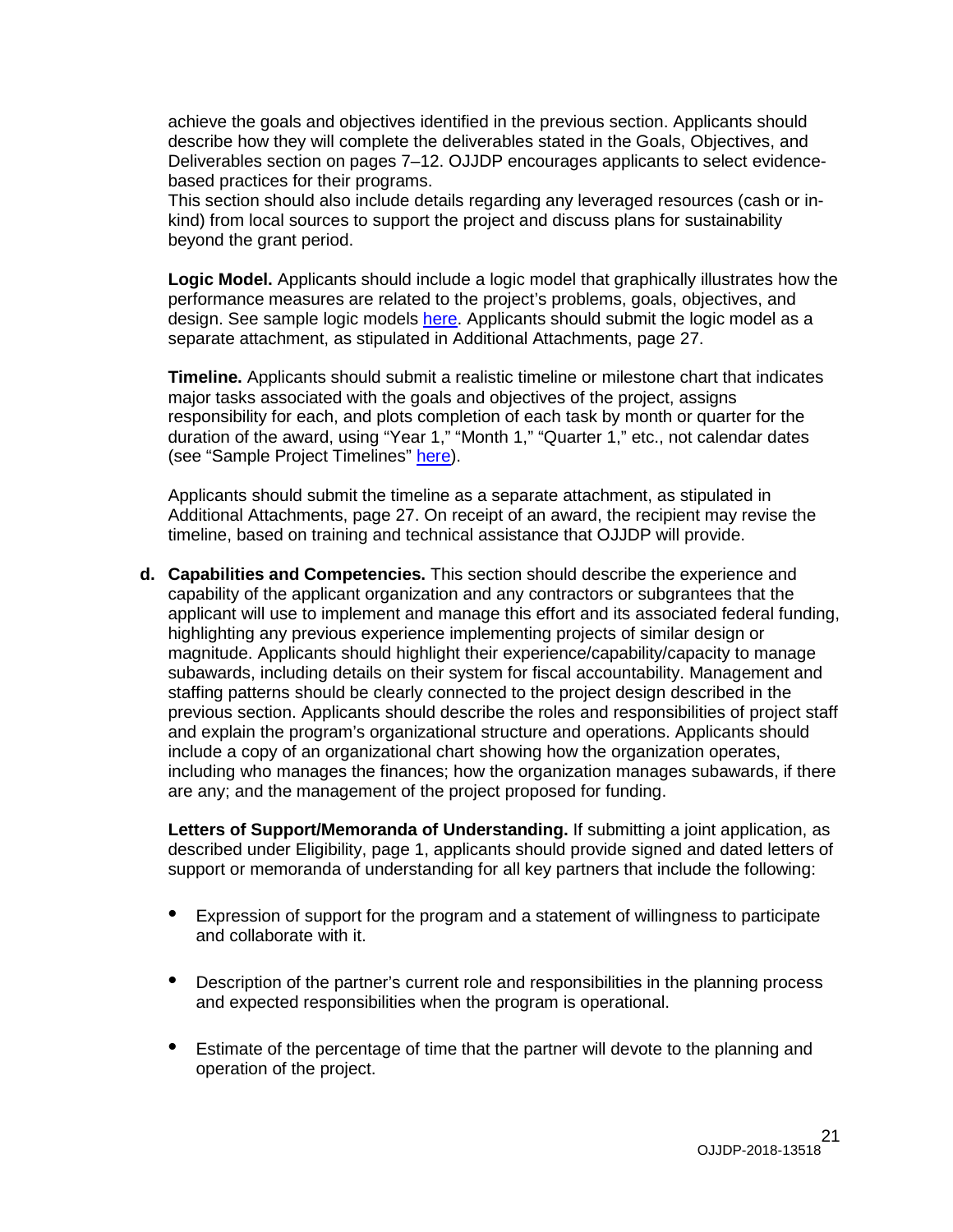Letters of support may be addressed to the OJJDP Administrator. Only letters of support that are submitted by the due date and with the full application will be considered during the review process.

#### **4. Budget and Associated Documentation**

The Budget Detail Worksheet and the Budget Narrative are now combined in a single document collectively referred to as the Budget Detail Worksheet. The Budget Detail Worksheet is a userfriendly, fillable, Microsoft Excel-based document designed to calculate totals. Additionally, the Excel workbook contains worksheets for multiple budget years that can be completed as necessary. **All applicants should use the Excel version when completing the proposed budget in an application, except in cases where the applicant does not have access to Microsoft Excel or experiences technical difficulties.** If an applicant does not have access to Microsoft Excel or experiences technical difficulties with the Excel version, then the applicant should use the 508-compliant accessible Adobe Portable Document Format (PDF) version.

Both versions of the Budget Detail Worksheet can be accessed at [https://ojp.gov/funding/Apply/Forms/BudgetDetailWorksheet.htm.](https://ojp.gov/funding/Apply/Forms/BudgetDetailWorksheet.htm)

#### **a. Budget Detail Worksheet**

The Budget Detail Worksheet should provide the detailed computation for each budget line item, listing the total cost of each and showing how it was calculated by the applicant. For example, costs for personnel should show the annual salary rate and the percentage of time devoted to the project for each employee paid with grant funds. The Budget Detail Worksheet should present a complete itemization of all proposed costs.

For questions pertaining to budget and examples of allowable and unallowable costs, see the DOJ Grants Financial Guide at [https://ojp.gov/financialguide/DOJ/index.htm.](https://ojp.gov/financialguide/DOJ/index.htm)

#### **b. Budget Narrative**

The budget narrative should thoroughly and clearly describe every category of expense listed in the Budget Detail Worksheet. OJP expects proposed budgets to be complete, cost effective, and allowable (e.g., reasonable, allocable, and necessary for project activities).

An applicant should demonstrate in its budget narrative how it will maximize cost effectiveness of award expenditures. Budget narratives should generally describe cost effectiveness in relation to potential alternatives and the goals of the project. For example, a budget narrative should detail why planned in-person meetings are necessary, or how technology and collaboration with outside organizations could be used to reduce costs, without compromising quality.

The budget narrative should be mathematically sound and correspond clearly with the information and figures provided in the Budget Detail Worksheet. The narrative should explain how the applicant estimated and calculated all costs, and how those costs are necessary to the completion of the proposed project. The narrative may include tables for clarification purposes, but need not be in a spreadsheet format. As with the Budget Detail Worksheet, the budget narrative should describe costs by year.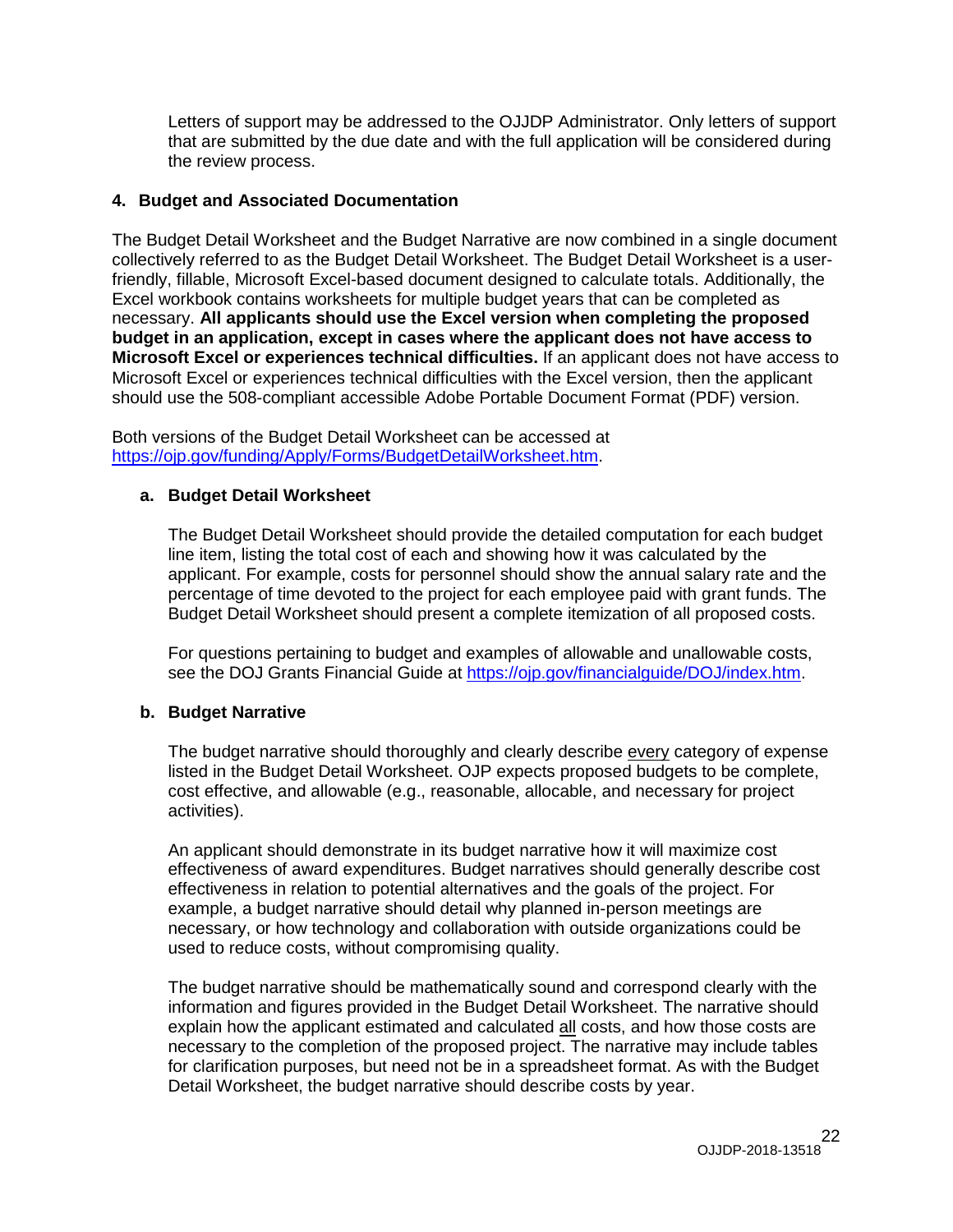#### **c. Information on Proposed Subawards (if any), as well as on Proposed Procurement Contracts (if any)**

Applicants for OJP awards typically may propose to make *subawards*. Applicants also may propose to enter into procurement *contracts* under the award.

Whether an action—for federal grants administrative purposes—is a subaward or procurement contract is a critical distinction, as significantly different rules apply to subawards and procurement contracts. If a recipient enters into an agreement that is a subaward of an OJP award, specific rules apply—many of which are set by federal statutes and DOJ regulations; others by award conditions. These rules place particular responsibilities on an OJP recipient for any subawards the OJP recipient may make. The rules determine much of what the written subaward agreement itself must require or provide. The rules also determine much of what an OJP recipient must do both before and after it makes a subaward. If a recipient enters into an agreement that is a procurement contract under an OJP award, a substantially different set of federal rules applies.

OJP has developed the following guidance documents to help clarify the differences between subawards and procurement contracts under an OJP award and outline the compliance and reporting requirements for each. This information can be accessed online at [https://ojp.gov/training/training.htm.](http://links.govdelivery.com/track?type=click&enid=ZWFzPTEmbXNpZD0mYXVpZD0mbWFpbGluZ2lkPTIwMTcwNzE3Ljc1OTkyNjAxJm1lc3NhZ2VpZD1NREItUFJELUJVTC0yMDE3MDcxNy43NTk5MjYwMSZkYXRhYmFzZWlkPTEwMDEmc2VyaWFsPTE3MDc5NDk3JmVtYWlsaWQ9bHVjeS5tdW5nbGVAb2pwLnVzZG9qLmdvdiZ1c2VyaWQ9bHVjeS5tdW5nbGVAb2pwLnVzZG9qLmdvdiZ0YXJnZXRpZD0mZmw9Jm12aWQ9JmV4dHJhPSYmJg==&&&100&&&https://ojp.gov/training/training.htm)

- Subawards under [OJP Awards and Procurement](http://links.govdelivery.com/track?type=click&enid=ZWFzPTEmbXNpZD0mYXVpZD0mbWFpbGluZ2lkPTIwMTcwNzE3Ljc1OTkyNjAxJm1lc3NhZ2VpZD1NREItUFJELUJVTC0yMDE3MDcxNy43NTk5MjYwMSZkYXRhYmFzZWlkPTEwMDEmc2VyaWFsPTE3MDc5NDk3JmVtYWlsaWQ9bHVjeS5tdW5nbGVAb2pwLnVzZG9qLmdvdiZ1c2VyaWQ9bHVjeS5tdW5nbGVAb2pwLnVzZG9qLmdvdiZ0YXJnZXRpZD0mZmw9Jm12aWQ9JmV4dHJhPSYmJg==&&&101&&&https://ojp.gov/training/pdfs/Subaward-Procure-Toolkit-D.pdf) Contracts under Awards: A [Toolkit for OJP Recipients.](http://links.govdelivery.com/track?type=click&enid=ZWFzPTEmbXNpZD0mYXVpZD0mbWFpbGluZ2lkPTIwMTcwNzE3Ljc1OTkyNjAxJm1lc3NhZ2VpZD1NREItUFJELUJVTC0yMDE3MDcxNy43NTk5MjYwMSZkYXRhYmFzZWlkPTEwMDEmc2VyaWFsPTE3MDc5NDk3JmVtYWlsaWQ9bHVjeS5tdW5nbGVAb2pwLnVzZG9qLmdvdiZ1c2VyaWQ9bHVjeS5tdW5nbGVAb2pwLnVzZG9qLmdvdiZ0YXJnZXRpZD0mZmw9Jm12aWQ9JmV4dHJhPSYmJg==&&&101&&&https://ojp.gov/training/pdfs/Subaward-Procure-Toolkit-D.pdf)
- [Checklist to Determine Subrecipient or Contractor Classification.](http://links.govdelivery.com/track?type=click&enid=ZWFzPTEmbXNpZD0mYXVpZD0mbWFpbGluZ2lkPTIwMTcwNzE3Ljc1OTkyNjAxJm1lc3NhZ2VpZD1NREItUFJELUJVTC0yMDE3MDcxNy43NTk5MjYwMSZkYXRhYmFzZWlkPTEwMDEmc2VyaWFsPTE3MDc5NDk3JmVtYWlsaWQ9bHVjeS5tdW5nbGVAb2pwLnVzZG9qLmdvdiZ1c2VyaWQ9bHVjeS5tdW5nbGVAb2pwLnVzZG9qLmdvdiZ0YXJnZXRpZD0mZmw9Jm12aWQ9JmV4dHJhPSYmJg==&&&102&&&https://ojp.gov/training/pdfs/Subrecipient-Procure-cklist-B.pdf)
- [Sole Source Justification Fact Sheet and Sole Source Review Checklist.](http://links.govdelivery.com/track?type=click&enid=ZWFzPTEmbXNpZD0mYXVpZD0mbWFpbGluZ2lkPTIwMTcwNzE3Ljc1OTkyNjAxJm1lc3NhZ2VpZD1NREItUFJELUJVTC0yMDE3MDcxNy43NTk5MjYwMSZkYXRhYmFzZWlkPTEwMDEmc2VyaWFsPTE3MDc5NDk3JmVtYWlsaWQ9bHVjeS5tdW5nbGVAb2pwLnVzZG9qLmdvdiZ1c2VyaWQ9bHVjeS5tdW5nbGVAb2pwLnVzZG9qLmdvdiZ0YXJnZXRpZD0mZmw9Jm12aWQ9JmV4dHJhPSYmJg==&&&103&&&https://ojp.gov/training/pdfs/Sole-Source-FactSheet-C.pdf)

In general, the central question is the relationship between what the third party will do under its agreement with the recipient and what the recipient has committed (to OJP) to do under its award to further a public purpose (e.g., services the recipient will provide, products it will develop or modify, research or evaluation it will conduct). If a third party will provide some of the services the recipient has committed (to OJP) to provide, will develop or modify all or part of a product the recipient has committed (to OJP) to develop or modify, or will conduct part of the research or evaluation the recipient has committed (to OJP) to conduct, OJP will consider the agreement with the third party a *subaward* for purposes of federal grants administrative requirements.

This will be true **even if** the recipient, for internal or other nonfederal purposes, labels or treats its agreement as a procurement, a contract, or a procurement contract. Neither the title nor the structure of an agreement determines whether the agreement—for purposes of federal grants administrative requirements—is a *subaward* or is instead a procurement *contract* under an award. The substance of the relationship should be given greater consideration than the form of agreement between the recipient and the outside entity.

#### **1. Information on proposed subawards**

A recipient of an OJP award may not make subawards ("subgrants") unless the recipient has specific federal authorization to do so. Unless an applicable statute or DOJ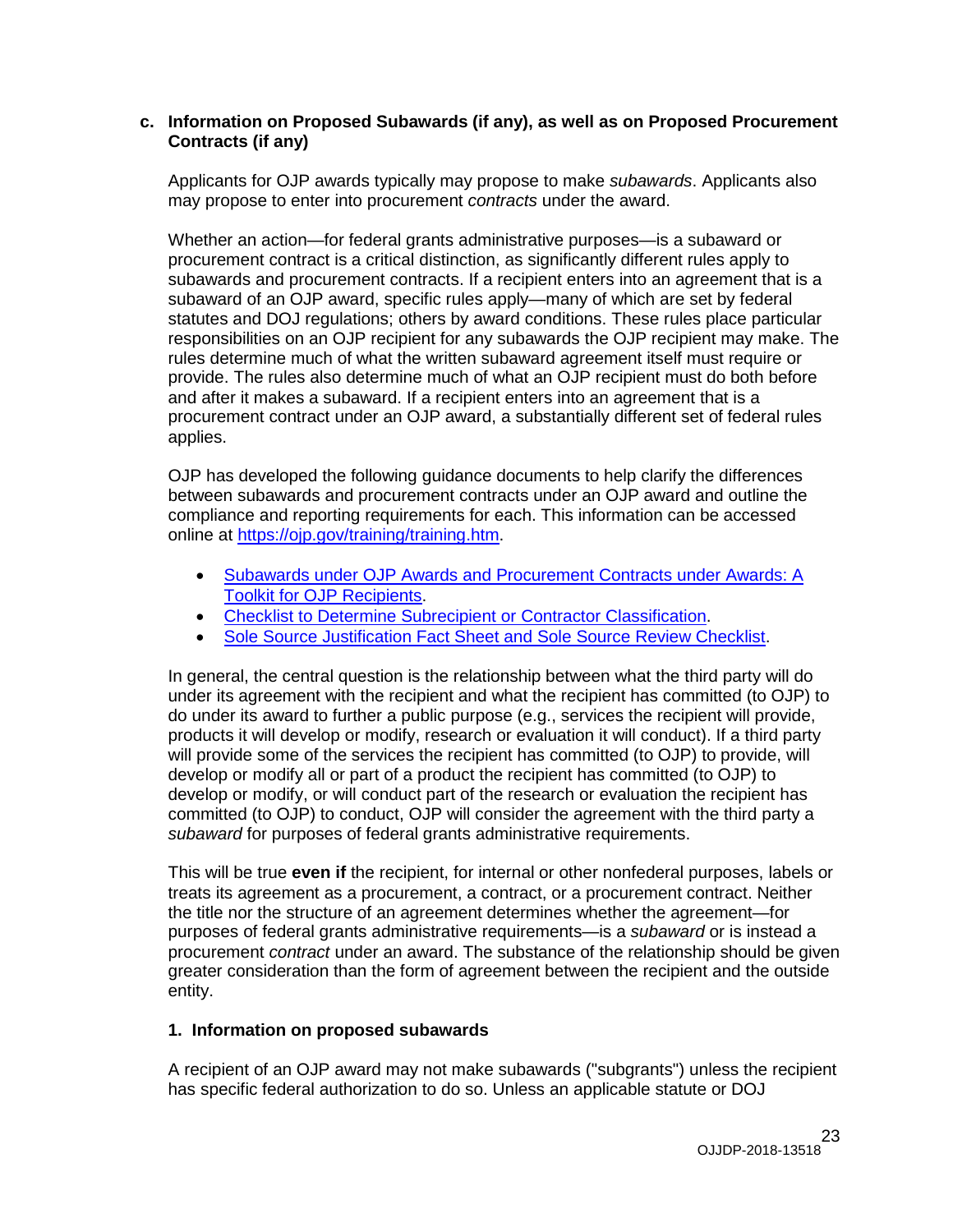regulation specifically authorizes (or requires) subawards, a recipient must have authorization from OJP before it may make a subaward.

A particular subaward may be authorized by OJP because the recipient included a sufficiently detailed description and justification of the proposed subaward in the Program Narrative, Budget Detail Worksheet, and Budget Narrative as approved by OJP. If, however, a particular subaward is not authorized by federal statute or regulation, and is not approved by OJP, the recipient will be required, post-award, to request and obtain written authorization from OJP before it may make the subaward.

If an applicant proposes to make one or more subawards to carry out the federal award and program, the applicant should (1) identify (if known) the proposed subrecipient(s), (2) describe in detail what each subrecipient will do to carry out the federal award and federal program, and (3) provide a justification for the subaward(s), with details on pertinent matters such as special qualifications and areas of expertise. Pertinent information on subawards should appear not only in the Program Narrative, but also in the Budget Detail Worksheet and Budget Narrative.

#### **2. Information on proposed procurement contracts (with specific justification for proposed noncompetitive contracts over \$150,000)**

Unlike a recipient contemplating a subaward, a recipient of an OJP award generally does not need specific prior federal authorization to enter into an agreement that—for purposes of federal grants administrative requirements—is considered a procurement contract, **provided that** (1) the recipient uses its own documented procurement procedures and (2) those procedures conform to applicable federal law, including the Procurement Standards of the (DOJ) Part 200 Uniform Requirements (as set out at 2 C.F.R. 200.317–200.326). The Budget Detail Worksheet and Budget Narrative should identify proposed procurement contracts. (As discussed above, subawards must be identified and described separately from procurement contracts.)

The Procurement Standards in the Part 200 Uniform Requirements, however, reflect a general expectation that agreements that (for purposes of federal grants administrative requirements) constitute procurement "contracts" under awards will be entered into on the basis of full and open competition. All noncompetitive (sole source) procurement contracts must meet the OJP requirements outlined at

[https://ojp.gov/training/subawards-procurement.htm.](https://ojp.gov/training/subawards-procurement.htm) If a proposed procurement contract would exceed the simplified acquisition threshold—currently, \$150,000—a recipient of an OJP award may not proceed without competition unless and until the recipient receives specific advance authorization from OJP to use a noncompetitive approach for the procurement. An applicant that (at the time of its application) intends—without competition—to enter into a procurement contract that would exceed \$150,000 should include a detailed justification that explains to OJP why, in the particular circumstances, it is appropriate to proceed without competition.

If the applicant receives an award, sole source procurements that do not exceed the Simplified Acquisition Threshold (currently, \$150,000) must have written justification for the noncompetitive procurement action maintained in the procurement file. If a procurement file does not have the documentation that meets the criteria outlined in 2 C.F.R. 200, the procurement expenditures may not be allowable. Sole source procurement over the \$150,000 Simplified Acquisition Threshold must have prior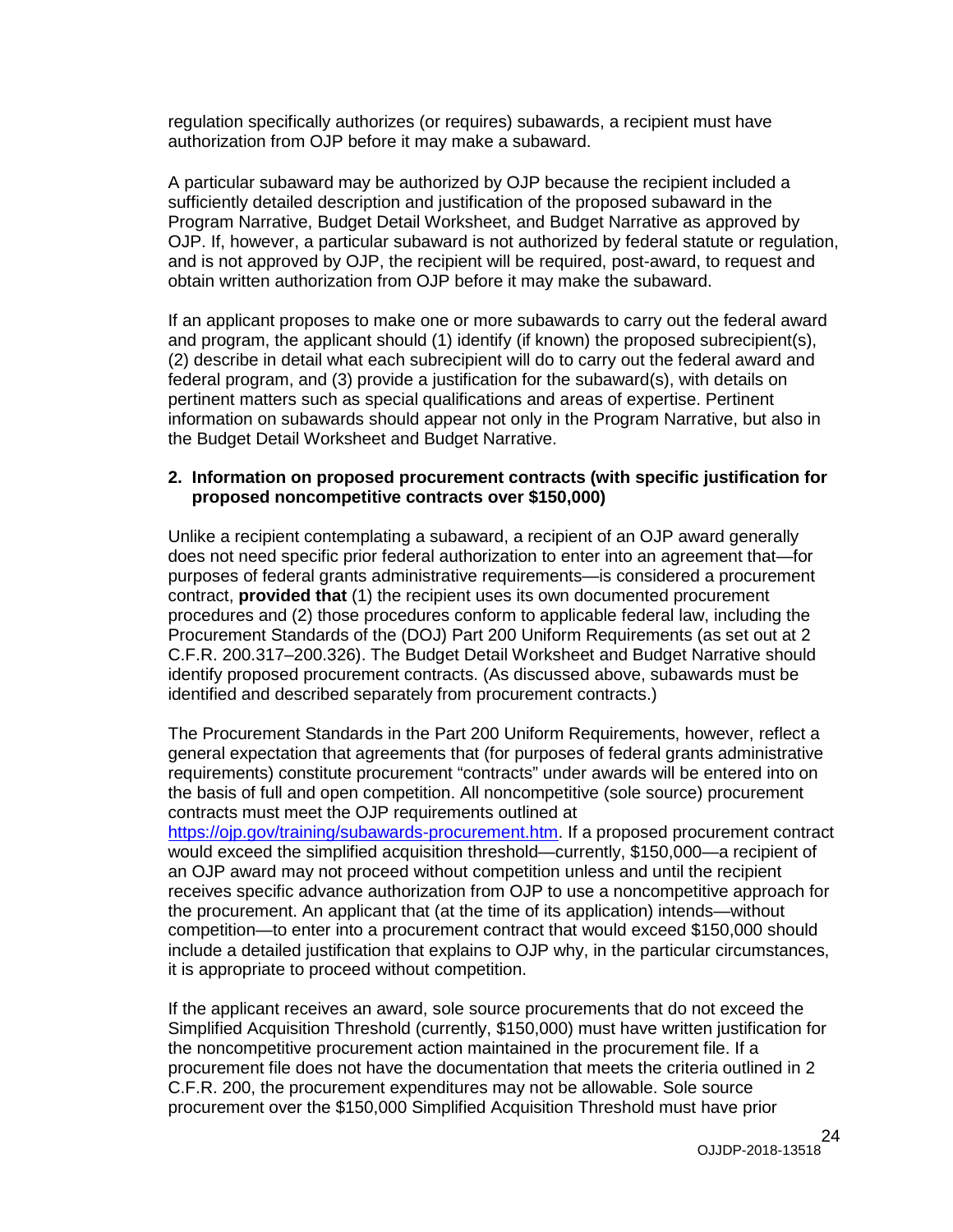approval from OJP using a Sole Source GAN. Written documentation justifying the noncompetitive procurement must be submitted with the GAN and maintained in the procurement file.

#### **d. Preagreement Costs**

For information on preagreement costs, see **Section B. Federal Award Information**.

#### **5. Indirect Cost Rate Agreement (if applicable)**

Indirect costs may be charged to an award only if:

- (a) The recipient has a current (unexpired) federally approved indirect cost rate; or
- (b) The recipient is eligible to use, and elects to use, the *de minimis* indirect cost rate described in the Part 200 Uniform Requirements, as set out at 2 C.F.R. 200.414(f).

An applicant with a current (unexpired) federally approved indirect cost rate is to attach a copy of the indirect cost rate agreement to the application. An applicant that does not have a current federally approved rate may request one through its cognizant federal agency, which will review all documentation and approve a rate for the applicant entity, or, if the applicant's accounting system permits, applicants may propose to allocate costs in the direct cost categories.

For assistance with identifying the appropriate cognizant federal agency for indirect costs, contact the Office of the Chief Financial Officer Customer Service Center at 800–458–0786 or at [ask.ocfo@usdoj.gov.](mailto:ask.ocfo@usdoj.gov) If DOJ is the cognizant federal agency, applicants may obtain information needed to submit an indirect cost rate proposal at [https://www.ojp.gov/funding/Apply/Resources/IndirectCosts.pdf.](https://www.ojp.gov/funding/Apply/Resources/IndirectCosts.pdf)

Certain OJP recipients have the option of electing to use the *de minimis* indirect cost rate. An applicant that is eligible to use the *de minimis* rate and that wishes to use the *de minimis* rate should attach written documentation to the application that advises OJP of both (1) the applicant's eligibility to use the *de minimis* rate and (2) its election to do so. If an eligible applicant elects the *de minimis* rate, costs must be consistently charged as either indirect or direct costs, but may not be double charged or inconsistently charged as both. The *de minimis* rate may no longer be used once an approved federally negotiated indirect cost rate is in place. (No entity that ever has had a federally approved negotiated indirect cost rate is eligible to use the *de minimis* rate.) For the "de minimis" rate requirements (including information on eligibility to elect to use the rate), see the Part 200 Uniform Requirements at 2 C.F.R. 200.414(f).

#### **6. Tribal Authorizing Resolution (if applicable)**

A tribe, tribal organization, or third party that proposes to provide direct services or assistance to residents on tribal lands should include in its application a resolution, letter, affidavit, or other documentation, as appropriate, that demonstrates (as a legal matter) that the applicant has the requisite authorization from the tribe(s) to implement the proposed project on tribal lands. In those instances when an organization or consortium of tribes applies for an award on behalf of a tribe or multiple specific tribes, the application should include appropriate legal documentation, as described above, from all tribes that would receive services or assistance under the award. A consortium of tribes for which existing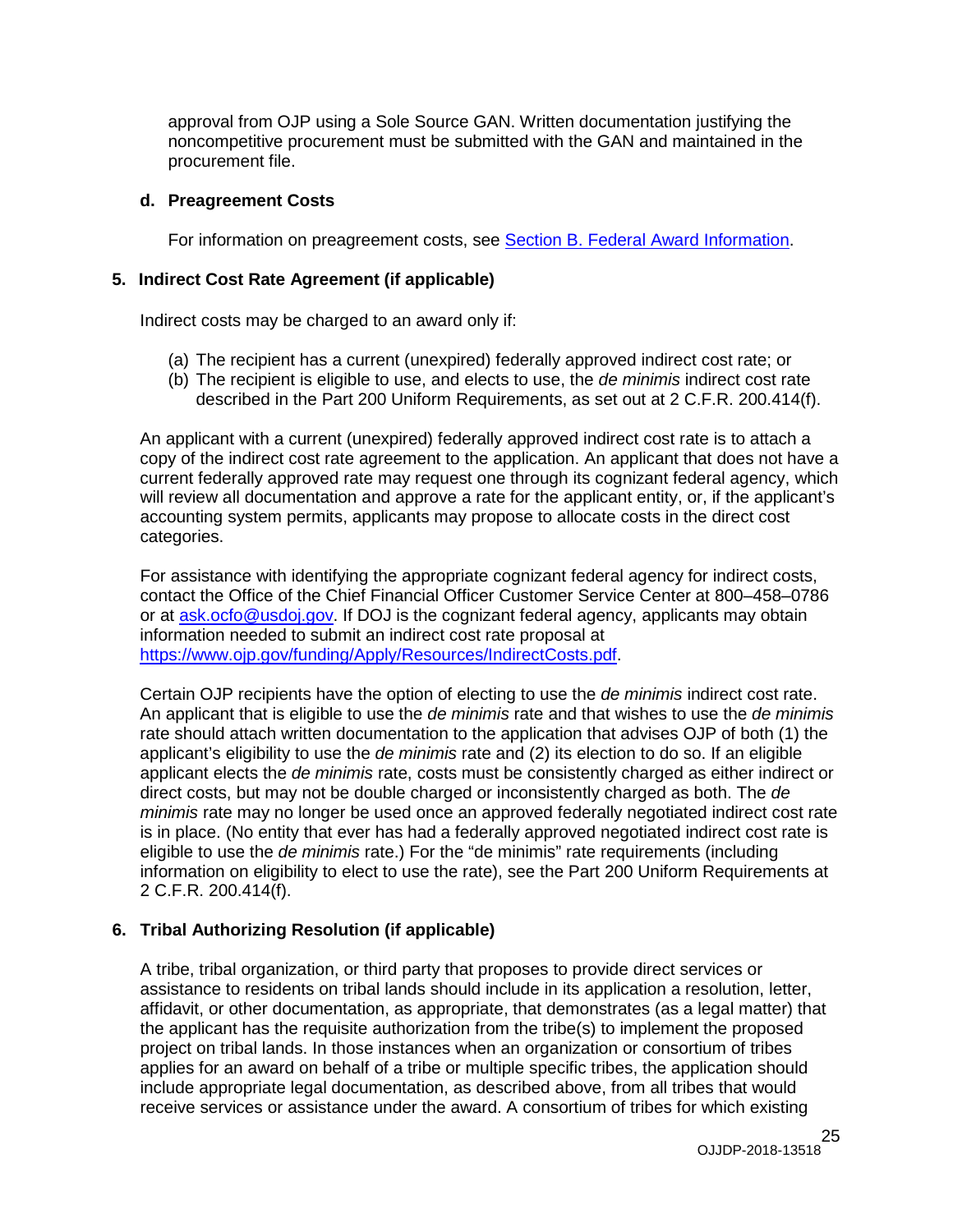consortium bylaws allow action without support from all tribes in the consortium (i.e., without an authorizing resolution or comparable legal documentation from each tribal governing body) may submit, instead, a copy of its consortium bylaws with the application.

An applicant unable to submit an application that includes a fully executed (i.e., signed) copy of legal appropriate documentation, as described above, consistent with the applicable tribe's governance structure, should, at a minimum, submit an unsigned, draft version of such legal documentation as part of its application (except for cases in which, with respect to a tribal consortium applicant, consortium bylaws allow action without the support of all consortium member tribes). If selected for funding, OJP will make use of and access to award funds contingent on receipt of the fully executed legal documentation.

#### **7. Financial Management and System of Internal Controls Questionnaire (including applicant disclosure of high-risk status)**

Every OJP applicant (other than an individual applying in his or her personal capacity) is required to download, complete, and submit the OJP Financial Management and System of Internal Controls Questionnaire (questionnaire) at <https://ojp.gov/funding/Apply/Resources/FinancialCapability.pdf> as part of its application. The questionnaire helps OJP assess the financial management and internal control systems, and the associated potential risks of an applicant as part of the preaward risk assessment process.

The questionnaire should only be completed by financial staff most familiar with the applicant's systems, policies, and procedures in order to ensure that the correct responses are recorded and submitted to OJP. The responses on the questionnaire directly impact the preaward risk assessment and should accurately reflect the applicant's financial management and internal controls system at the time of the application. The preaward risk assessment is only one of multiple factors and criteria used in determining funding. However, a preaward risk assessment that indicates that an applicant poses a higher risk to OJP may affect the funding decision and/or result in additional reporting requirements, monitoring, special conditions, withholding of award funds, or other additional award requirements.

Among other things, the form requires each applicant to disclose whether it currently is designated "high risk" by a federal grant-making agency outside of DOJ. For purposes of this disclosure, high risk includes any status under which a federal awarding agency provides additional oversight due to the applicant's past performance, or other programmatic or financial concerns with the applicant. If an applicant is designated high risk by another federal awarding agency, the applicant must provide the following information:

- The federal awarding agency that currently designates the applicant high risk.
- The date the applicant was designated high risk.
- The high-risk point of contact at that federal awarding agency (name, phone number, and email address).
- The reasons for the high-risk status, as set out by the federal awarding agency.

OJP seeks this information to help ensure appropriate federal oversight of OJP awards. An applicant that is considered "high risk" by another federal awarding agency is not automatically disqualified from receiving an OJP award. OJP may, however, consider the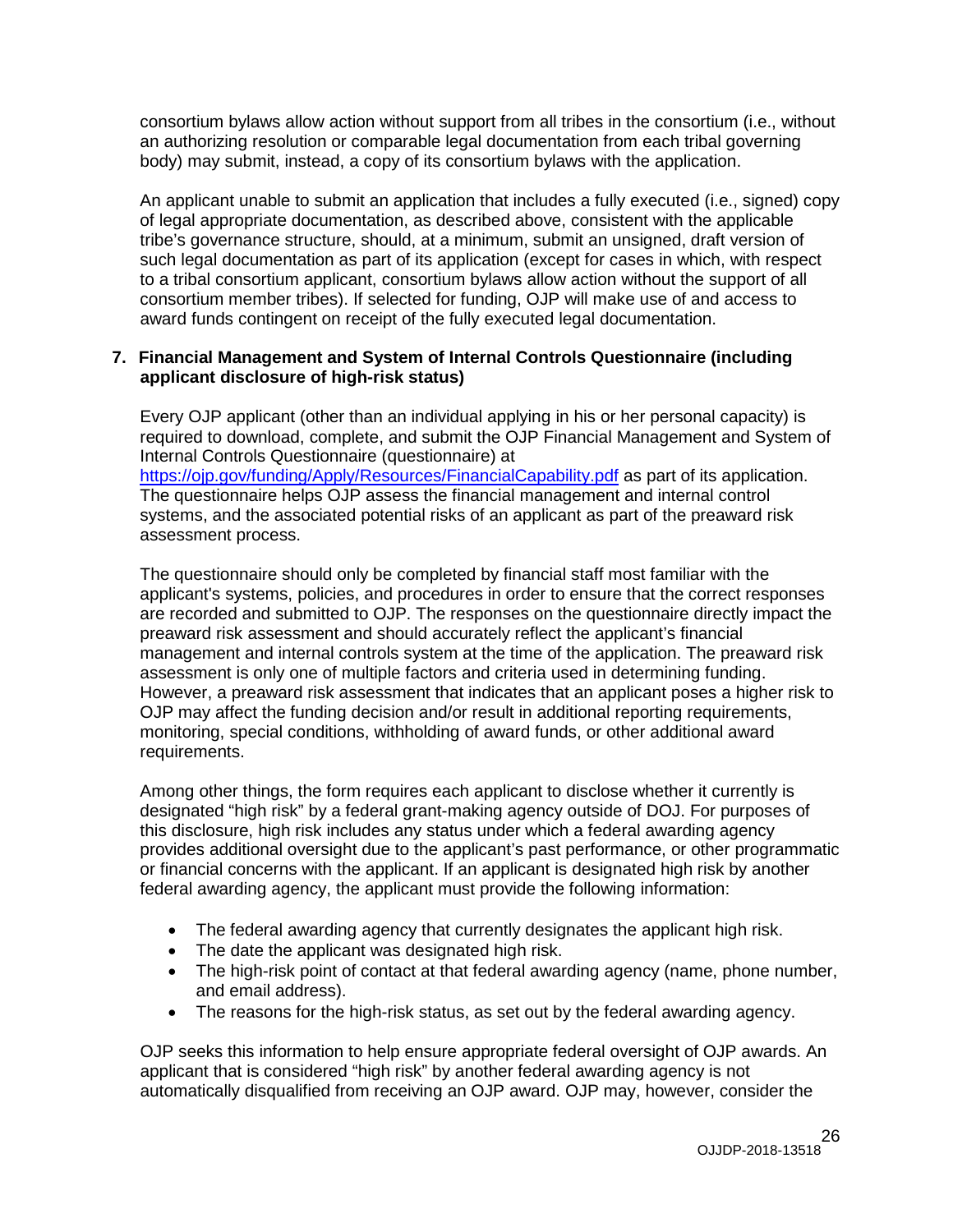information in award decisions, and may impose additional OJP oversight of any award under this solicitation (including through the conditions that accompany the award document).

#### **8. Disclosure of Lobbying Activities**

Each applicant must complete and submit this information. An applicant that expends any funds for lobbying activities is to provide all of the information requested on the form Disclosure of Lobbying Activities (SF-LLL) at [https://ojp.gov/funding/Apply/Resources/Disclosure.pdf.](https://ojp.gov/funding/Apply/Resources/Disclosure.pdf) An applicant that does not expend any funds for lobbying activities is to enter "N/A" in the text boxes for item 10 ("a. Name and Address of Lobbying Registrant" and "b. Individuals Performing Services").

## **9. Additional Attachments**

Applicants should submit the following information, as stipulated in the cited pages, as attachments to their applications. While the materials listed below are not assigned specific point values, peer reviewers will, as appropriate, consider these items when rating applications. For example, reviewers will consider résumés and/or letters of support/ memoranda of understanding when assessing "capabilities/competencies." Peer reviewers will not consider any additional information that the applicant submits other than that specified below.

# **a. Applicant Disclosure of Pending Applications**

Each applicant is to disclose whether it has (or is proposed as a subrecipient under) any pending applications for federally funded grants or cooperative agreements that (1) include requests for funding to support the same project being proposed in the application under this solicitation and (2) would cover any identical cost items outlined in the budget submitted to OJP as part of the application under this solicitation. The applicant is to disclose applications made directly to federal awarding agencies, and also applications for subawards of federal funds (e.g., applications to state agencies that will subaward ("subgrant") federal funds).

OJP seeks this information to help avoid inappropriate duplication of funding. Leveraging multiple funding sources in a complementary manner to implement comprehensive programs or projects is encouraged and is not seen as inappropriate duplication.

Each applicant that has one or more pending applications as described above is to provide the following information about pending applications submitted within the last 12 months:

- The federal or state funding agency.
- The solicitation name/project name.
- The point of contact information at the applicable federal or state funding agency.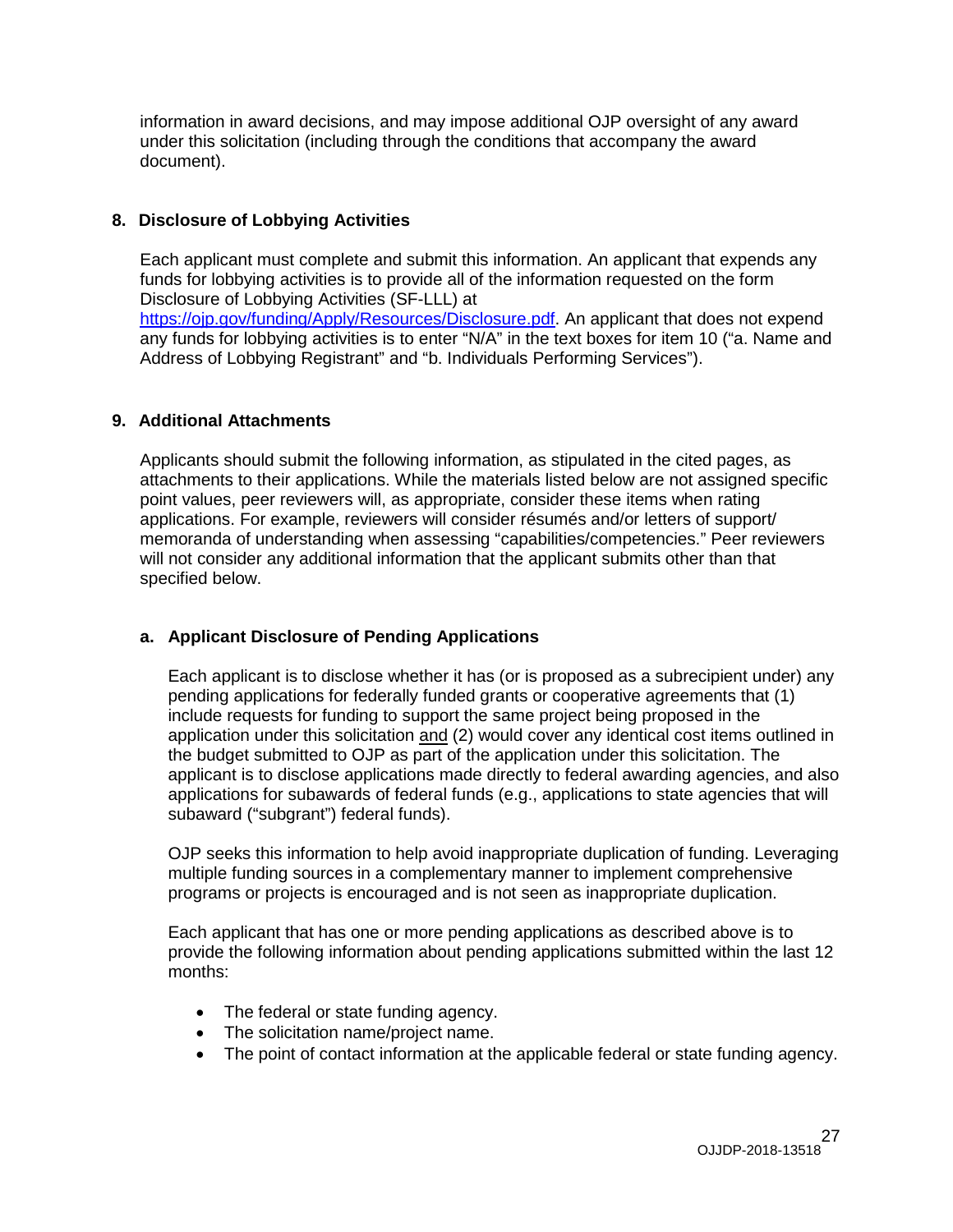| <b>Federal or State</b><br><b>Funding Agency</b>                                                              | <b>Solicitation</b><br>Name/Project<br><b>Name</b>                                               | Name/Phone/Email for Point of Contact<br>at Federal or State Funding Agency |
|---------------------------------------------------------------------------------------------------------------|--------------------------------------------------------------------------------------------------|-----------------------------------------------------------------------------|
| DOJ/Office of<br><b>Community Oriented</b><br><b>Policing Services</b><br>(COPS)                              | <b>COPS Hiring</b><br>Program                                                                    | Jane Doe, 202/000-0000;<br>jane.doe@usdoj.gov                               |
| <b>Health and Human</b><br>Services/Substance<br>Abuse and Mental<br><b>Health Services</b><br>Administration | Drug-Free<br>Communities<br>Mentoring Program/<br>North County Youth<br><b>Mentoring Program</b> | John Doe, 202/000-0000;<br>john.doe@hhs.gov                                 |

Each applicant should include the table as a separate attachment to its application. The file should be named "Disclosure of Pending Applications." The applicant's legal name on the application must match the entity named on the disclosure of pending applications statement.

Any applicant that does not have any pending applications as described above is to submit, as a separate attachment, a statement to this effect: "[Applicant Name on SF-424] does not have (and is not proposed as a subrecipient under) any pending applications submitted within the last 12 months for federally funded grants or cooperative agreements (or for subawards under federal grants or cooperative agreements) that request funding to support the same project being proposed in this application to OJP and that would cover any identical cost items outlined in the budget submitted as part of this application."

- **b.** Logic model (see page 21).
- **c.** Timeline or milestone chart (see page 21).
- **d.** Résumés of all key personnel.
- **e.** Job descriptions outlining roles and responsibilities for all key positions.
- **f.** Letters of support/memoranda of understanding from partner organizations (see page 21).

# <span id="page-27-0"></span>**How To Apply**

Applicants must register in and submit applications through Grants.gov, a primary source to find federal funding opportunities and apply for funding. Find complete instructions on how to register and submit an application at [https://www.grants.gov/web/grants/support.html.](https://www.grants.gov/web/grants/support.html) Applicants that experience technical difficulties during this process should call the Grants.gov Customer Support Hotline at **800–518–4726** or **606–545–5035**, which operates 24 hours a day, 7 days a week, except on federal holidays.

**Important Grants.gov update.** Grants.gov has updated its application tool. The legacy PDF application package has been phased out and was retired on December 31, 2017. Grants.gov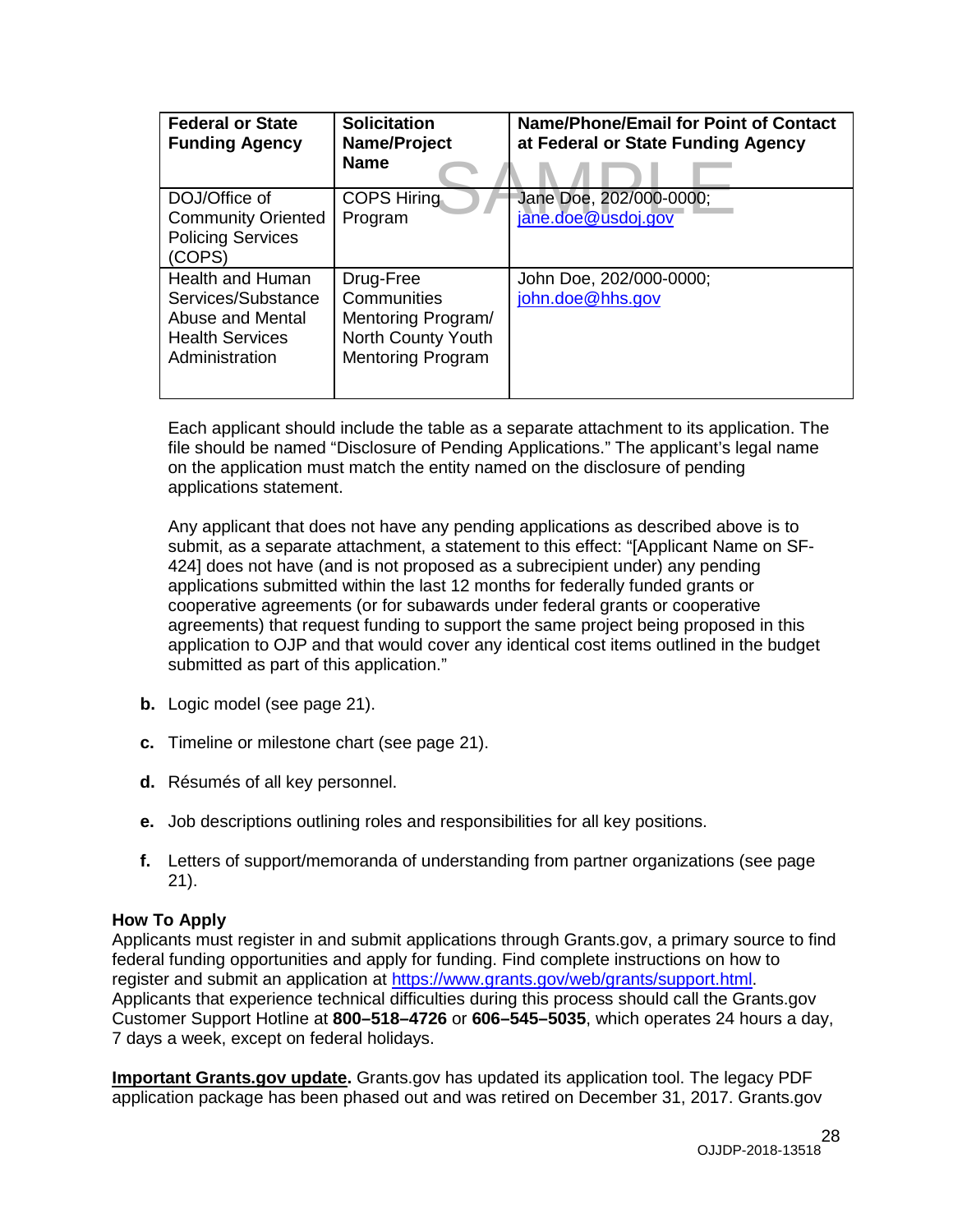Workspace is now the standard application method for applying for grants. OJP applicants should familiarize themselves with the Workspace option now. For complete information and instructions on using Workspace (and other changes), go to the Workspace Overview page at [https://www.grants.gov/web/grants/applicants/workspace-overview.html.](https://www.grants.gov/web/grants/applicants/workspace-overview.html)

Registering with Grants.gov is a one-time process; however, **processing delays may occur, and it can take several weeks** for first-time registrants to receive confirmation of registration and a user password. OJP encourages applicants to **register several weeks before** the application submission deadline. In addition, OJP urges applicants to submit applications at least 72 hours prior to the application due date to allow time for the applicant to receive validation messages or rejection notifications from Grants.gov, and to correct in a timely fashion any problems that may have caused a rejection notification.

OJP strongly encourages all prospective applicants to sign up for Grants.gov email notifications regarding this solicitation at [https://www.grants.gov/web/grants/manage-subscriptions.html.](https://www.grants.gov/web/grants/manage-subscriptions.html) If this solicitation is cancelled or modified, individuals who sign up with Grants.gov for updates will be automatically notified.

**Browser Information:** Grants.gov was built to be compatible with Internet Explorer. For technical assistance with Google Chrome or another browser, contact Grants.gov Customer Support.

**Note on Attachments:** Grants.gov has two categories of files for attachments: "mandatory" and "optional." OJP receives all files attached in both categories. Attachments are also labeled to describe the file being attached (e.g., Project Narrative, Budget Narrative, Other, etc.). Applicants should ensure that all required documents are attached in the correct Grants.gov category and are labeled correctly. Do not embed "mandatory" attachments within another file.

**Note on File Names and File Types:** Grants.gov only permits the use of certain specific characters in the file names of attachments. Valid file names may include only the characters shown in the table below. Grants.gov rejects any application that includes an attachment(s) with a file name that contains any characters not shown in the table below. Grants.gov forwards successfully submitted applications to the OJP Grants Management System (GMS).

| <b>Characters</b>    |
|----------------------|
| Upper case $(A - Z)$ |
| Lower case $(a - z)$ |
| Underscore (         |
| Hyphen (-)           |
| Space                |
| Period (.)           |

| <b>Special Characters</b> |                  |                       |  |
|---------------------------|------------------|-----------------------|--|
| Parenthesis ()            | Curly braces { } | Square brackets []    |  |
| Ampersand (&)*            | Tilde $(-)$      | Exclamation point (!) |  |
| Comma (,                  | Semicolon (; )   | Apostrophe (          |  |
| At sign $(\mathcal{Q})$   | Number sign (#)  | Dollar sign (\$)      |  |
| Percent sign (%)          | Plus sign $(+)$  | Equal sign $(=)$      |  |

# \*When using the ampersand (&) in XML, applicants must use the "&" format.

**GMS does not accept executable file types as application attachments.** These disallowed file types include, but are not limited to, the following extensions: ".com," ".bat," ".exe," ".vbs," ".cfg," ".dat," ".db," ".dbf," ".dll," ".ini," ".log," ".ora," ".sys," and ".zip." GMS may reject applications with files that use these extensions. It is important to allow time to change the type of file(s) if the application is rejected.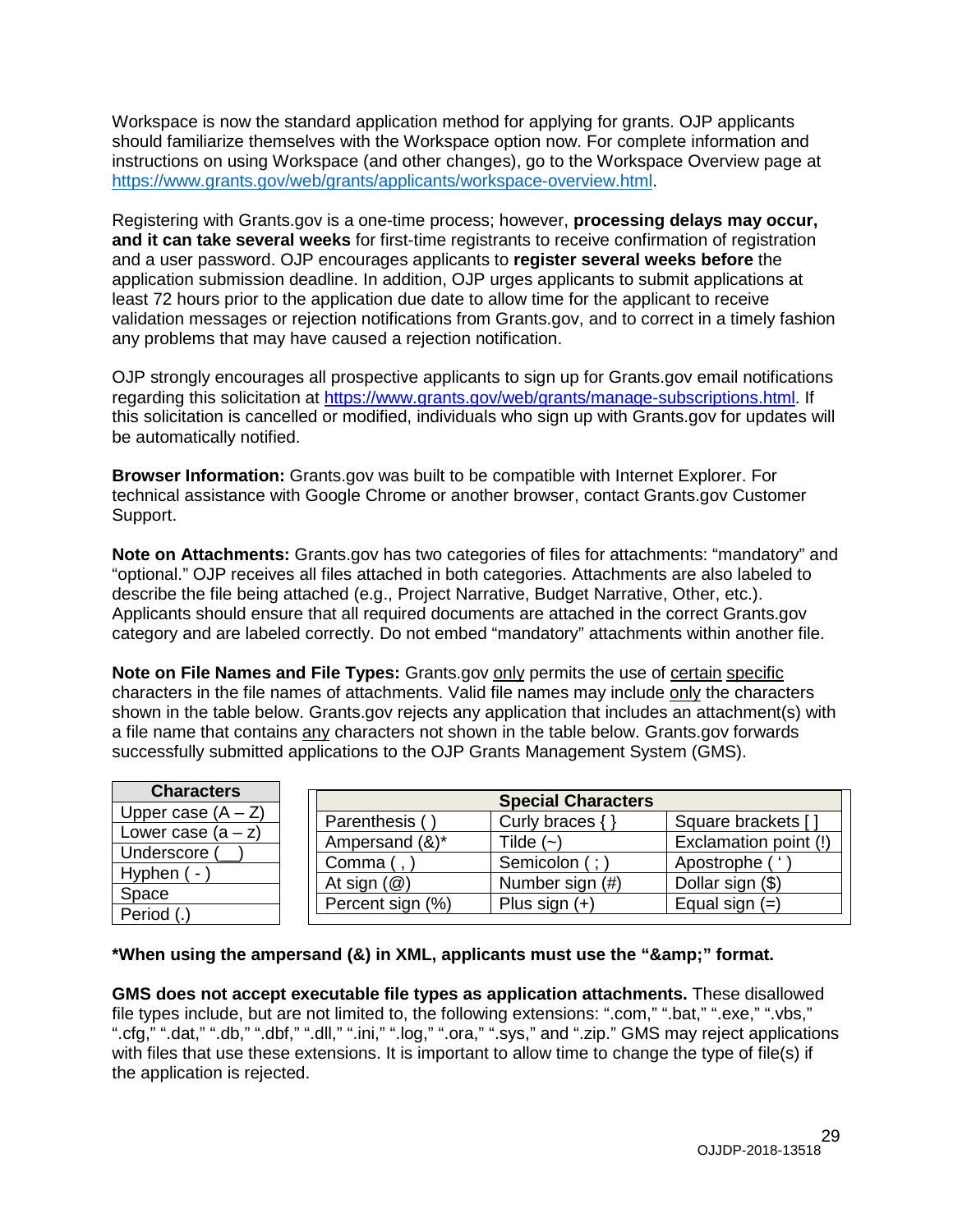All applicants are required to complete the following steps:

#### **Unique Entity Identifier (DUNS Number) and System for Award Management**

Every applicant entity must comply with all applicable SAM and unique entity identifier (currently, a DUNS number) requirements. SAM is the repository for certain standard information about federal financial assistance applicants, recipients, and subrecipients. A DUNS number is a unique nine-digit identification number provided by the commercial company Dun and Bradstreet. More detailed information about SAM and the DUNS number is in the numbered sections below.

If an applicant entity has not fully complied with the applicable SAM and unique identifier requirements by the time OJP makes award decisions, OJP may determine that the applicant is not qualified to receive an award and may use that determination as a basis for making the award to a different applicant.

#### **Registration and Submission Steps**

**1. Acquire a unique entity identifier (currently, a DUNS number).** In general, the Office of Management and Budget requires every applicant for a federal award (other than an individual) to include a "unique entity identifier" in each application, including an application for a supplemental award. Currently, a DUNS number is the required unique entity identifier.

This unique entity identifier is used for tracking purposes, and to validate address and point of contact information for applicants, recipients, and subrecipients. It will be used throughout the life cycle of an OJP award. Obtaining a DUNS number is a free, one-time activity. Call Dun and Bradstreet at 866–705–5711 to obtain a DUNS number or apply online at [www.dnb.com.](http://www.dnb.com/) A DUNS number is usually received within 1–2 business days.

**2. Acquire or maintain registration with SAM.** Any applicant for an OJP award creating a **new** entity registration in sam.gov must provide an original, signed, notarized letter stating that the applicant is the authorized Entity Administrator before the registration will be activated. To learn more about this process change, read the FAQs at [https://www.gsa.gov/about-us/organization/federal-acquisition-service/office-of-systems](https://www.gsa.gov/about-us/organization/federal-acquisition-service/office-of-systems-management/integrated-award-environment-iae/sam-update)[management/integrated-award-environment-iae/sam-update.](https://www.gsa.gov/about-us/organization/federal-acquisition-service/office-of-systems-management/integrated-award-environment-iae/sam-update) Information about the notarized letter is posted at [https://www.fsd.gov/fsd](https://www.fsd.gov/fsd-gov/answer.do?sysparm_kbid=d2e67885db0d5f00b3257d321f96194b&sysparm_search=kb0013183)[gov/answer.do?sysparm\\_kbid=d2e67885db0d5f00b3257d321f96194b&sysparm\\_search=kb](https://www.fsd.gov/fsd-gov/answer.do?sysparm_kbid=d2e67885db0d5f00b3257d321f96194b&sysparm_search=kb0013183) [0013183.](https://www.fsd.gov/fsd-gov/answer.do?sysparm_kbid=d2e67885db0d5f00b3257d321f96194b&sysparm_search=kb0013183)

All applicants for OJP awards (other than individuals) with current registration in SAM must maintain current registrations in the SAM database. Applicants will need the authorizing official of the organization and an Employer Identification Number (EIN). An applicant must be registered in SAM to successfully register in Grants.gov. Each applicant must **update or renew its SAM registration at least annually** to maintain an active status. SAM registration and renewal can take as long as 10 business days to complete (2 more weeks to acquire an EIN).

An application cannot be successfully submitted in Grants.gov until Grants.gov receives the SAM registration information. Once the SAM registration/renewal is complete, **the information transfer from SAM to Grants.gov can take as long as 48 hours.** OJP recommends that the applicant register or renew registration with SAM as early as possible.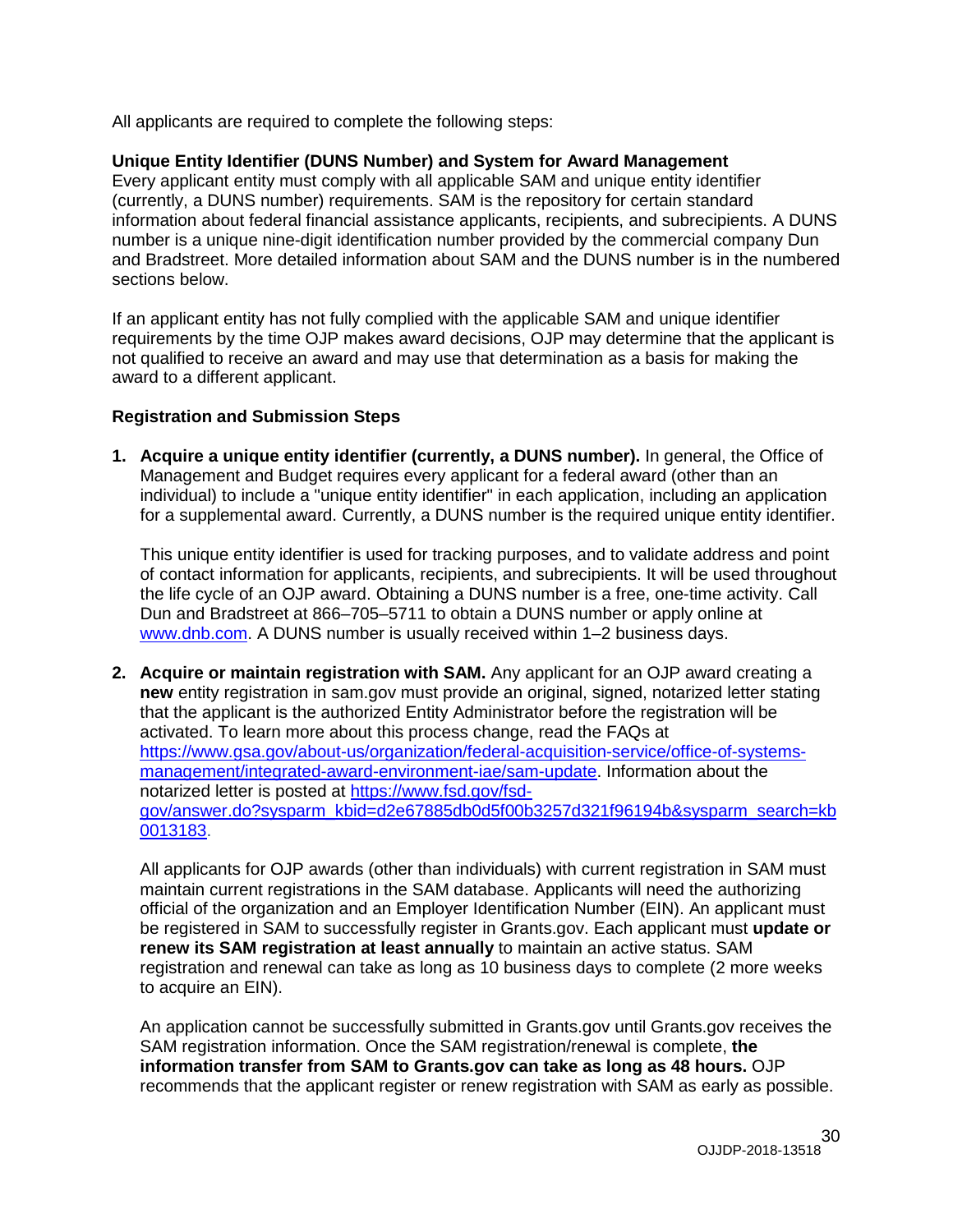Information about SAM registration procedures can be accessed at [www.sam.gov.](http://www.sam.gov/)

- **3. Acquire an Authorized Organization Representative (AOR) and a Grants.gov username and password.** Complete the AOR profile on Grants.gov and create a username and password. An applicant entity's "unique entity identifier" (DUNS number) must be used to complete this step. For more information about the registration process for organizations and other entities, go to [https://www.grants.gov/web/grants/applicants/organization](https://www.grants.gov/web/grants/applicants/organization-registration.html)[registration.html.](https://www.grants.gov/web/grants/applicants/organization-registration.html)
- **4. Acquire confirmation for the AOR from the E-Business Point of Contact (E-Biz POC).** The E-Biz POC at the applicant organization must log into Grants.gov to confirm the applicant organization's AOR. The E-Biz POC will need the Marketing Partner Identification Number (MPIN) password obtained when registering with SAM to complete this step. Note that an organization can have more than one AOR.
- **5. Search for the funding opportunity on Grants.gov.** Use the following identifying information when searching for the funding opportunity on Grants.gov. The Catalog of Federal Domestic Assistance (CFDA) number for this solicitation is 16.731, titled "Tribal Youth Program," and the funding opportunity number is OJJDP-2018-13518*.*
- **6. Select the correct Competition ID.** Some OJP solicitations posted to Grants.gov contain multiple purpose areas, denoted by the individual Competition ID. If applying to a solicitation with multiple Competition IDs, select the appropriate Competition ID for the intended purpose area of the application.

Category 1: Tribal Youth Training and Technical Assistance. **Competition ID: OJJDP-2018- 13519** Category 2: Tribal Youth Leadership Development Initiative. **Competition ID: OJJDP-2018- 13520** 

- **7. Access funding opportunity and application package from Grants.gov.** Select "Apply for Grants" under the "Applicants" column. Enter your email address to be notified of any changes to the opportunity package before the closing date. Click the Workspace icon to use Grants.gov Workspace.
- **8. Submit a valid application consistent with this solicitation by following the directions in Grants.gov.** Within 24–48 hours after submitting the electronic application, the applicant should receive two notifications from Grants.gov. The first will confirm the receipt of the application. The second will state whether the application has been validated and successfully submitted, or whether it has been rejected due to errors, with an explanation. It is possible to first receive a message indicating that the application is received, and then receive a rejection notice a few minutes or hours later. Submitting an application well ahead of the deadline provides time to correct the problem(s) that caused the rejection. **Important:** OJP urges each applicant to submit its application **at least 72 hours prior** to the application due date, to allow time to receive validation messages or rejection notifications from Grants.gov, and to correct in a timely fashion any problems that may have caused a rejection notification. Applications must be successfully submitted through Grants.gov by 11:59 p.m. ET on June 18, 2018.

Go to<https://www.grants.gov/web/grants/applicants/organization-registration.html> for further details on DUNS numbers, SAM, and Grants.gov registration steps and timeframes.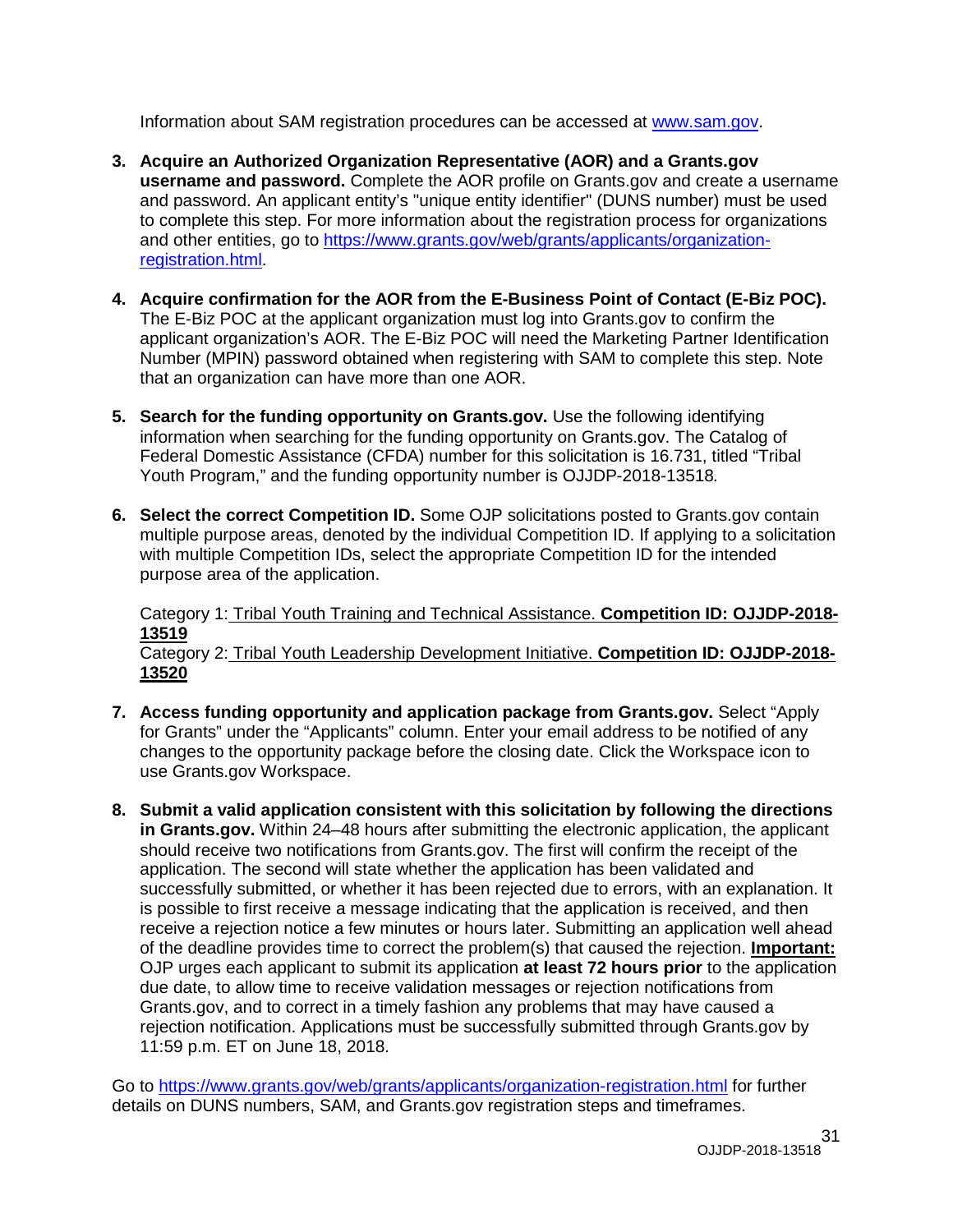#### **Note: Application Versions**

If an applicant submits multiple versions of the same application, OJP will review only the most recent system-validated version submitted.

#### **Experiencing Unforeseen Grants.gov Technical Issues**

An applicant that experiences unforeseen Grants.gov technical issues beyond its control that prevent it from submitting its application by the deadline must contact the Grants.gov Customer Support Hotline at<https://www.grants.gov/web/grants/support.html> or the SAM Help Desk (Federal Service Desk) at<https://www.fsd.gov/fsd-gov/home.do> to report the technical issue and receive a tracking number. The applicant must email the Response Center at [grants@ncjrs.gov](mailto:grants@ncjrs.gov) **within 24 hours after the application deadline** to request approval to submit its application after the deadline. The applicant's email must describe the technical difficulties and must include a timeline of the applicant's submission efforts, the complete grant application, the applicant's DUNS number, and any Grants.gov Help Desk or SAM tracking number(s).

**Note: OJP does not automatically approve requests to submit a late application***.* After OJP reviews the applicant's request, and contacts the Grants.gov or SAM Help Desk to verify the reported technical issues, OJP will inform the applicant whether the request to submit a late application has been approved or denied. If OJP determines that the untimely application submission was due to the applicant's failure to follow all required procedures, OJP will deny the applicant's request to submit its application.

The following conditions generally are insufficient to justify late submissions:

- Failure to register in SAM or Grants.gov in sufficient time. (SAM registration and renewal can take as long as 10 business days to complete. The information transfer from SAM to Grants.gov can take up to 48 hours.)
- Failure to follow Grants.gov instructions on how to register and apply as posted on its website.
- Failure to follow each instruction in the OJP solicitation.
- Technical issues with the applicant's computer or information technology environment, such as issues with firewalls or browser incompatibility.

**Notifications regarding known technical problems with Grants.gov, if any, are posted at the top of the OJP Funding Resource Center at [https://ojp.gov/funding/index.htm.](https://ojp.gov/funding/index.htm)**

# <span id="page-31-0"></span>**E. Application Review Information**

#### <span id="page-31-1"></span>**Review Criteria**

Applications that meet basic minimum requirements will be evaluated by peer reviewers using the following review criteria.

- 1. Description of the Issue (10%)
- 2. Goals, Objectives, and Performance Measures (10%)
- 3. Project Design and Implementation (40%)
- 4. Capabilities and Competencies (35%)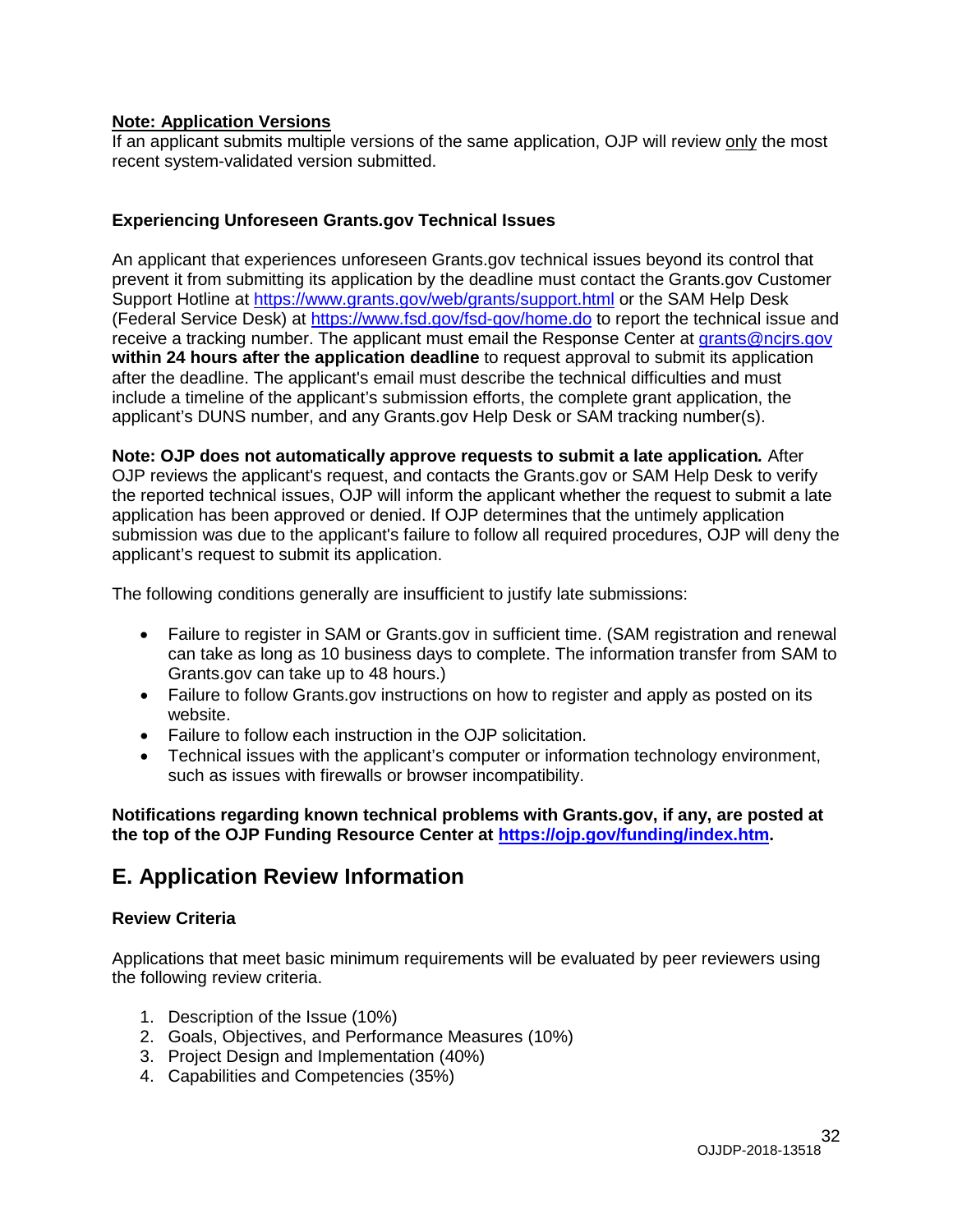5. Budget (5%): complete, cost effective, and allowable (e.g., reasonable, allocable, and necessary for project activities). Budget narratives should demonstrate generally how applicants will maximize cost effectiveness of grant expenditures. Budget narratives should demonstrate cost effectiveness in relation to potential alternatives and the goals of the project. [8](#page-32-1)

See What an Application Should Include, page 17, for the criteria that the peer reviewers will use to evaluate applications.

#### <span id="page-32-0"></span>**Review Process**

OJP is committed to ensuring a fair and open process for making awards. OJJDP reviews the application to make sure that the information presented is reasonable, understandable, measurable, and achievable, as well as consistent with the solicitation.

Peer reviewers will review the applications submitted under this solicitation that meet basic minimum requirements. For purposes of assessing whether an application meets basic minimum requirements and should proceed to further consideration, OJP screens applications for compliance with those requirements. Although specific requirements may vary, the following are common requirements applicable to all solicitations for funding under OJP programs:

- The application must be submitted by an eligible type of applicant.
- The application must request funding within programmatic funding constraints (if applicable).
- The application must be responsive to the scope of the solicitation.
- The application must include all items designated as critical elements.
- The applicant must not be identified in SAM as excluded from receiving federal awards.

For a list of the critical elements for this solicitation, see "What an Application Should Include" under [Section D. Application and Submission Information.](#page-15-0)

Peer review panels will evaluate, score, and rate applications that meet basic minimum requirements. OJJDP may use internal peer reviewers, external peer reviewers, or a combination, to assess applications on technical merit using the solicitation's review criteria. An external peer reviewer is an expert in the subject matter of a given solicitation who is not a current DOJ employee. An internal reviewer is a current DOJ employee who is well-versed or has expertise in the subject matter of this solicitation. Peer reviewers' ratings and any resulting recommendations are advisory only, although reviewer views are considered carefully. Other important considerations for OJJDP include geographic diversity, strategic priorities, and available funding, as well as the extent to which the budget detail worksheet and budget narrative accurately explain project costs that are reasonable, necessary, and otherwise allowable under federal law and applicable federal cost principles.

Pursuant to the Part 200 Uniform Requirements, before award decisions are made, OJP also reviews information related to the degree of risk posed by the applicant. Among other things to help assess whether an applicant that has one or more prior federal awards has a satisfactory

<span id="page-32-1"></span><sup>&</sup>lt;sup>8</sup> Generally speaking, a reasonable cost is a cost that, in its nature or amount, does not exceed that which would be incurred by a prudent person under the circumstances prevailing at the time the decision was made to incur the costs.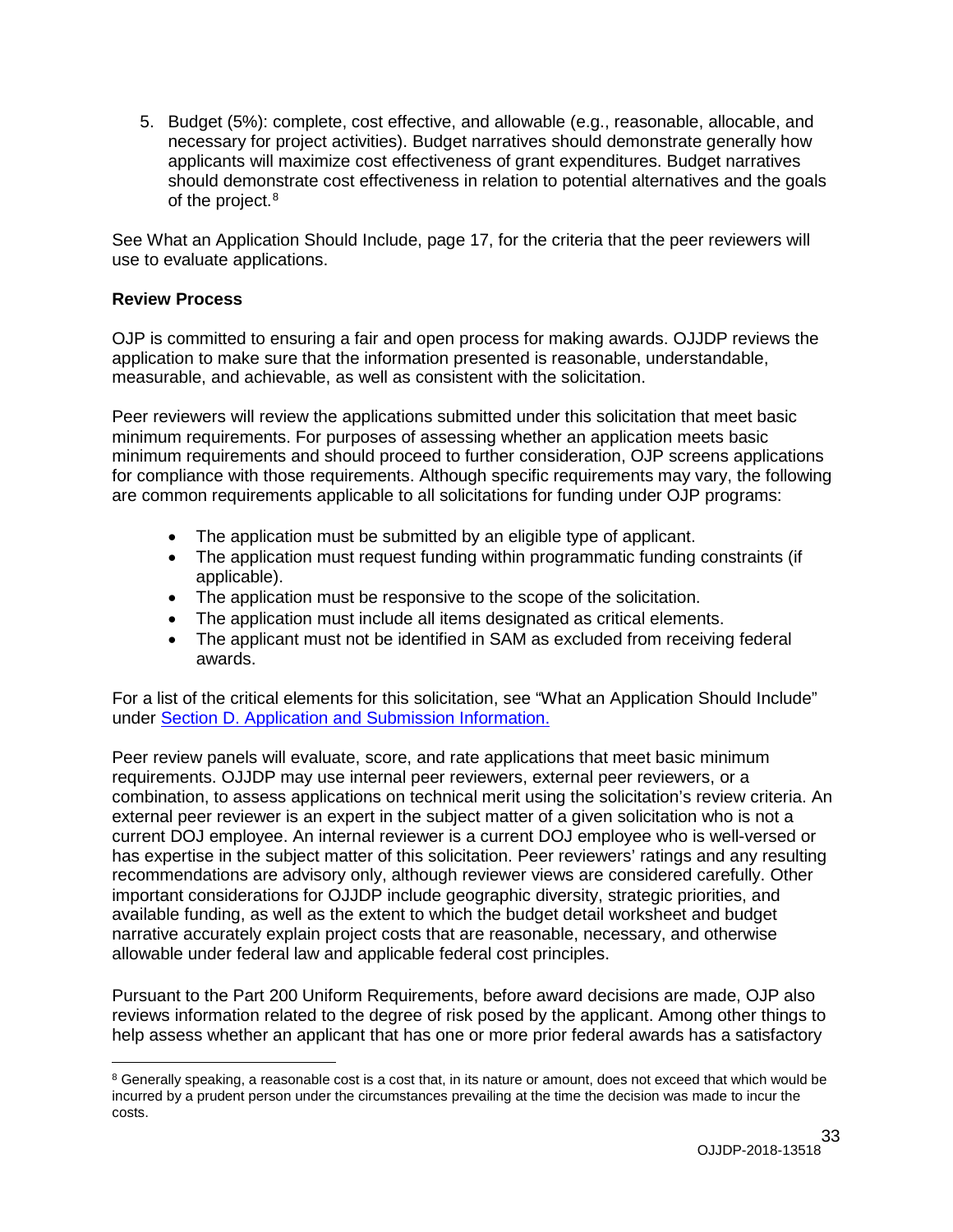record with respect to performance, integrity, and business ethics, OJP checks whether the applicant is listed in SAM as excluded from receiving a federal award.

In addition, if OJP anticipates that an award will exceed \$150,000 in federal funds, OJP also must review and consider any information about the applicant that appears in the nonpublic segment of the integrity and performance system accessible through SAM (currently, the Federal Awardee Performance and Integrity Information System (FAPIIS)).

**Important note on FAPIIS:** An applicant, at its option, may review and comment on any information about itself that currently appears in FAPIIS and was entered by a federal awarding agency. OJP will consider any such comments by the applicant, in addition to the other information in FAPIIS, in its assessment of the risk posed by the applicant.

The evaluation of risks goes beyond information in SAM, however. OJP itself has in place a framework for evaluating risks posed by applicants for competitive awards. OJP takes into account information pertinent to matters such as—

- 1. Applicant financial stability and fiscal integrity.
- 2. Quality of the applicant's management systems, and the applicant's ability to meet prescribed management standards, including those outlined in the DOJ Grants Financial Guide.
- 3. Applicant's history of performance under OJP and other DOJ awards (including compliance with reporting requirements and award conditions), as well as awards from other federal agencies.
- 4. Reports and findings from audits of the applicant, including audits under the Part 200 Uniform Requirements.
- 5. Applicant's ability to comply with statutory and regulatory requirements, and to effectively implement other award requirements.

Absent explicit statutory authorization or written delegation of authority to the contrary, all final award decisions will be made by the Assistant Attorney General, who may take into account not only peer review ratings and OJJDP recommendations, but also other factors as indicated in this section.

# <span id="page-33-0"></span>**F. Federal Award Administration Information**

# <span id="page-33-1"></span>**Federal Award Notices**

Award notifications will be made by September 30, 2018. OJP sends award notifications by email through GMS to the individuals listed in the application as the point of contact and the authorizing official (E-Biz POC and AOR). The email notification includes detailed instructions on how to access and view the award documents, and steps to take in GMS to start the award acceptance process. GMS automatically issues the notifications at 9 p.m. ET on the award date.

For each successful applicant, an individual with the necessary authority to bind the applicant will be required to log in; execute a set of legal certifications and a set of legal assurances; designate a financial point of contact; thoroughly review the award, including all award conditions; and sign and accept the award. The award acceptance process requires physical signature of the award document by the authorized representative and the scanning and submission of the fully executed award document to OJP.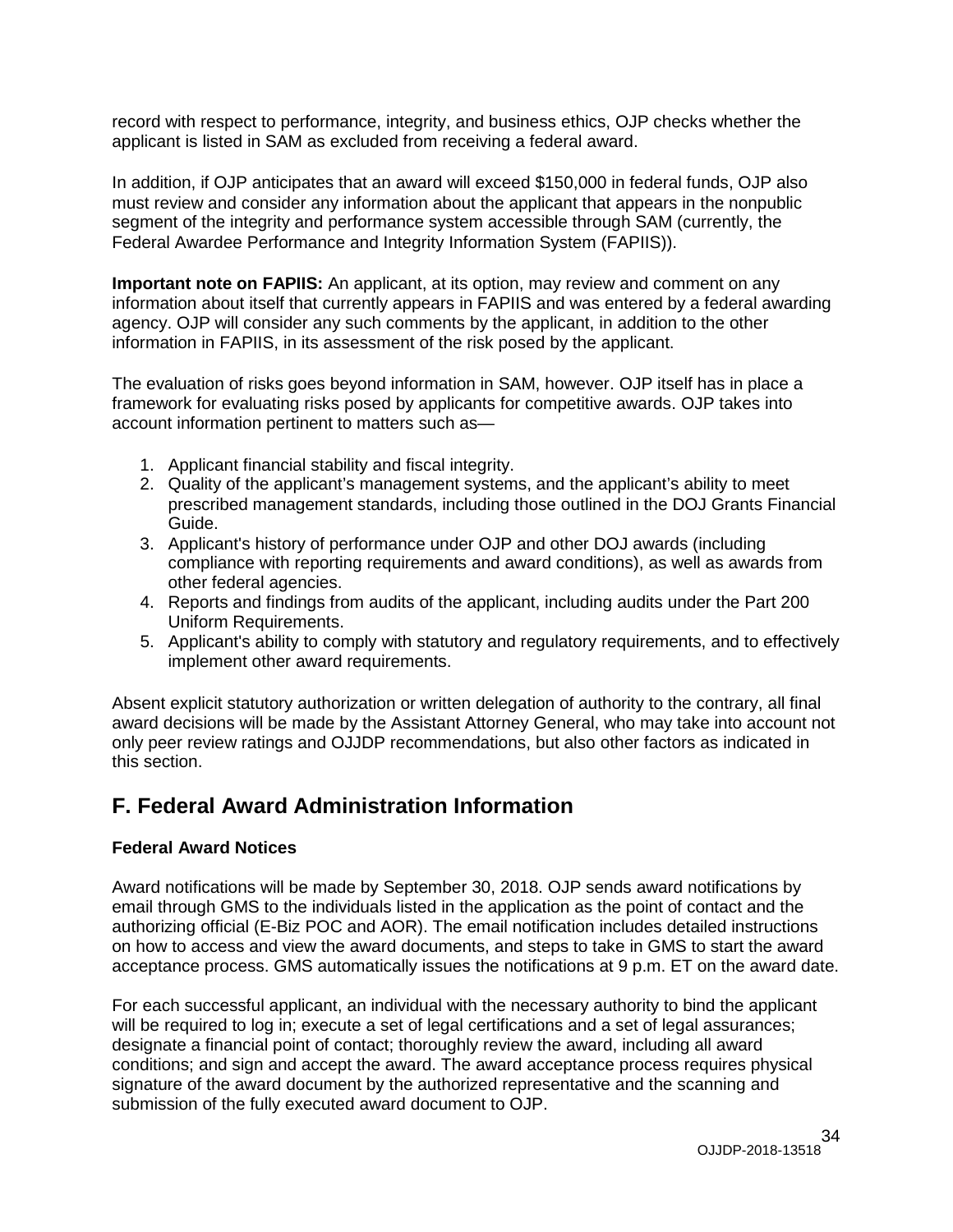## <span id="page-34-0"></span>**Administrative, National Policy, and Other Legal Requirements**

If selected for funding, in addition to implementing the funded project consistent with the OJPapproved application, the recipient must comply with all award conditions, as well as all applicable requirements of federal statutes and regulations (including applicable requirements referred to in the assurances and certifications executed in connection with award acceptance). OJP strongly encourages prospective applicants to review information on post-award legal requirements and common OJP award conditions **prior** to submitting an application.

Applicants should consult the "Overview of Legal Requirements [Generally Applicable to OJP](https://ojp.gov/funding/Explore/LegalOverview/index.htm) [Grants and Cooperative Agreements -](https://ojp.gov/funding/Explore/LegalOverview/index.htm) FY 2018 Awards," available in the OJP Funding Resource Center at [https://ojp.gov/funding/index.htm.](https://ojp.gov/funding/index.htm) In addition, applicants should examine the following two legal documents, as each successful applicant must execute both documents before it may receive any award funds. (An applicant is not required to submit these documents as part of an application.)

- Certifications Regarding [Lobbying; Debarment, Suspension and Other Responsibility](https://ojp.gov/funding/Apply/Resources/Certifications.pdf) [Matters; and Drug-Free Workplace Requirements](https://ojp.gov/funding/Apply/Resources/Certifications.pdf)
- Certified [Standard Assurances](https://ojp.gov/funding/Apply/Resources/StandardAssurances.pdf)

The webpages accessible through the "Overview of Legal Requirements [Generally Applicable to](https://ojp.gov/funding/Explore/LegalOverview/index.htm)  [OJP Grants and Cooperative Agreements -](https://ojp.gov/funding/Explore/LegalOverview/index.htm) FY 2018 Awards" are intended to give applicants for OJP awards a general overview of important statutes, regulations, and award conditions that apply to many (or in some cases, all) OJP grants and cooperative agreements awarded in FY 2018. Individual OJP awards typically also will include additional award conditions. Those additional conditions may relate to the particular statute, program, or solicitation under which the award is made; to the substance of the funded application; to the recipient's performance under other federal awards; to the recipient's legal status (e.g., as a for-profit entity); or to other pertinent considerations.

As stated above, OJJDP expects that it will make any award under this solicitation in the form of a cooperative agreement. Cooperative agreements include a condition in the award document that sets out the nature of the "substantial federal involvement" in carrying out the award and program. Generally stated, under OJP cooperative agreement awards, responsibility for the day-to-day conduct of the funded project rests with the recipient. OJP, however, may have substantial involvement in matters such as substantive coordination of technical efforts and site selection, as well as review and approval of project work plans, research designs, data collection instruments, and major project-generated materials. In addition, OJP often indicates in the award terms and conditions that it may redirect the project if necessary.

In addition to an award condition that sets out the nature of the anticipated "substantial federal involvement" in the award, cooperative agreements awarded by OJP include an award condition that requires specific reporting in connection with conferences, meetings, retreats, seminars, symposia, training activities, or similar events funded under the award.

OJJDP's role will include the following tasks:

• Reviewing and approving major work plans, including changes to such plans, and key decisions pertaining to project operations.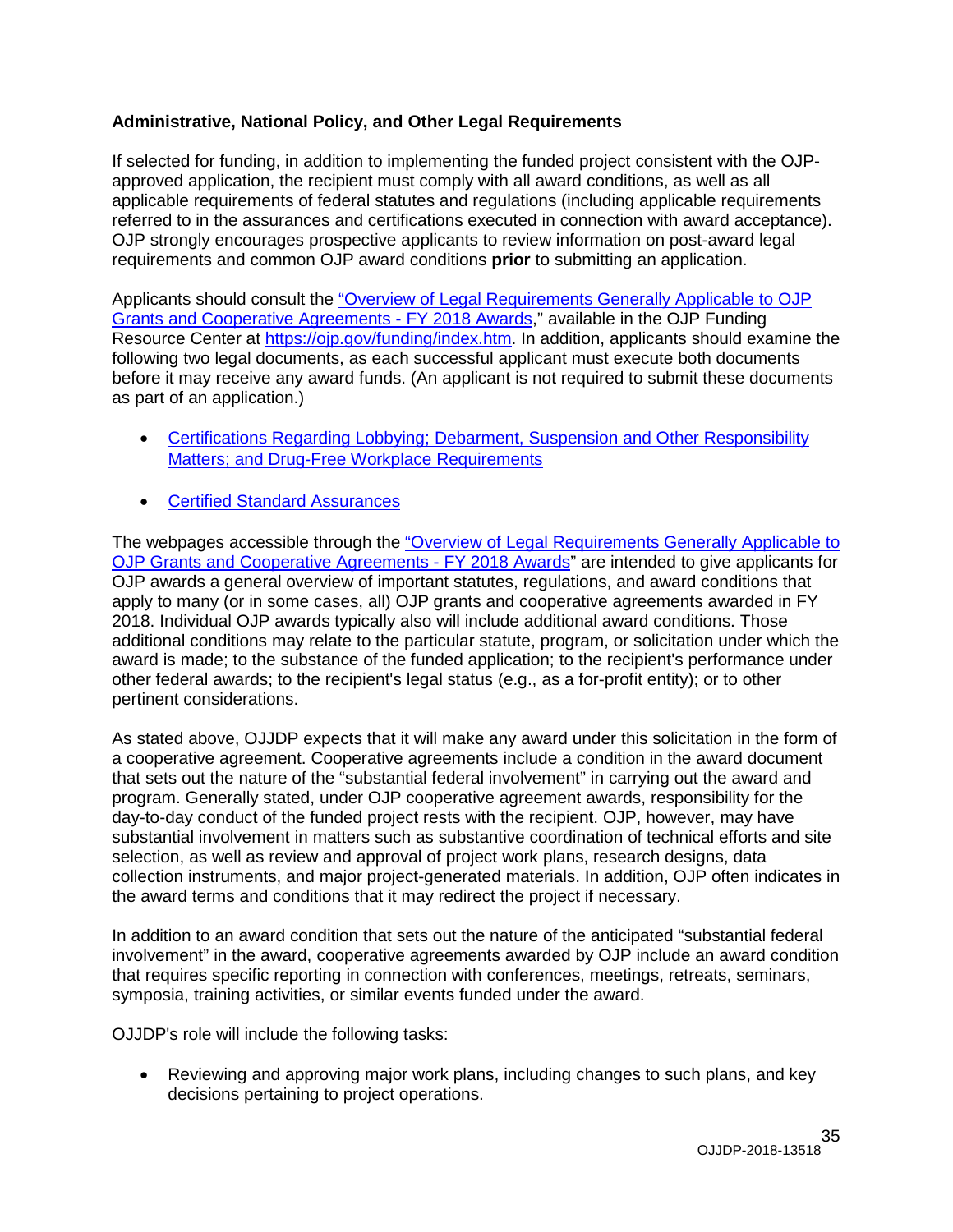- Reviewing and approving major project-generated documents and materials used to provide project services.
- Providing guidance in significant project planning meetings and participating in projectsponsored training events or conferences.

## <span id="page-35-0"></span>**General Information About Post-Federal Award Reporting Requirements**

In addition to the deliverables described in Section [A. Program Description,](#page-4-0) any recipient of an award under this solicitation will be required to submit the following reports and data.

Required reports. Recipients typically must submit quarterly financial reports, semi-annual progress reports, final financial and progress reports, and, if applicable, an annual audit report in accordance with the Part 200 Uniform Requirements or specific award conditions. Future awards and fund drawdowns may be withheld if reports are delinquent. (In appropriate cases, OJP may require additional reports.)

Awards that exceed \$500,000 will include an additional condition that, under specific circumstances, will require the recipient to report (to FAPIIS) information on civil, criminal, and administrative proceedings connected with (or connected to the performance of) either the OJP award or any other grant, cooperative agreement, or procurement contract from the federal government. Additional information on this reporting requirement appears in the text of the award condition posted on the OJP webpage at [https://ojp.gov/funding/FAPIIS.htm.](https://ojp.gov/funding/FAPIIS.htm)

Data on performance measures. In addition to required reports, each award recipient also must provide data that measure the results of the work done under the award. To demonstrate program progress and success, as well as to assist DOJ in fulfilling its responsibilities under the Government Performance and Results Act of 1993 (GPRA), Public Law 103–62, and the GPRA Modernization Act of 2010, Public Law 111–352, OJP will require any award recipient, post award, to provide performance data as part of regular progress reporting. Successful applicants will be required to access OJP's performance measurement page at [www.ojp.gov/performance](file://ojpcifs08/oaam/GRANTS%20MANAGEMENT%20DIVISION/Solicitations/Work%20Groups/2018/December%20Changes/www.ojp.gov/performance) for an overview of performance measurement activities at OJP. Performance measures for this program are listed as [Appendix A.](#page-37-0)

# <span id="page-35-1"></span>**G. Federal Awarding Agency Contact(s)**

For OJP contact(s), see the title page.

For contact information for Grants.gov, see the title page.

# <span id="page-35-2"></span>**H. Other Information**

# <span id="page-35-3"></span>**Freedom of Information Act and Privacy Act (5 U.S.C. 552 and 5 U.S.C. 552a)**

All applications submitted to OJP (including all attachments to applications) are subject to the federal Freedom of Information Act (FOIA) and to the Privacy Act. By law, DOJ may withhold information that is responsive to a request pursuant to FOIA if DOJ determines that the responsive information either is protected under the Privacy Act or falls within the scope of one of nine statutory exemptions under FOIA. DOJ cannot agree in advance of a request pursuant to FOIA not to release some or all portions of an application.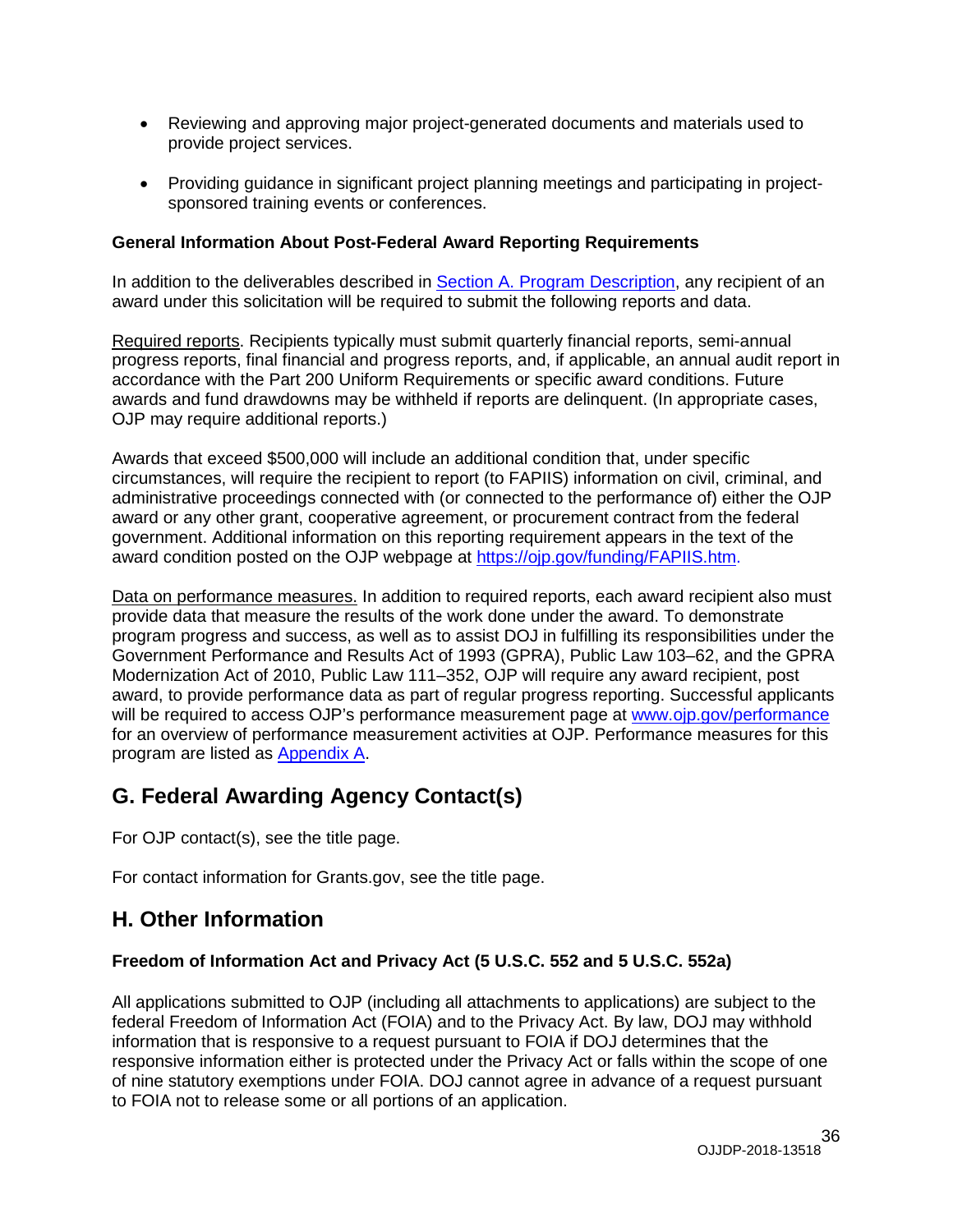In its review of records that are responsive to a FOIA request, OJP will withhold information in those records that plainly falls within the scope of the Privacy Act or one of the statutory exemptions under FOIA. (Some examples include certain types of information in budgets, and names and contact information for project staff other than certain key personnel.) In appropriate circumstances, OJP will request the views of the applicant/recipient that submitted a responsive document.

For example, if OJP receives a request pursuant to FOIA for an application submitted by a nonprofit or for-profit organization or an institution of higher education, or for an application that involves research, OJP typically will contact the applicant/recipient that submitted the application and ask it to identify—quite precisely—any particular information in the application that the applicant/recipient believes falls under a FOIA exemption, the specific exemption it believes applies, and why. After considering the submission by the applicant/recipient, OJP makes an independent assessment regarding withholding information. OJP generally follows a similar process for requests pursuant to FOIA for applications that may contain lawenforcement-sensitive information.

## <span id="page-36-0"></span>**Provide Feedback to OJP**

To assist OJP in improving its application and award processes, OJP encourages applicants to provide feedback on this solicitation, the application submission process, and/or the application review process. Provide feedback to [OJPSolicitationFeedback@usdoj.gov.](mailto:OJPSolicitationFeedback@usdoj.gov)

**IMPORTANT:** This email is for feedback and suggestions only. OJP does **not** reply from this mailbox to messages it receives in this mailbox. Any prospective applicant that has specific questions on any program or technical aspect of the solicitation **must** use the appropriate telephone number or email listed on the front of this document to obtain information. These contacts are provided to help ensure that prospective applicants can directly reach an individual who can address specific questions in a timely manner.

If you are interested in being a reviewer for other OJP grant applications, email your résumé to [ojppeerreview@l-secb.com.](mailto:ojppeerreview@l-secb.com) (Do not send your résumé to the OJP Solicitation Feedback email account.) **Note:** Neither you nor anyone else from your organization or entity can be a peer reviewer in a competition in which you or your organization/entity has submitted an application.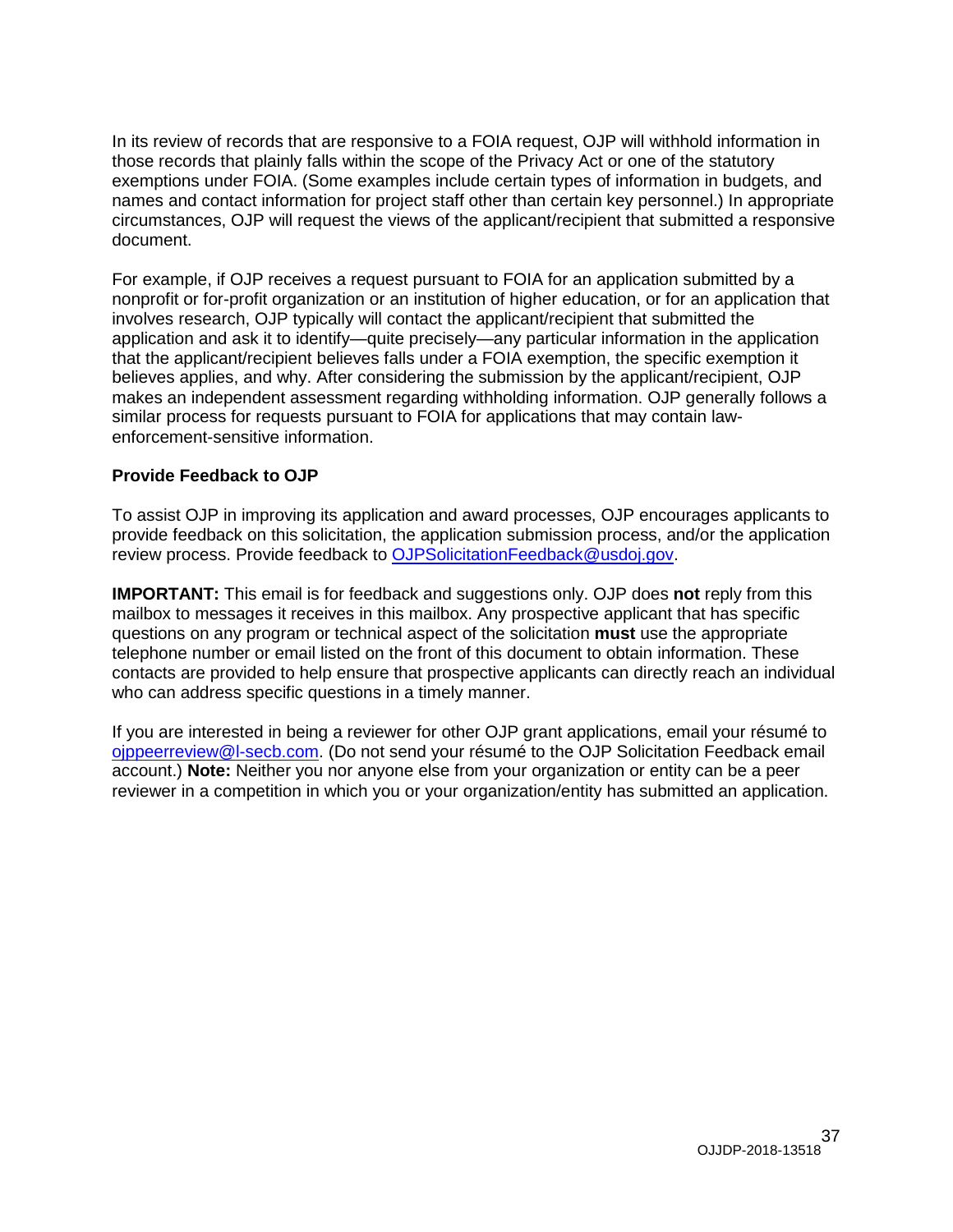|  |  | Appendix A: Performance Measures Table |  |  |
|--|--|----------------------------------------|--|--|
|--|--|----------------------------------------|--|--|

<span id="page-37-0"></span>

| Objective -<br><b>Categories 1 and</b><br>$\mathbf 2$                                                                                                                                                                                                                                                                                                                      | Catalog<br>ID | Performance<br>Measure(s)                                                        | <b>Description</b>                                                                                                                                                                                                                                                                                                                                                                                                                                 | <b>Data Recipient</b><br><b>Provides</b>                                               |
|----------------------------------------------------------------------------------------------------------------------------------------------------------------------------------------------------------------------------------------------------------------------------------------------------------------------------------------------------------------------------|---------------|----------------------------------------------------------------------------------|----------------------------------------------------------------------------------------------------------------------------------------------------------------------------------------------------------------------------------------------------------------------------------------------------------------------------------------------------------------------------------------------------------------------------------------------------|----------------------------------------------------------------------------------------|
| The Tribal Youth<br>Training and<br>Technical<br>Assistance<br>provider will offer<br>culturally based,<br>trauma-informed,<br>and<br>developmentally<br>appropriate<br>training, support,<br>resources,<br>information, and<br>other related<br>technical<br>assistance to<br>OJJDP's tribal<br>grantees and all<br>federally<br>recognized<br>American Indian<br>tribes. | 460           | Number of training<br>requests received.                                         | Number of training<br>requests received<br>during the reporting<br>period. Requests can<br>come from individuals<br>or organizations<br>served.                                                                                                                                                                                                                                                                                                    | Number of training<br>requests received during<br>the reporting period.                |
|                                                                                                                                                                                                                                                                                                                                                                            | 444           | Number of technical<br>assistance requests<br>received.                          | Number of technical<br>assistance requests<br>received during the<br>reporting period.<br>Requests can come<br>from individuals or<br>organizations served.                                                                                                                                                                                                                                                                                        | Number of technical<br>assistance requests<br>received during the<br>reporting period. |
|                                                                                                                                                                                                                                                                                                                                                                            | 144           | Number of program<br>materials developed<br>during the reporting<br>period.      | Number of program<br>materials developed<br>during the reporting<br>period. Include only<br>substantive materials<br>such as program<br>overviews, client<br>workbooks, and lists of<br>local service providers.<br>Do not include program<br>advertisements or<br>administrative forms<br>such as sign-in sheets<br>or client tracking forms.<br>Count the number of<br>pieces developed.<br>Program records are<br>the preferred data<br>source. | Number of program<br>materials developed<br>during the reporting<br>period.            |
|                                                                                                                                                                                                                                                                                                                                                                            | 227           | Number of planning<br>or training events<br>held during the<br>reporting period. | Number of planning or<br>training activities held<br>during the reporting<br>period. Planning and<br>training activities<br>include creation of task<br>forces or interagency<br>committees, meetings<br>held, needs<br>assessments<br>undertaken, etc.<br>Program records are                                                                                                                                                                     | Number of planning or<br>training events held<br>during the reporting<br>period.       |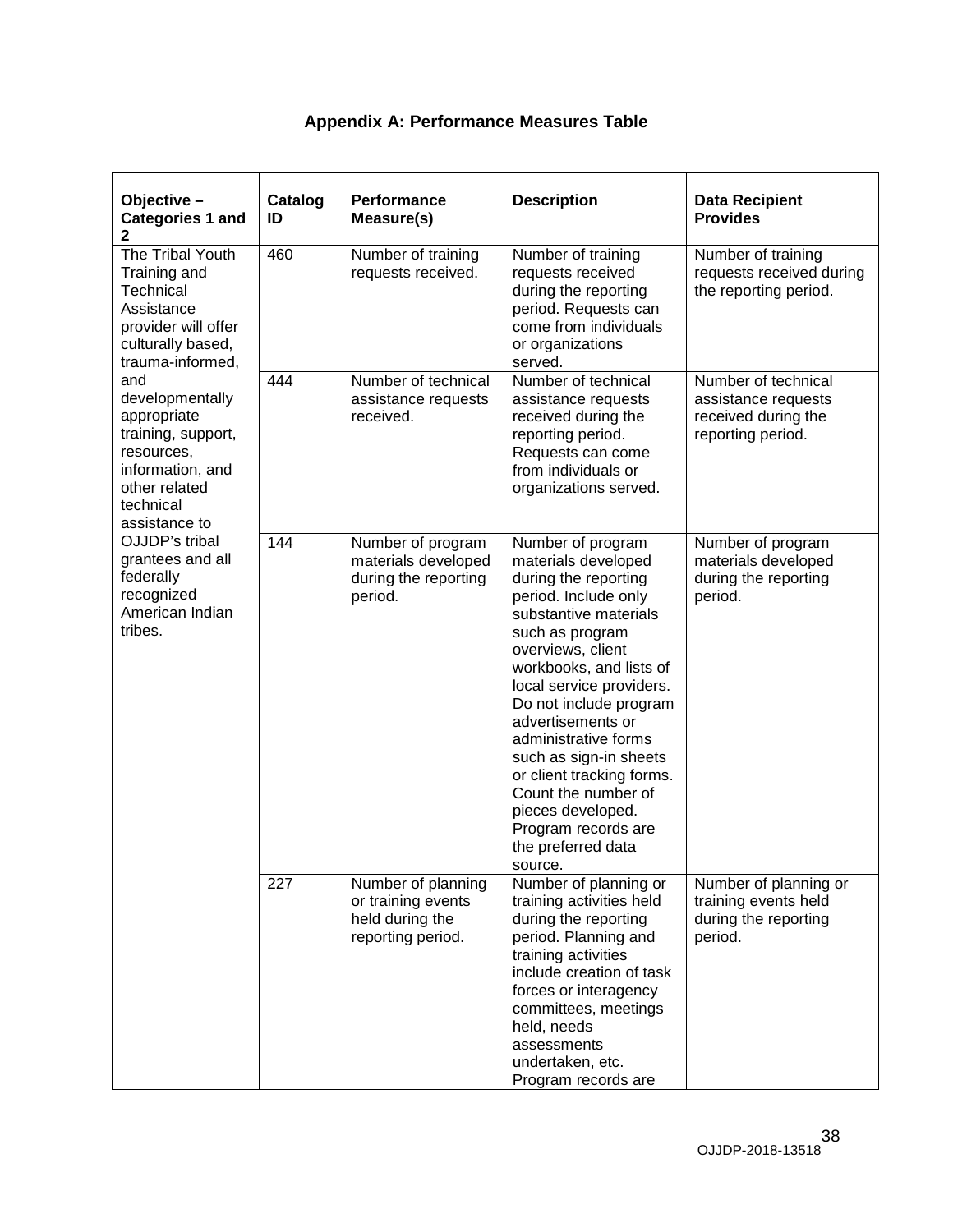|     |                                                                                                                                         | the preferred data<br>source.                                                                                                                                                                                                                                                                                                                                                                                                                                                                                          |                                                                                                                                                                                                                         |
|-----|-----------------------------------------------------------------------------------------------------------------------------------------|------------------------------------------------------------------------------------------------------------------------------------------------------------------------------------------------------------------------------------------------------------------------------------------------------------------------------------------------------------------------------------------------------------------------------------------------------------------------------------------------------------------------|-------------------------------------------------------------------------------------------------------------------------------------------------------------------------------------------------------------------------|
| 228 | Number of people<br>trained during the<br>reporting period.                                                                             | Number of people<br>trained during the<br>reporting period. The<br>number is the raw<br>number of people<br>receiving any formal<br>training relevant to the<br>program or their<br>position as program<br>staff. Include any<br>training from any<br>source or medium<br>received during the<br>reporting period as long<br>as receipt of training<br>can be verified.<br>Training does not have<br>to have been<br>completed during the<br>reporting period.<br>Program records are<br>the preferred data<br>source. | Number of people trained<br>during the reporting<br>period.                                                                                                                                                             |
| 280 | Number of program<br>policies changed,<br>improved, or<br>rescinded during the<br>reporting period.                                     | Number of cross-<br>program or agency<br>policies or procedures<br>changed, improved, or<br>rescinded during the<br>reporting period. A<br>policy is a plan or<br>specific course of<br>action that guides the<br>general goals and<br>directives of programs<br>and/or agencies.<br>Include policies that are<br>relevant to the topic<br>area of the program or<br>that affect program<br>operations. Program<br>records are the<br>preferred data source.                                                           | A. Number of program<br>policies changed during<br>the reporting period.<br>B. Number of program<br>policies rescinded during<br>the reporting period.                                                                  |
| 202 | Percent of<br>organizations<br>reporting<br>improvements in<br>operations based on<br>training and<br>technical assistance<br>$(TTA)$ . | Number and percent of<br>organizations reporting<br>improvements in<br>operations as a result<br>of TTA 1 to 6 months<br>post-service.                                                                                                                                                                                                                                                                                                                                                                                 | A. Number of<br>organizations reporting<br>improvements in<br>operations based on TTA<br>during the reporting<br>period.<br>B. Number of<br>organizations served by<br>TTA during the reporting<br>period.<br>C. (A/B). |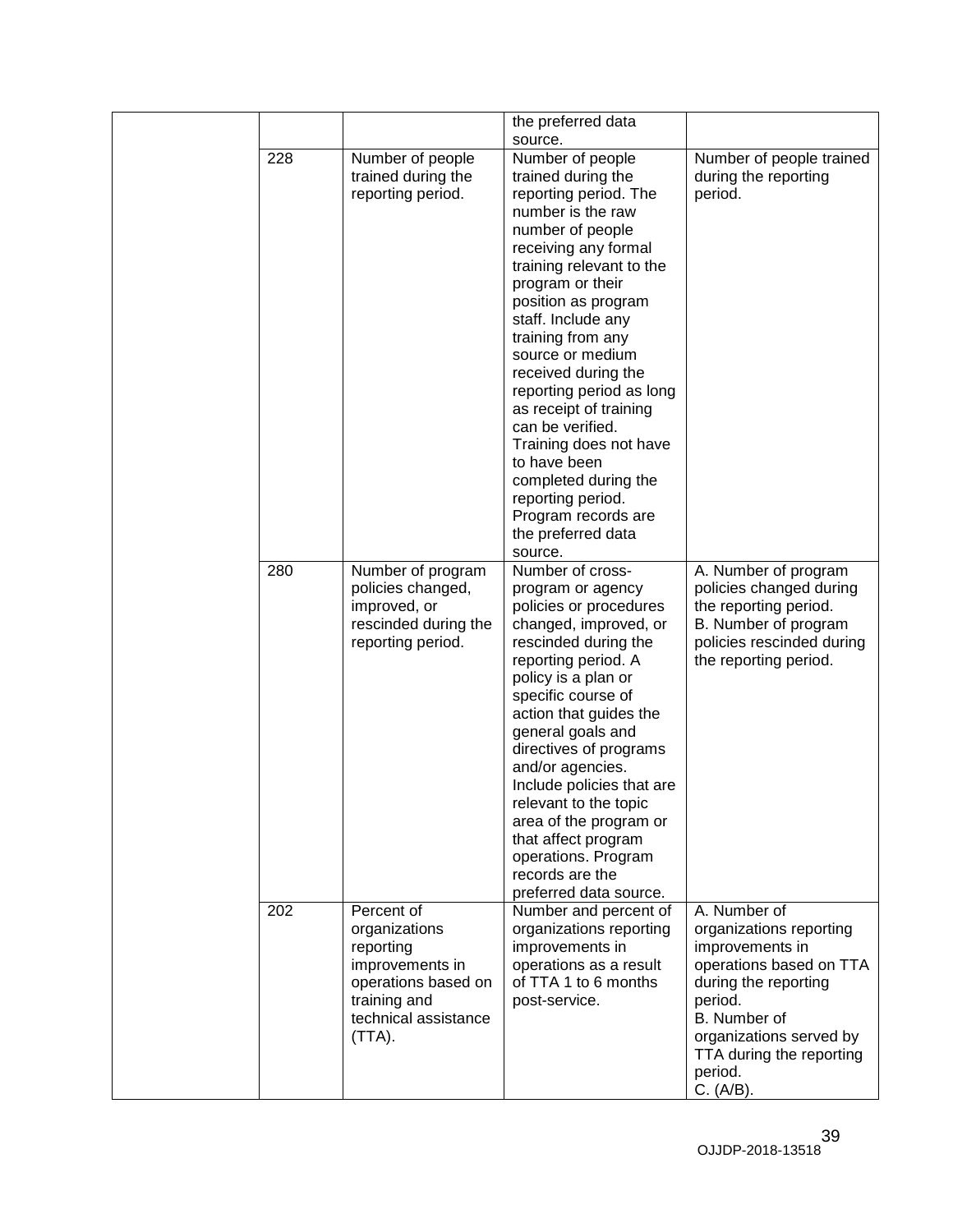<span id="page-39-0"></span>

|                                                                                                                                                                                                                                                                                                                                                                                                            | 455 | Percent of those<br>served by TTA who<br>reported<br>implementing an<br>evidence-based<br>program and/or<br>practice during the<br>reporting period. | Number and percent of<br>programs served by<br>TTA that reported<br>implementing an<br>evidence-based<br>program and/or practice<br>during or after the TTA.<br>Evidence-based<br>programs and practices<br>include program<br>models that have been<br>shown, through<br>rigorous evaluation and<br>replication, to be<br>effective at preventing<br>or reducing juvenile<br>delinquency or related<br>risk factors, such as<br>substance use. | A. Number of programs<br>served by TTA that<br>reported using an<br>evidence-based program<br>and/or practice.<br>B. Number of programs<br>served by TTA.<br>C. Percent of programs<br>served by TTA that<br>report using an evidence-<br>based program and/or<br>practice (A/B). |
|------------------------------------------------------------------------------------------------------------------------------------------------------------------------------------------------------------------------------------------------------------------------------------------------------------------------------------------------------------------------------------------------------------|-----|------------------------------------------------------------------------------------------------------------------------------------------------------|-------------------------------------------------------------------------------------------------------------------------------------------------------------------------------------------------------------------------------------------------------------------------------------------------------------------------------------------------------------------------------------------------------------------------------------------------|-----------------------------------------------------------------------------------------------------------------------------------------------------------------------------------------------------------------------------------------------------------------------------------|
|                                                                                                                                                                                                                                                                                                                                                                                                            | 145 | Number of program<br>materials<br>disseminated during<br>the reporting period.                                                                       | Number of program<br>materials disseminated<br>during the reporting<br>period.                                                                                                                                                                                                                                                                                                                                                                  | Number of program<br>materials disseminated<br>during the reporting<br>period.                                                                                                                                                                                                    |
| The Tribal Youth<br>Leadership<br>Development<br>Initiative provider<br>will recruit, train,<br>and support a<br>diverse group of<br>youth leaders who<br>will serve ongoing<br>critical roles in the<br>initiative and<br>develop national<br>and regional<br>gatherings that<br>make leadership<br>development<br>training available<br>to young Native<br>American people<br>throughout the<br>country. | 227 | Percent of people<br>exhibiting an<br>increased<br>knowledge of the<br>program area during<br>the reporting period.                                  | Number of people who<br>exhibit an increased<br>knowledge of the<br>program area after<br>participating in training.<br>Use of pre- and post-<br>tests is preferred.                                                                                                                                                                                                                                                                            | A. Number of people<br>exhibiting an increase in<br>knowledge post-training.<br>B. Number of people<br>trained during the<br>reporting period.<br>C. Percent of people<br>trained who exhibited<br>increased knowledge<br>$(A/B)$ .                                               |